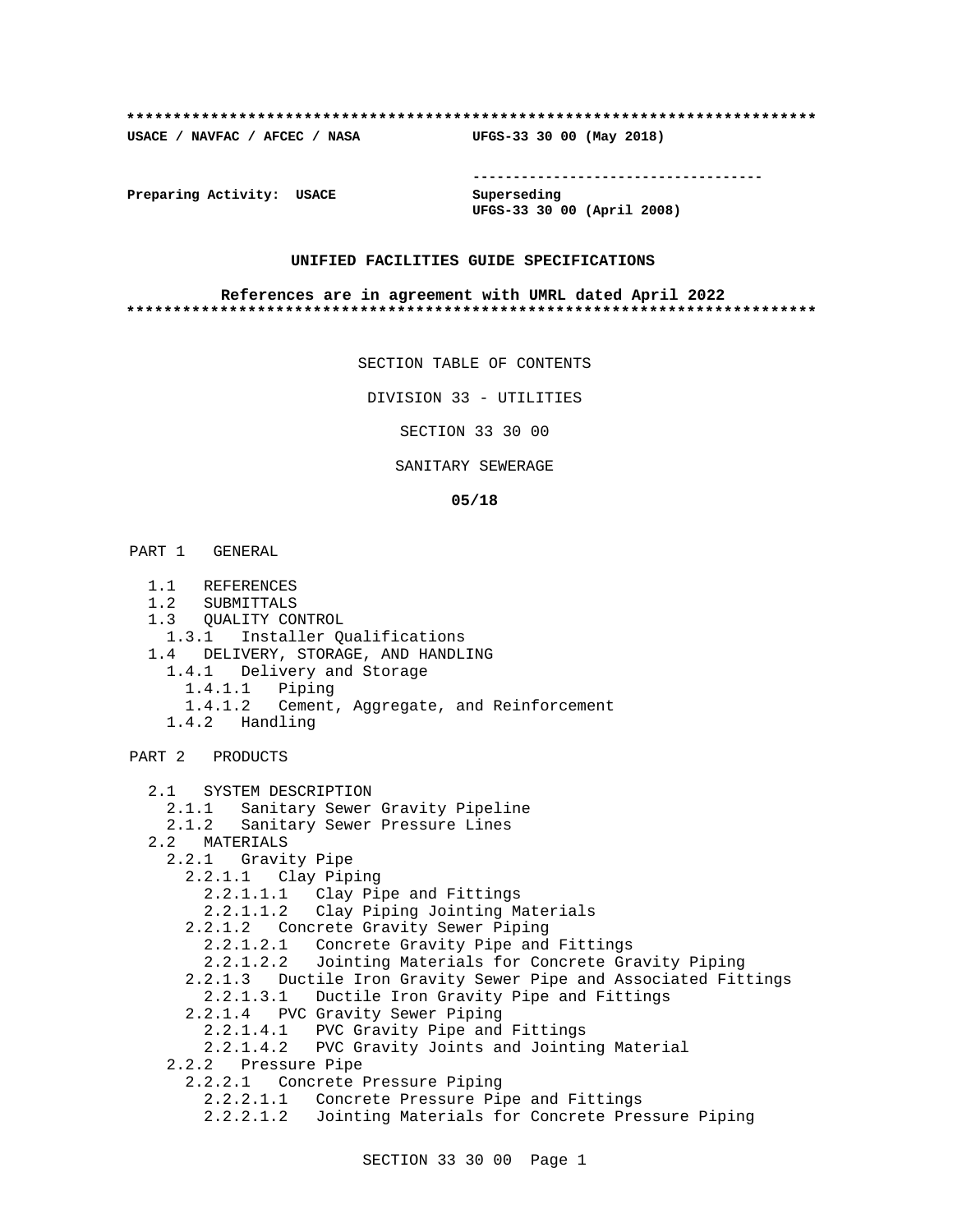```
 2.2.2.2 Ductile Iron Pressure Piping
         2.2.2.2.1 Ductile Iron Pressure Pipe and Fittings
         2.2.2.2.2 Ductile Iron Pressure Joints and Jointing Materials
       2.2.2.3 PVC Pressure Pipe and Associated Fittings
         2.2.2.3.1 Pipe and Fittings Less Than 100 mm 4 inch Diameter
           2.2.2.3.1.1 Screw-Joint
           2.2.2.3.1.2 Push-On Joint
           2.2.2.3.1.3 Solvent Cement Joint
         2.2.2.3.2 Pipe and Fittings 100 mm 4 inch Diameter And Larger
       2.2.2.4 High Density Polyethylene Pipe (HDPE)
       2.2.2.5 Reinforced Plastic Mortar Pipe (RPMP)
       2.2.2.6 Reinforced Thermosetting Resin Pipe (RTRP)
         2.2.2.6.1 Filament Wound RTRP-I
         2.2.2.6.2 Centrifugally Cast RTRP-II
       2.2.2.7 Dual Wall and Triple Wall Polypropylene
     2.2.3 Piping Beneath Railroad Right-of-Way
     2.2.4 Cement Mortar
     2.2.5 Portland Cement
     2.2.6 Portland Cement Concrete
     2.2.7 Precast Concrete Manholes
     2.2.8 Glass-Fiber-Reinforced Polyester Manholes
    2.2.9 Gaskets and Connectors
    2.2.10 External Preformed Rubber Joint Seals
    2.2.11 Precast Concrete Septic Tanks
    2.2.12 Glass-Fiber-Reinforced Polyester Septic Tanks
    2.2.13 Septic Tank Piping
    2.2.14 Siphon for Septic Tank
    2.2.15 Sewage Absorption Field Materials
    2.2.16 Frames, Covers, and Gratings for Manholes
     2.2.17 Manhole Steps
     2.2.18 Manhole Ladders
PART 3 EXECUTION
   3.1 PREPARATION
     3.1.1 Installation Drawings
   3.2 INSTALLATION
     3.2.1 Connections to Existing Lines
     3.2.2 General Requirements for Installation of Pipelines
       3.2.2.1 Location
         3.2.2.1.1 Sanitary Piping Installation Parallel with Water Line
           3.2.2.1.1.1 Normal Conditions
           3.2.2.1.1.2 Unusual Conditions
         3.2.2.1.2 Installation of Sanitary Piping Crossing a Water Line
           3.2.2.1.2.1 Normal Conditions
           3.2.2.1.2.2 Unusual Conditions
         3.2.2.1.3 Sanitary Sewer Manholes
       3.2.2.2 Earthwork
       3.2.2.3 Pipe Laying and Jointing
     3.2.3 Special Requirements
       3.2.3.1 Installation of Clay Piping
       3.2.3.2 Installation of Concrete Gravity Sewer Piping
       3.2.3.3 Installation of Concrete Pressure Lines
         3.2.3.3.1 Joints
         3.2.3.3.2 Pipe Anchorage
       3.2.3.4 Installation of Ductile Iron Gravity Sewer Pipe
       3.2.3.5 Installation of Ductile-Iron Pressure Lines
       3.2.3.6 Installation of PVC Piping
       3.2.3.7 Installation of PVC Pressure Pipe
```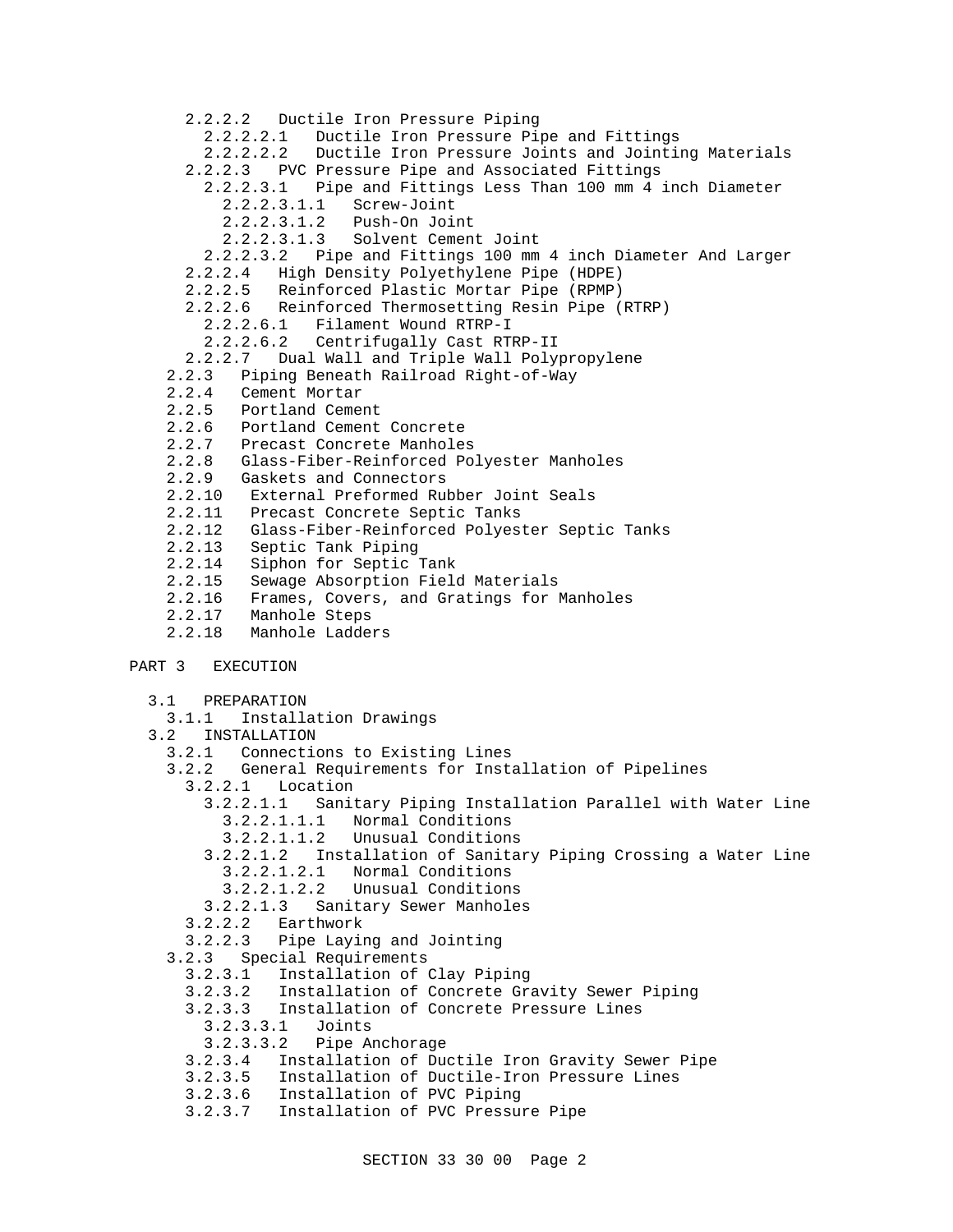3.2.3.7.1 Pipe Less Than 100 mm 4 Inch Diameter 3.2.3.7.1.1 Threaded Joints 3.2.3.7.1.2 Push-On Joints 3.2.3.7.1.3 Solvent-Weld Joints 3.2.3.7.2 Pipe 100 mm 4 inch Diameter And Larger 3.2.3.7.3 Pipe Anchorage 3.2.3.8 Installation of Dual Wall and Triple Wall Polypropylene 3.2.3.9 Pipeline Installation Beneath Railroad Right-of-Way 3.2.4 Concrete Work 3.2.5 Manhole Construction 3.2.6 Miscellaneous Construction and Installation 3.2.6.1 Connecting to Existing Manholes 3.2.6.2 Metal Work 3.2.6.2.1 Workmanship and Finish 3.2.6.2.2 Field Painting 3.2.7 Sewage Absorption Trench Construction 3.2.8 Installations of Wye Branches 3.3 FIELD QUALITY CONTROL 3.3.1 Tests 3.3.1.1 Hydrostatic Sewer Test 3.3.1.2 Leakage Tests for Nonpressure Lines 3.3.1.2.1 Infiltration Tests and Exfiltration Tests 3.3.1.2.1.1 Precast Concrete Pipe Sewer Lines 3.3.1.2.2 Negative Air Pressure Test 3.3.1.2.2.1 Concrete Pipe 3.3.1.2.2.2 Precast Concrete Manholes 3.3.1.2.3 Low-Pressure Air Tests 3.3.1.2.3.1 Clay Pipelines 3.3.1.2.3.2 PVC Pipelines 3.3.1.2.3.3 Dual Wall and Triple Wall Polypropylene 3.3.1.3 Tests for Pressure Lines 3.3.1.3.1 Ductile-Iron Pressure Pipe 3.3.1.3.2 Concrete Pressure Pipe 3.3.1.3.3 PVC Pressure Pipe 3.3.1.4 Deflection Testing 3.3.1.4.1 Pull-Through Device 3.3.1.4.2 Deflection Measuring Device 3.3.1.4.3 Pull-Through Device Procedure 3.3.1.4.4 Deflection measuring device procedure 3.3.1.5 Dye Test 3.3.1.6 Smoke Test 3.3.2 Field Tests for Cast-In-Place Concrete 3.3.3 Inspection 3.3.3.1 Pre-Installation Inspection 3.3.3.2 Post-Installation Inspection

-- End of Section Table of Contents --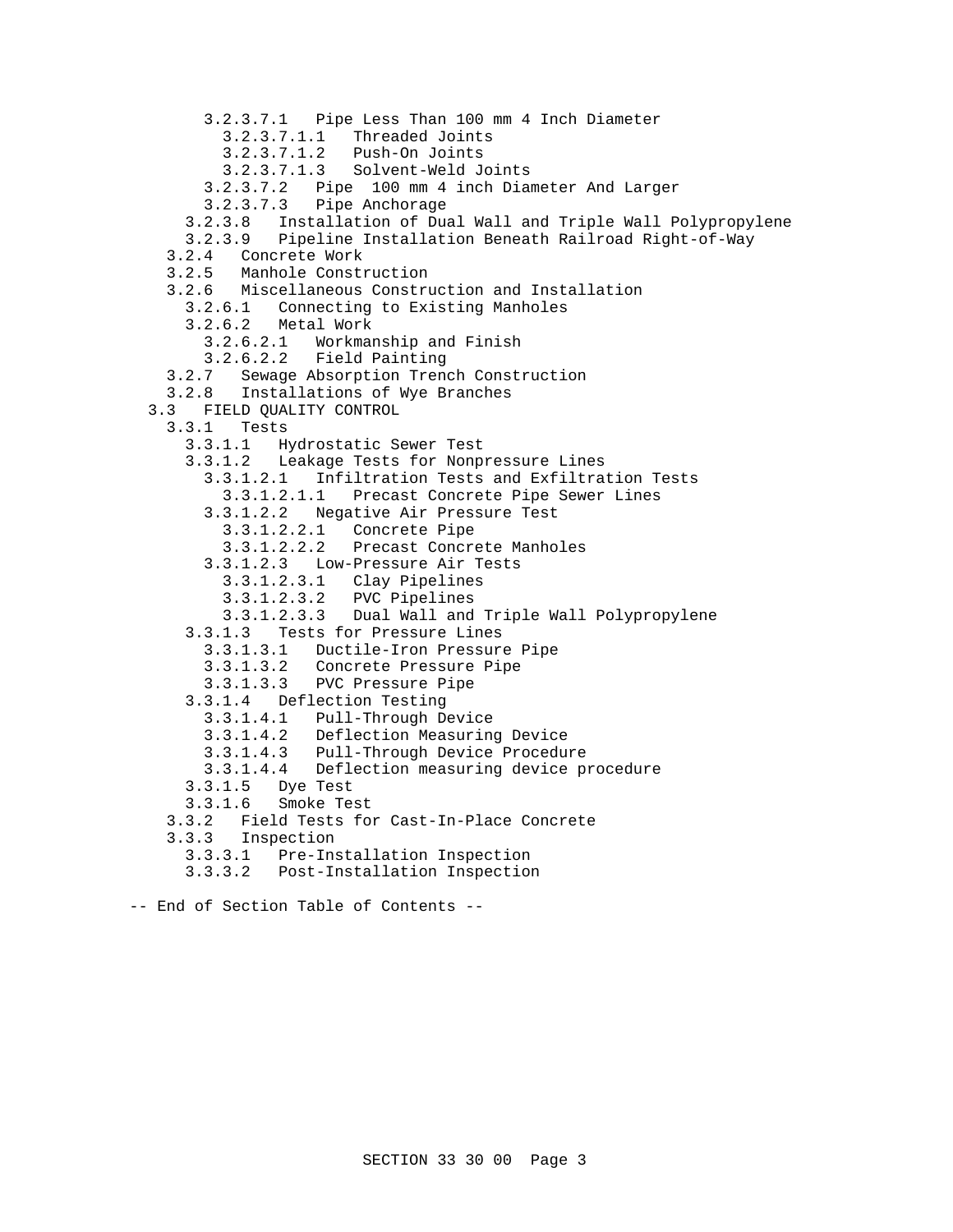USACE / NAVFAC / AFCEC / NASA

--------------------------------------

Preparing Activity: USACE

Superseding UFGS-33 30 00 (April 2008)

UFGS-33 30 00 (May 2018)

## UNIFIED FACILITIES GUIDE SPECIFICATIONS

References are in agreement with UMRL dated April 2022 

SECTION 33 30 00

SANITARY SEWERAGE  $05/18$ 

NOTE: This guide specification covers the requirements for piping and appurtenant structures for an exterior sanitary sewer system. Adhere to UFC 1-300-02 Unified Facilities Guide Specifications (UFGS) Format Standard when editing this guide specification or preparing new project specification sections. Edit this guide specification for project specific requirements by adding, deleting, or revising text. For bracketed items, choose applicable item(s) or insert appropriate information. Remove information and requirements not required in respective project, whether or not brackets are present. Comments, suggestions and recommended changes for this quide specification are welcome and should be submitted as a Criteria Change Request (CCR). For corrosive soils select materials, coatings or cathodic protection systems in accordance with UFC 3-230-01. When cathodic protection is used include Section 26 42 13 GALVANIC (SACRIFICIAL) ANODE CATHODIC PROTECTION (GACP) SYSTEM. NOTE: For Army and Air Force, impress current cathodic protection(ICCP) may be used. When ICCP is used include Section 26 42 17IMPRESSED CURRENT CATHODIC PROTECTION (ICCP) SYSTEM. PART 1 GENERAL

NOTE: In areas where problems with root penetration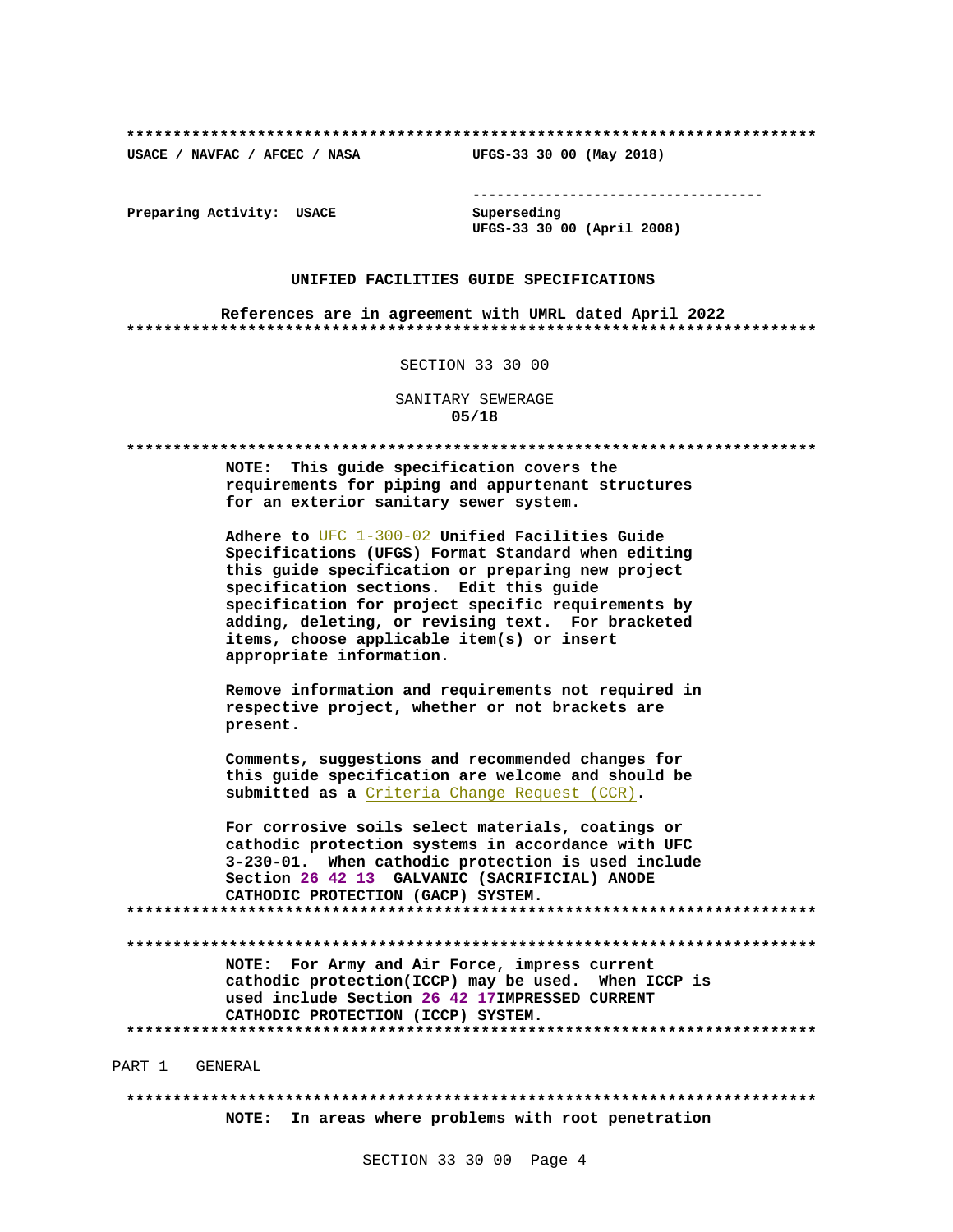**are anticipated, specify pipe which has the kind of joint which will successfully resist root penetration. Generally speaking, the more watertight the joint, the greater the resistance to root penetration will be. Rubber-gasketed and compression-type joints are considered to give the best performance for this application.**

**When using plastic pipe in areas with contaminated soil or groundwater, consult with the manufacturer regarding permeation of pipe walls. When pipe is installed in contaminated soil or groundwater consult with the manufacturer regarding selection of appropriate gasket material based on type and concentration of contaminants and refer to AWWA C605.**

**Plastic pipe is subject to temperature limitations which must be observed.**

**Use caution if considering concrete pipe for septic flows. Depending on septicity, these pipes may not be satisfactory.**

**Give special attention in the design stage of project to plastic pipe materials, particularly with respect to superimposed external loads which could cause excessive deflection of the pipe. The degree of sidefill compaction should be considered realistically, particularly in marginal cases.**

**Where different classes, strengths, etc., of pipe are required for different sections of long pipelines due to significant differences in external loading, expand or modify the applicable paragraphs of this specification accordingly. Show the limits for each class, strength, etc., either on the project drawings or appropriately describe them in the applicable paragraph of the project specification.**

**Pipe joints: When more than one type of joint is applicable for the specified piping, permit each as a Contractor's option except where watertight joints are necessary or in areas where root penetration problems are anticipated. In these cases, rubber-gasketed or compression-type, or solvent-cemented joints are preferred. Use fuel resistant joint gaskets when required.**

**It may be necessary to modify chemical requirements for cement under certain conditions. Sulfate resistance is required for concrete pipe when pipe is carrying sulfate-bearing waters, or when pipe is buried in soil containing sulfates. Specify Type II (moderate sulfate resisting) cement when water-soluble sulfates (as S04) in the soil are in the range of 0.1 to 0.2 percent and, for water, are in the range of 150 to 1000 parts per million. Specify Type V (sulfate resisting) cement when soils**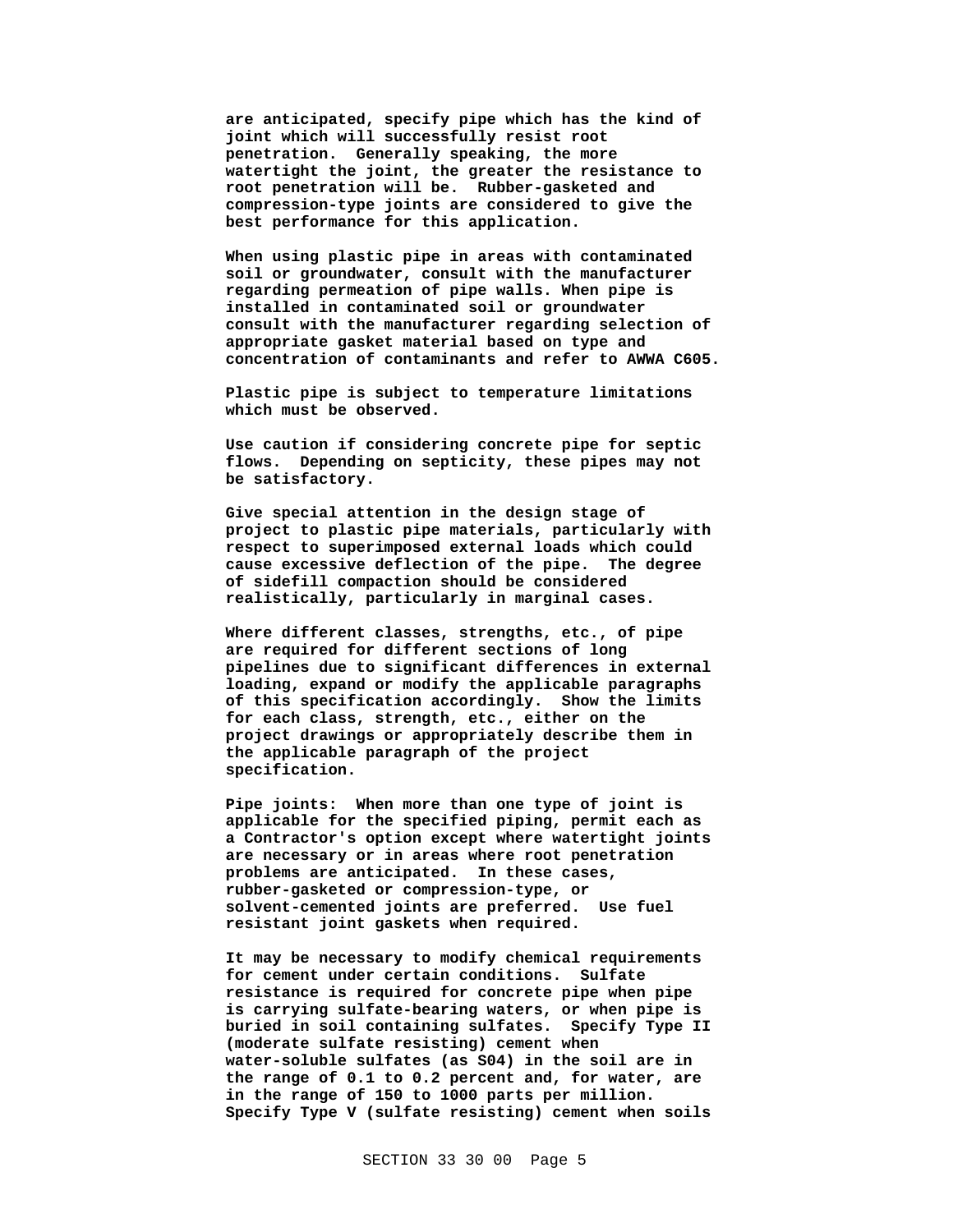contain in excess of 0.2 percent water-soluble sulfate and water samples contain in excess of 1000 parts per million. In areas where reactive aggregates are known to occur, specify low alkali cement.

## 1.1 REFERENCES

#### 

NOTE: This paragraph is used to list the publications cited in the text of the guide specification. The publications are referred to in the text by basic designation only and listed in this paragraph by organization, designation, date, and title.

Use the Reference Wizard's Check Reference feature when you add a Reference Identifier (RID) outside of the Section's Reference Article to automatically place the reference in the Reference Article. Also use the Reference Wizard's Check Reference feature to update the issue dates.

References not used in the text will automatically be deleted from this section of the project specification when you choose to reconcile references in the publish print process. 

The publications listed below form a part of this specification to the extent referenced. The publications are referred to within the text by the basic designation only.

AMERICAN CONCRETE PIPE ASSOCIATION (ACPA)

ACPA 01-102 (2000) Concrete Pipe Handbook

ACPA 01-103

(2000) Concrete Pipe Installation Manual

AMERICAN RAILWAY ENGINEERING AND MAINTENANCE-OF-WAY ASSOCIATION (AREMA)

AREMA Eng Man (2017) Manual for Railway Engineering

AMERICAN SOCIETY OF MECHANICAL ENGINEERS (ASME)

| ASME B1.20.1 |                |  | $(2013; R 2018)$ Pipe Threads, General |  |
|--------------|----------------|--|----------------------------------------|--|
|              | Purpose (Inch) |  |                                        |  |

(2006; R 2011) Pipe Threads, 60 Deg. **ASME B1.20.2M** General Purpose (Metric)

**ASME B16.1** (2020) Gray Iron Pipe Flanges and Flanged Fittings Classes 25, 125, and 250

ASME B18.2.2 (2022) Nuts for General Applications: Machine Screw Nuts, and Hex, Square, Hex Flange, and Coupling Nuts (Inch Series)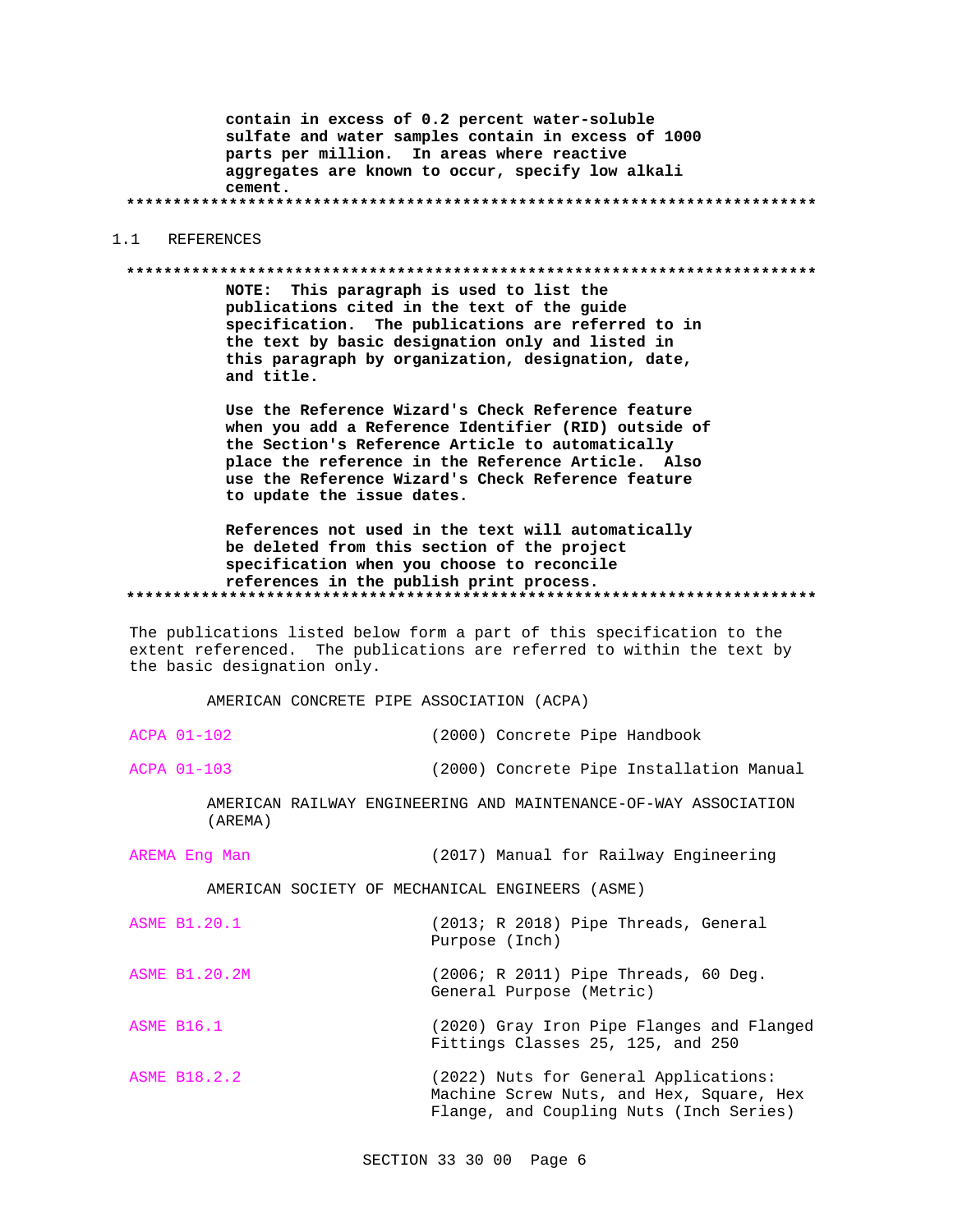| ASME B18.5.2.1M | Square Neck Bolts |  | (2006; R 2011) Metric Round Head Short  |  |  |
|-----------------|-------------------|--|-----------------------------------------|--|--|
| ASME B18.5.2.2M |                   |  | (1982; R 2010) Metric Round Head Square |  |  |

Neck Bolts

AMERICAN WATER WORKS ASSOCIATION (AWWA)

|           | AWWA C104/A21.4  | (2016) Cement-Mortar Lining for<br>Ductile-Iron Pipe and Fittings for Water                                                                        |
|-----------|------------------|----------------------------------------------------------------------------------------------------------------------------------------------------|
|           | AWWA C105/A21.5  | (2018) Polyethylene Encasement for<br>Ductile-Iron Pipe Systems                                                                                    |
|           | AWWA C110/A21.10 | (2012) Ductile-Iron and Gray-Iron Fittings<br>for Water                                                                                            |
|           | AWWA C111/A21.11 | (2017) Rubber-Gasket Joints for<br>Ductile-Iron Pressure Pipe and Fittings                                                                         |
|           | AWWA C115/A21.15 | (2020) Flanged Ductile-Iron Pipe With<br>Ductile-Iron or Gray-Iron Threaded Flanges                                                                |
|           | AWWA C151/A21.51 | (2017) Ductile-Iron Pipe, Centrifugally<br>Cast                                                                                                    |
|           | AWWA C153/A21.53 | (2019) Ductile-Iron Compact Fittings for<br>Water Service                                                                                          |
|           | AWWA C302        | (2016) Reinforced Concrete Pressure Pipe,<br>Noncylinder Type                                                                                      |
| AWWA C600 |                  | (2017) Installation of Ductile-Iron Mains<br>and Their Appurtenances                                                                               |
|           | AWWA C605        | (2021) Underground Installation of<br>Polyvinyl Chloride (PVC) and Molecularly<br>Oriented Polyvinyl Chloride (PVCO)<br>Pressure Pipe and Fittings |
|           | AWWA C606        | (2015) Grooved and Shouldered Joints                                                                                                               |
|           | AWWA C900        | (2016) Polyvinyl Chloride (PVC) Pressure<br>Pipe, and Fabricated Fittings, 4 In.<br>Through 60 In. (100 mm Through 1,500 mm)                       |
| AWWA M9   |                  | (2008; Errata 2013) Manual: Concrete<br>Pressure Pipe                                                                                              |

## ASTM INTERNATIONAL (ASTM)

| ASTM A47/A47M | (1999; R 2018; E 2018) Standard<br>Specification for Ferritic Malleable Iron<br>Castings |
|---------------|------------------------------------------------------------------------------------------|
| ASTM A48/A48M | (2003; R 2021) Standard Specification for<br>Gray Iron Castings                          |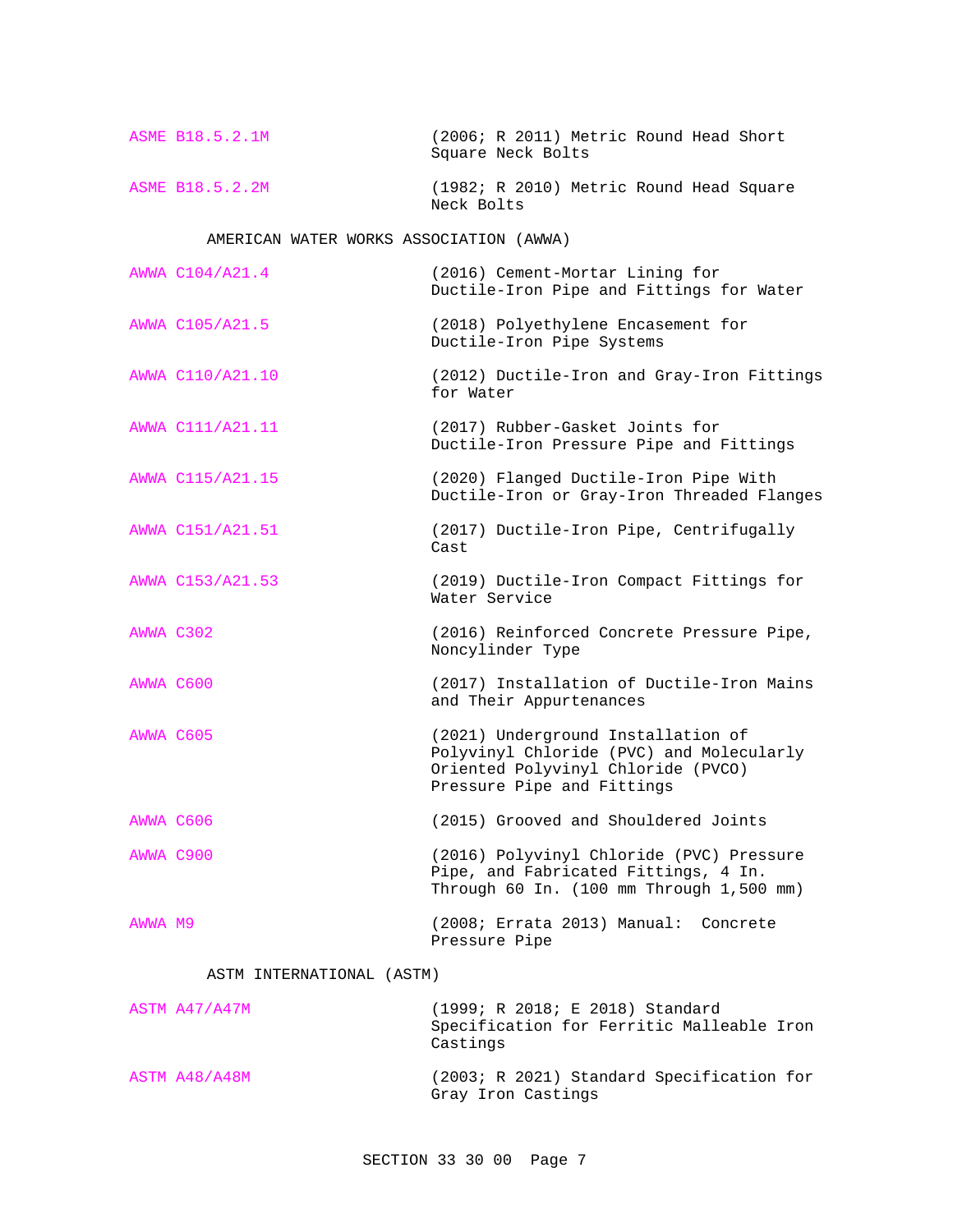| <b>ASTM A123/A123M</b> | (2017) Standard Specification for Zinc<br>(Hot-Dip Galvanized) Coatings on Iron and<br>Steel Products           |
|------------------------|-----------------------------------------------------------------------------------------------------------------|
| ASTM A307              | (2021) Standard Specification for Carbon<br>Steel Bolts, Studs, and Threaded Rod 60<br>000 PSI Tensile Strength |
| ASTM A536              | (1984; R 2019; E 2019) Standard<br>Specification for Ductile Iron Castings                                      |
| ASTM A563              | (2015) Standard Specification for Carbon<br>and Alloy Steel Nuts                                                |
| ASTM A563M             | (2007; R 2013) Standard Specification for<br>Carbon and Alloy Steel Nuts (Metric)                               |
| ASTM A746              | (2018) Standard Specification for Ductile<br>Iron Gravity Sewer Pipe                                            |
| ASTM C12               | (2021) Standard Practice for Installing<br>Vitrified Clay Pipe Lines                                            |
| ASTM C14               | (2020) Standard Specification for<br>Nonreinforced Concrete Sewer, Storm Drain,<br>and Culvert Pipe             |
| ASTM C14M              | (2020) Standard Specification for<br>Nonreinforced Concrete Sewer, Storm Drain,<br>and Culvert Pipe (Metric)    |
| ASTM C33/C33M          | (2018) Standard Specification for Concrete<br>Aggregates                                                        |
| ASTM C76               | (2020) Standard Specification for<br>Reinforced Concrete Culvert, Storm Drain,<br>and Sewer Pipe                |
| ASTM C76M              | (2020) Standard Specification for<br>Reinforced Concrete Culvert, Storm Drain,<br>and Sewer Pipe (Metric)       |
| ASTM C94/C94M          | (2021b) Standard Specification for<br>Ready-Mixed Concrete                                                      |
| <b>ASTM C150/C150M</b> | (2021) Standard Specification for Portland<br>Cement                                                            |
| <b>ASTM C260/C260M</b> | (2010a; R 2016) Standard Specification for<br>Air-Entraining Admixtures for Concrete                            |
| ASTM C270              | (2019a; E 2019) Standard Specification for<br>Mortar for Unit Masonry                                           |
| ASTM C361              | (2016) Standard Specification for<br>Reinforced Concrete Low-Head Pressure Pipe                                 |
| ASTM C361M             | (2016) Standard Specification for<br>Reinforced Concrete Low-Head Pressure Pipe                                 |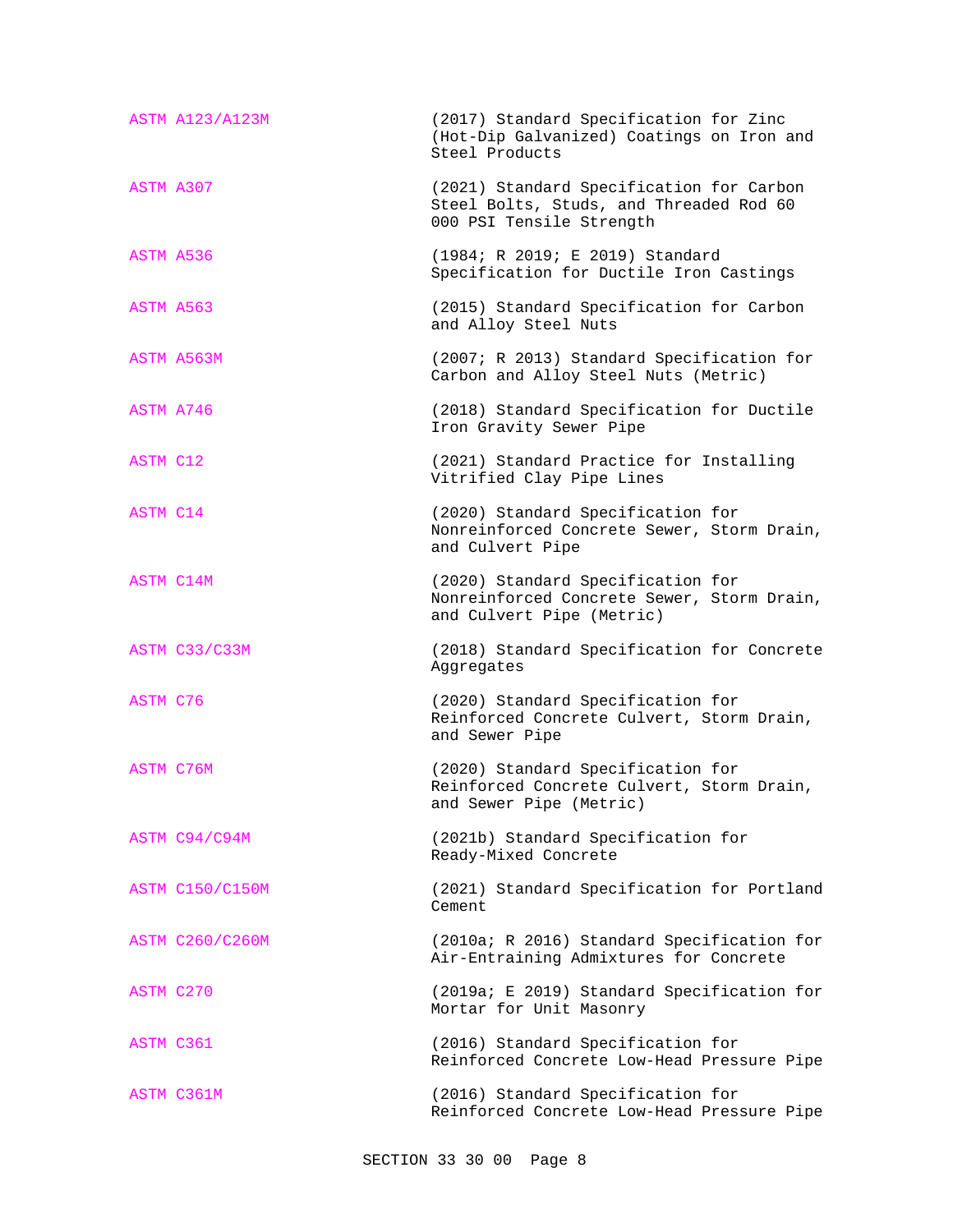|                  | (Metric)                                                                                                                                                |
|------------------|---------------------------------------------------------------------------------------------------------------------------------------------------------|
| ASTM C425        | (2021) Standard Specification for<br>Compression Joints for Vitrified Clay Pipe<br>and Fittings                                                         |
| ASTM C443        | (2021) Standard Specification for Joints<br>for Concrete Pipe and Manholes, Using<br>Rubber Gaskets                                                     |
| ASTM C443M       | (2021) Standard Specification for Joints<br>for Concrete Pipe and Manholes, Using<br>Rubber Gaskets (Metric)                                            |
| ASTM C478        | (2018) Standard Specification for Circular<br>Precast Reinforced Concrete Manhole<br>Sections                                                           |
| ASTM C478M       | (2018) Standard Specification for Precast<br>Reinforced Concrete Manhole Sections<br>(Metric)                                                           |
| ASTM C700        | (2018) Standard Specification for<br>Vitrified Clay Pipe, Extra Strength,<br>Standard Strength, and Perforated                                          |
| <b>ASTM C828</b> | (2011; R 2021) Standard Test Method for<br>Low-Pressure Air Test of Vitrified Clay<br>Pipe Lines                                                        |
| ASTM C923        | (2008; R 2013; E 2016) Standard<br>Specification for Resilient Connectors<br>Between Reinforced Concrete Manhole<br>Structures, Pipes and Laterals      |
| ASTM C923M       | (2008b; R 2013) Standard Specification for<br>Resilient Connectors Between Reinforced<br>Concrete Manhole Structures, Pipes and<br>Laterals (Metric)    |
| ASTM C969        | (2019) Standard Practice for Infiltration<br>and Exfiltration Acceptance Testing of<br>Installed Precast Concrete Pipe Sewer Lines                      |
| ASTM C969M       | (2019) Standard Practice for Infiltration<br>and Exfiltration Acceptance Testing of<br>Installed Precast Concrete Pipe Sewer<br>Lines (Metric)          |
| ASTM C972        | (2000; R 2011) Compression-Recovery of<br>Tape Sealant                                                                                                  |
| <b>ASTM C990</b> | (2009; R 2019) Standard Specification for<br>Joints for Concrete Pipe, Manholes, and<br>Precast Box Sections Using Preformed<br>Flexible Joint Sealants |
| ASTM C990M       | (2009; R 2019) Standard Specification for<br>Joints for Concrete Pipe, Manholes, and                                                                    |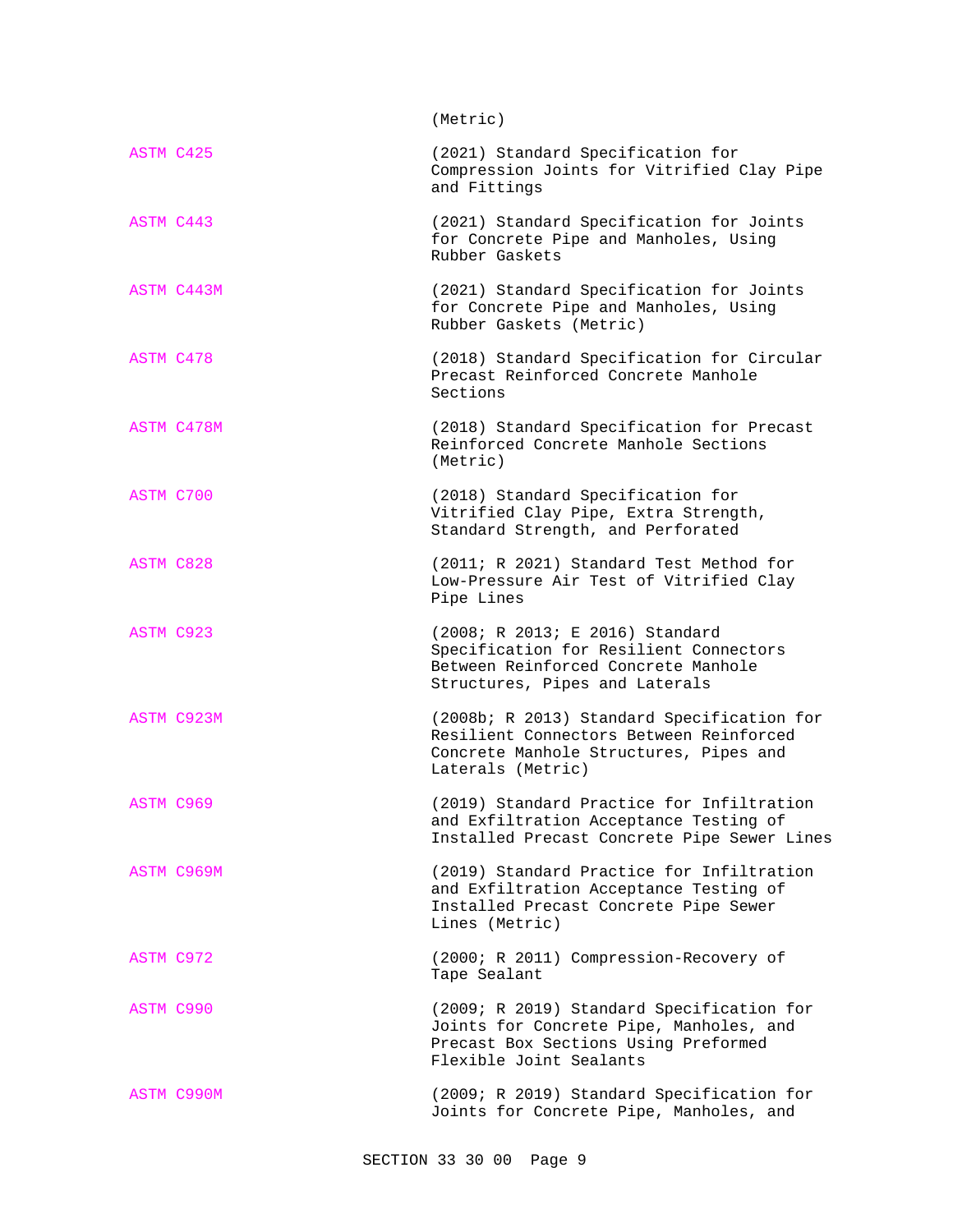|             | Precast Box Sections Using Preformed<br>Flexible Joint Sealants (Metric)                                                                    |
|-------------|---------------------------------------------------------------------------------------------------------------------------------------------|
| ASTM C1214  | (2013) Standard Test Method for Concrete<br>Pipe Sewerlines by Negative Air Pressure<br>(Vacuum) Test Method                                |
| ASTM C1214M | (2013) Standard Test Method for Concrete<br>Pipe Sewerlines by Negative Air Pressure<br>(Vacuum) Test Method (Metric)                       |
| ASTM C1227  | (2013) Standard Specification for Precast<br>Concrete Septic Tanks                                                                          |
| ASTM C1244  | (2020) Standard Test Method for Concrete<br>Sewer Manholes by the Negative Air<br>Pressure (Vacuum) Test Prior to Backfill                  |
| ASTM C1244M | (2020) Standard Test Method for Concrete<br>Sewer Manholes by the Negative Air<br>Pressure (Vacuum) Test Prior to Backfill<br>(Metric)      |
| ASTM C1644  | (2006; R 2017) Standard Specification for<br>Resilient Connectors Between Reinforced<br>Concrete On-Site Wastewater Tanks and Pipes         |
| ASTM D412   | (2016) Standard Test Methods for<br>Vulcanized Rubber and Thermoplastic<br>Elastomers - Tension                                             |
| ASTM D624   | (2000; R 2020) Standard Test Method for<br>Tear Strength of Conventional Vulcanized<br>Rubber and Thermoplastic Elastomers                  |
| ASTM D1784  | (2020) Standard Specification for Rigid<br>Poly(Vinyl Chloride) (PVC) Compounds and<br>Chlorinated Poly(Vinyl Chloride) (CPVC)<br>Compounds |
| ASTM D1785  | (2015; E 2018) Standard Specification for<br>Poly(Vinyl Chloride) (PVC), Plastic Pipe,<br>Schedules 40, 80, and 120                         |
| ASTM D2241  | (2015) Standard Specification for<br>Poly(Vinyl Chloride) (PVC) Pressure-Rated<br>Pipe (SDR Series)                                         |
| ASTM D2321  | (2020) Standard Practice for Underground<br>Installation of Thermoplastic Pipe for<br>Sewers and Other Gravity-Flow Applications            |
| ASTM D2412  | (2021) Standard Test Method for<br>Determination of External Loading<br>Characteristics of Plastic Pipe by<br>Parallel-Plate Loading        |
| ASTM D2464  | (2015) Standard Specification for Threaded<br>Poly(Vinyl Chloride) (PVC) Plastic Pipe                                                       |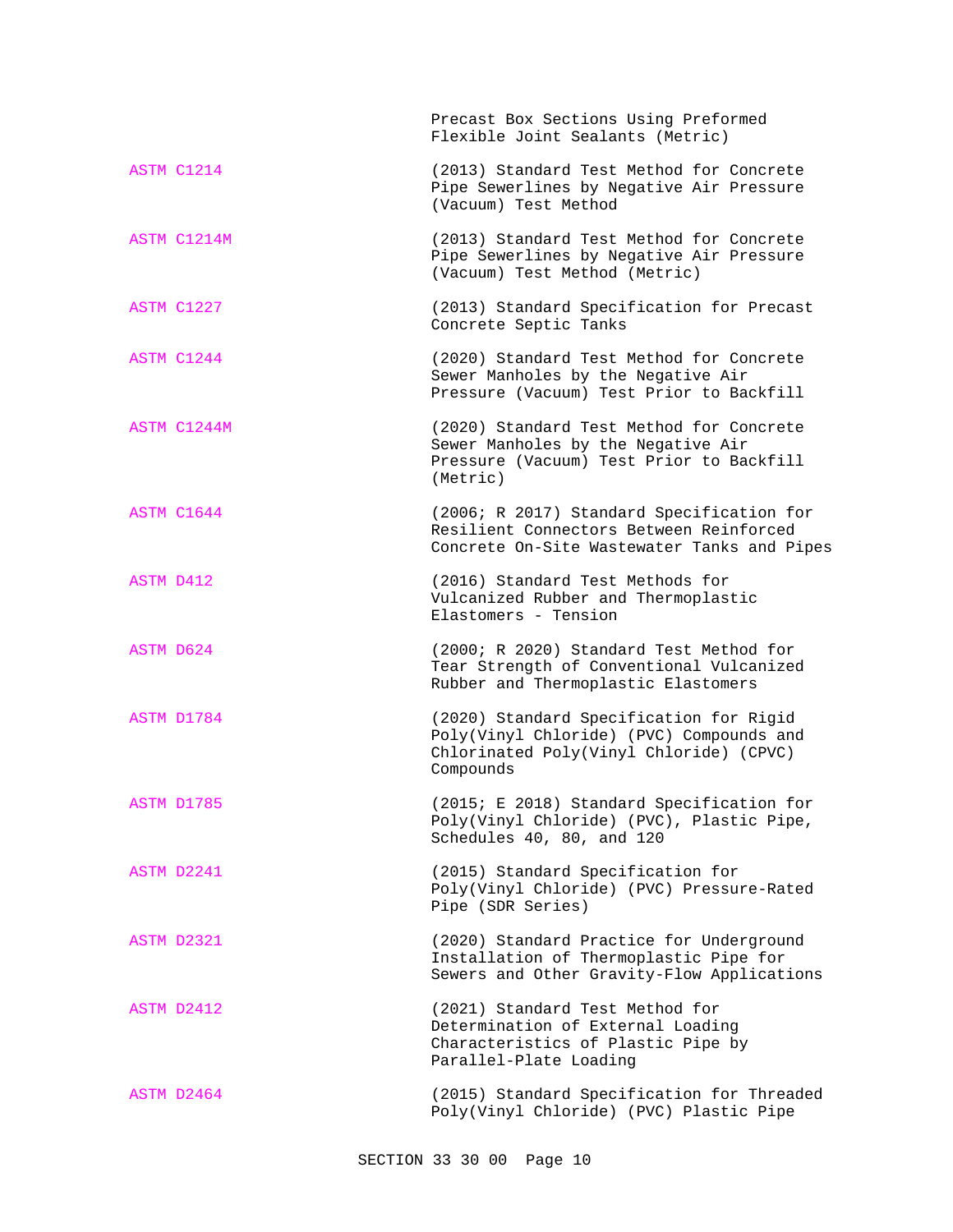|                        | Fittings, Schedule 80                                                                                                       |
|------------------------|-----------------------------------------------------------------------------------------------------------------------------|
| ASTM D2466             | (2017) Standard Specification for<br>Poly(Vinyl Chloride) (PVC) Plastic Pipe<br>Fittings, Schedule 40                       |
| ASTM D2467             | (2015) Standard Specification for<br>Poly(Vinyl Chloride) (PVC) Plastic Pipe<br>Fittings, Schedule 80                       |
| ASTM D2996             | (2017) Standard Specification for<br>Filament-Wound "Fiberglass"<br>(Glass-Fiber-Reinforced<br>Thermosetting-Resin) Pipe    |
| ASTM D2997             | (2015) Centrifugally Cast "Fiberglass"<br>(Glass-Fiber-Reinforced<br>Thermosetting-Resin) Pipe                              |
| ASTM D3034             | (2016) Standard Specification for Type PSM<br>Poly(Vinyl Chloride) (PVC) Sewer Pipe and<br>Fittings                         |
| ASTM D3139             | (2019) Joints for Plastic Pressure Pipes<br>Using Flexible Elastomeric Seals                                                |
| ASTM D3212             | (2020) Standard Specification for Joints<br>for Drain and Sewer Plastic Pipes Using<br>Flexible Elastomeric Seals           |
| ASTM D3262             | (2020) "Fiberglass"<br>(Glass-Fiber-Reinforced<br>Thermosetting-Resin) Sewer Pipe                                           |
| ASTM D3350             | (2021) Polyethylene Plastics Pipe and<br>Fittings Materials                                                                 |
| ASTM D3753             | (2019) Glass-Fiber-Reinforced Polyester<br>Manholes and Wetwells                                                            |
| ASTM D3840             | (2014) "Fiberglass"<br>(Glass-Fiber-Reinforced<br>Thermosetting-Resin) Pipe Fittings for<br>Nonpressure Applications        |
| ASTM D4101             | (2017) Standard Classification System and<br>Basis for Specification for Polypropylene<br>Injection and Extrusion Materials |
| ASTM D4161             | (2014) "Fiberglass"<br>(Glass-Fiber-Reinforced<br>Thermosetting-Resin) Pipe Joints Using<br>Flexible Elastomeric Seals      |
| ASTM F477              | (2014; R 2021) Standard Specification for<br>Elastomeric Seals (Gaskets) for Joining<br>Plastic Pipe                        |
| <b>ASTM F667/F667M</b> | (2016; R 2021) Standard Specification for                                                                                   |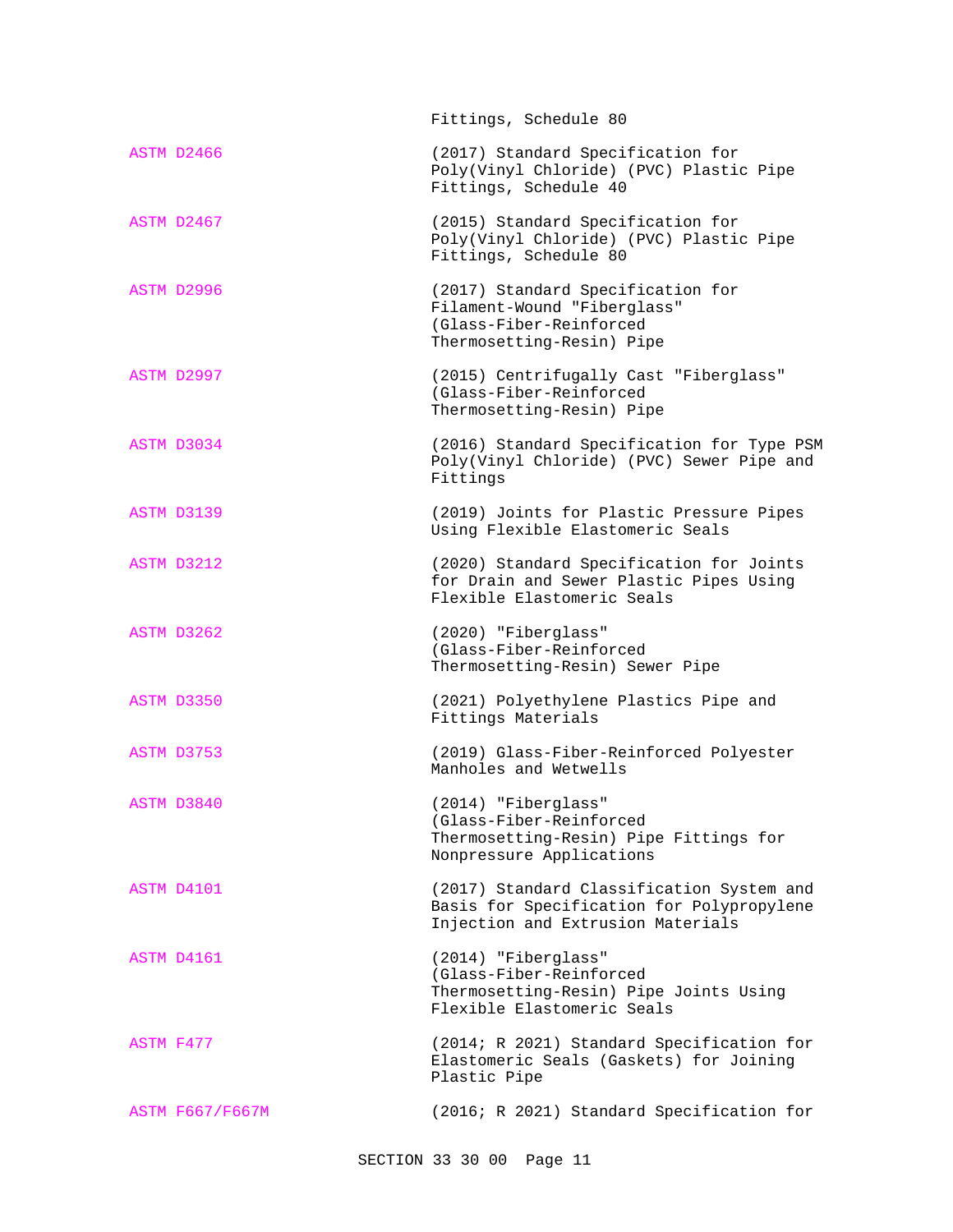|                                       | 3 through 24 in. Corrugated Polyethylene<br>Pipe and Fittings                                                                                                                                  |
|---------------------------------------|------------------------------------------------------------------------------------------------------------------------------------------------------------------------------------------------|
| ASTM F714                             | (2021a) Standard Specification for<br>Polyethylene (PE) Plastic Pipe (DR-PR)<br>Based on Outside Diameter                                                                                      |
| ASTM F758                             | (2014) Smooth-Wall Poly(Vinyl Chloride)<br>(PVC) Plastic Underdrain Systems for<br>Highway, Airport, and Similar Drainage                                                                      |
| ASTM F794                             | (2021) Standard Specification for<br>Poly(Vinyl Chloride) (PVC) Profile Gravity<br>Sewer Pipe and Fittings Based on<br>Controlled Inside Diameter                                              |
| ASTM F894                             | (2019) Standard Specification for<br>Polyethylene (PE) Large Diameter Profile<br>Wall Sewer and Drain Pipe                                                                                     |
| <b>ASTM F949</b>                      | (2020) Standard Specification for<br>Poly(Vinyl Chloride) (PVC) Corrugated<br>Sewer Pipe with a Smooth Interior and<br>Fittings                                                                |
| <b>ASTM F1417</b>                     | (2011a; E 2020) Standard Practice for<br>Installation Acceptance of Plastic<br>Non-pressure Sewer Lines Using<br>Low-Pressure Air                                                              |
| ASTM F2736                            | (2013; E 2014) Standard Specification for<br>6 to 30 in. (152 To 762 mm) Polypropylene<br>(PP) Corrugated Single Wall Pipe And<br>Double Wall Pipe                                             |
| ASTM F2764/F2764M                     | (2019) Standard Specification for 6 to 60<br>in. [150 to 1500 mm] Polypropylene (PP)<br>Corrugated Double and Triple Wall Pipe and<br>Fittings for Non-Pressure Sanitary Sewer<br>Applications |
| (IAPMO)                               | INTERNATIONAL ASSOCIATION OF PLUMBING AND MECHANICAL OFFICIALS                                                                                                                                 |
| IAPMO Z1000                           | (2013) Prefabricated Septic Tanks                                                                                                                                                              |
|                                       | U.S. NATIONAL ARCHIVES AND RECORDS ADMINISTRATION (NARA)                                                                                                                                       |
| 29 CFR 1910.27                        | (Nov 2016) Scaffolds and Roope Descent<br>Systems                                                                                                                                              |
| UNI-BELL PVC PIPE ASSOCIATION (UBPPA) |                                                                                                                                                                                                |
| UBPPA UNI-B-6                         | (1998) Recommended Practice for<br>Low-Pressure Air Testing of Installed<br>Sewer Pipe                                                                                                         |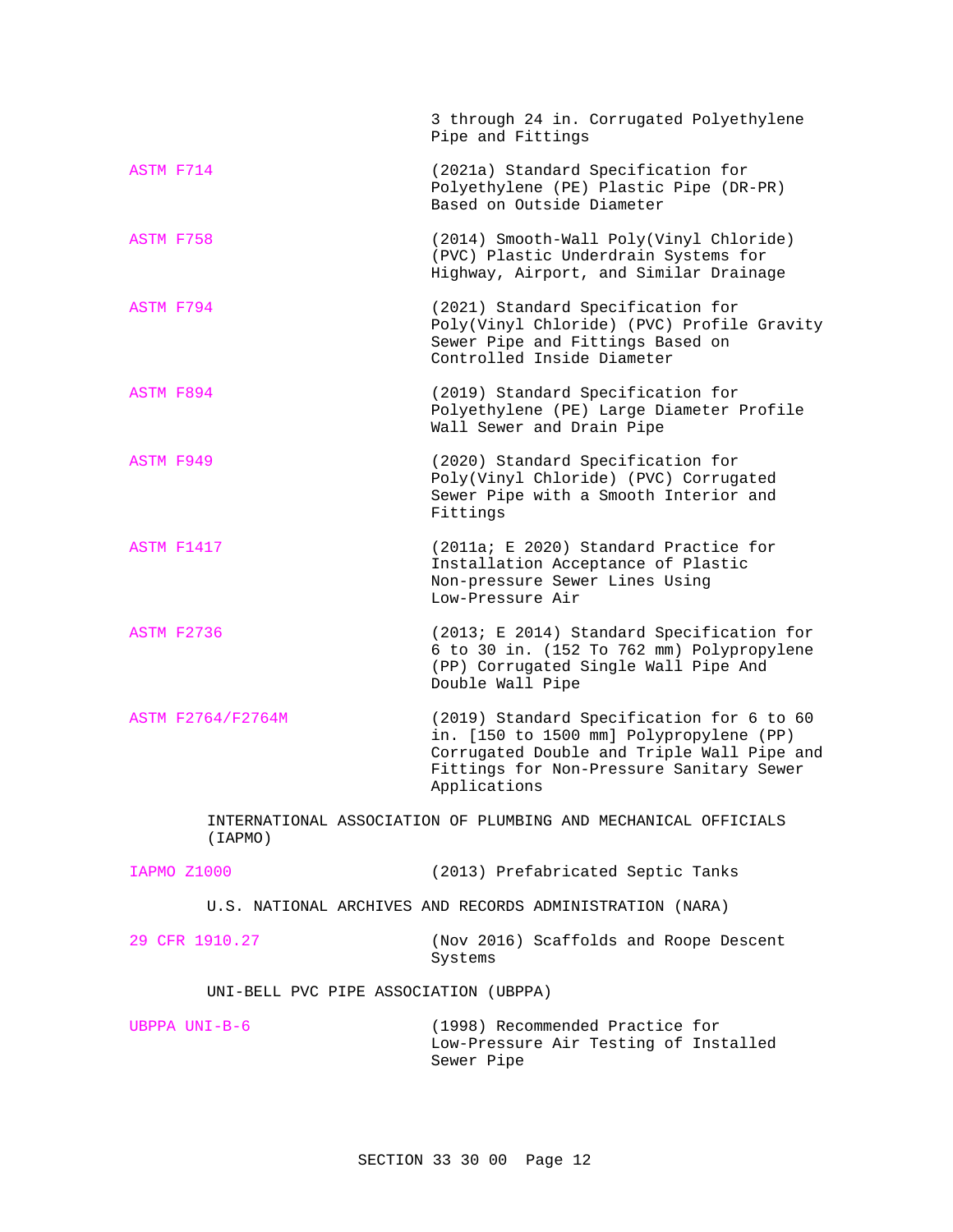## 1.2 SUBMITTALS

NOTE: Review submittal description (SD) definitions in Section 01 33 00 SUBMITTAL PROCEDURES and edit the following list, and corresponding submittal items in the text, to reflect only the submittals required for the project. The Guide Specification technical editors have classified those items that require Government approval, due to their complexity or criticality, with a "G." Generally, other submittal items can be reviewed by the Contractor's Quality Control System. Only add a "G" to an item, if the submittal is sufficiently important or complex in context of the project.

For Army projects, fill in the empty brackets following the "G" classification, with a code of up to three characters to indicate the approving authority. Codes for Army projects using the Resident Management System (RMS) are: "AE" for Architect-Engineer; "DO" for District Office (Engineering Division or other organization in the District Office); "AO" for Area Office; "RO" for Resident Office; and "PO" for Project Office. Codes following the "G" typically are not used for Navy, Air Force, and NASA projects.

The "S" classification indicates submittals required as proof of compliance for sustainability Guiding Principles Validation or Third Party Certification and as described in Section 01 33 00 SUBMITTAL PROCEDURES.

Choose the first bracketed item for Navy, Air Force and NASA projects, or choose the second bracketed item for Army projects. 

Government approval is required for submittals with a "G" or "S" classification. Submittals not having a "G" or "S" classification are [for Contractor Quality Control approval.][for information only. When used, a code following the "G" classification identifies the office that will review the submittal for the Government.] Submit the following in accordance with Section 01 33 00 SUBMITTAL PROCEDURES:

SD-01 Preconstruction Submittals

Contractor's License; G[, [ ]]

SD-02 Shop Drawings

Installation Drawings; G[, [\_\_\_\_]]

SD-03 Product Data

Precast Concrete Manholes

Frames, Covers, and Gratings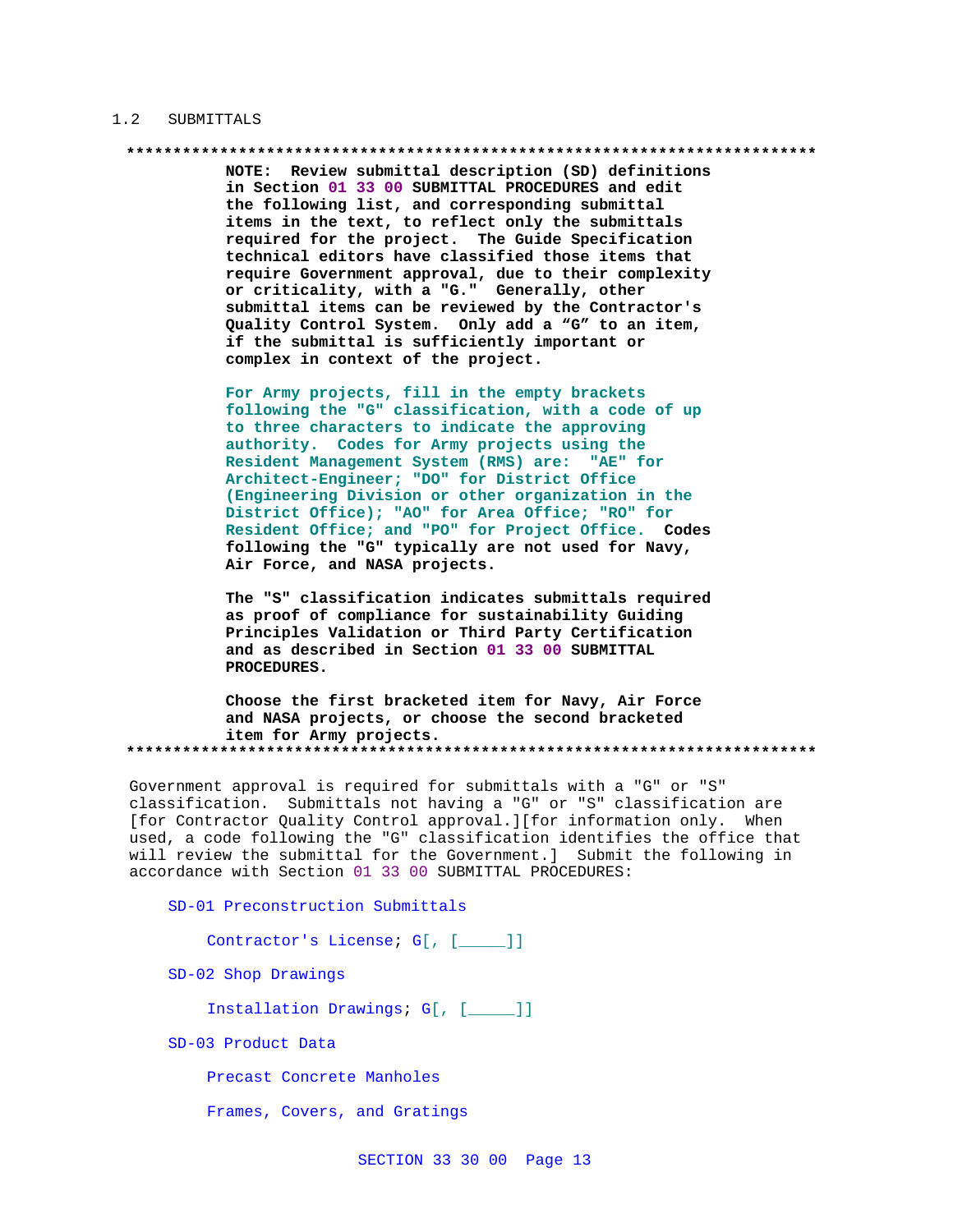Gravity Pipe

Pressure Pipe

Precast Concrete Septic Tanks; G[, [\_\_\_\_]]

SD-06 Test Reports

Precast Concrete Sewer Manhole Test; G[, [\_\_\_\_]]

Hydrostatic Sewer Test; G[, [\_\_\_\_]]

Infiltration Tests And Exfiltration Tests; G[, [\_\_\_\_\_]]

Negative Air Pressure Test; G[, [\_\_\_\_\_]]

Low-Pressure Air Tests; G[, [\_\_\_\_]]

Tests For Pressure Lines; G[, [\_\_\_\_]]

Deflection Testing

Concrete Pipe Test; G[, [\_\_\_\_]]

SD-07 Certificates

Portland Cement

Gaskets

Pre-Installation Inspection Request; G

Post-Installation Inspection; G

## 1.3 QUALITY CONTROL

1.3.1 Installer Qualifications

Install specified materials by a licensed underground utility Contractor licensed for such work in the state where the work is to be performed. Verify installing Contractor's License is current and state certified or state registered.

1.4 DELIVERY, STORAGE, AND HANDLING

1.4.1 Delivery and Storage

Check upon arrival; identify and segregate as to types, functions, and sizes. Store off the ground in a manner affording easy accessibility and not causing excessive rusting or coating with grease or other objectionable materials.

1.4.1.1 Piping

Inspect materials delivered to site for damage; store with minimum of handling. Store materials on site in enclosures or under protective coverings. Store plastic piping and jointing materials and rubber gaskets under cover out of direct sunlight. Do not store materials directly on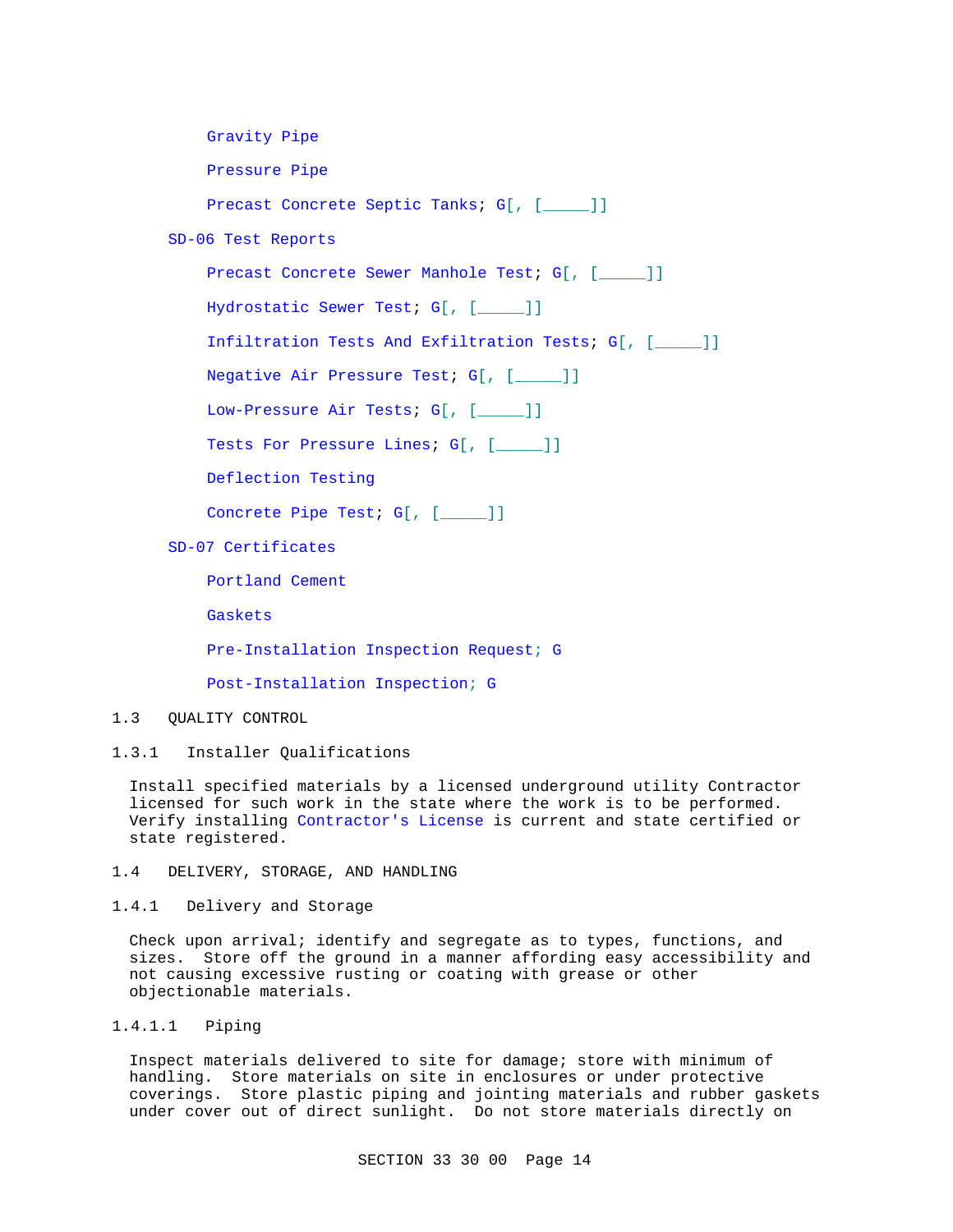the ground. Keep inside of pipes and fittings free of dirt and debris.

[1.4.1.2 Cement, Aggregate, and Reinforcement

## **\*\*\*\*\*\*\*\*\*\*\*\*\*\*\*\*\*\*\*\*\*\*\*\*\*\*\*\*\*\*\*\*\*\*\*\*\*\*\*\*\*\*\*\*\*\*\*\*\*\*\*\*\*\*\*\*\*\*\*\*\*\*\*\*\*\*\*\*\*\*\*\*\*\***

**NOTE: Delete this paragraphs if cast-in-place concrete is not used.**

**Select 03 30 00 for projects with large amounts of cast-in-place concrete work.**

**Select 03 30 53 for projects with small amounts of cast-in-place concrete work.**

**For Army, Use 03 30 00.**

#### **\*\*\*\*\*\*\*\*\*\*\*\*\*\*\*\*\*\*\*\*\*\*\*\*\*\*\*\*\*\*\*\*\*\*\*\*\*\*\*\*\*\*\*\*\*\*\*\*\*\*\*\*\*\*\*\*\*\*\*\*\*\*\*\*\*\*\*\*\*\*\*\*\*\***

As specified in Section [03 30 00 CAST-IN-PLACE CONCRETE][03 30 53 MISCELLANEOUS CAST-IN-PLACE CONCRETE].

## ]1.4.2 Handling

Handle pipe, fittings, and other accessories in such manner as to ensure delivery to the trench in sound undamaged condition. [Take special care not to damage linings of pipe and fittings; if lining is damaged, make satisfactory repairs.] Carry, do not drag, pipe to trench. Store solvents, solvent compounds, lubricants, elastomeric gaskets, and any similar materials required to install the plastic pipe in accordance with the manufacturer's recommendation and discard those materials if the storage period exceeds the recommended shelf life. Discard solvents in use when the recommended pot life is exceeded.

## PART 2 PRODUCTS

- 2.1 SYSTEM DESCRIPTION
- 2.1.1 Sanitary Sewer Gravity Pipeline

[Provide [mains and laterals] [[\_\_\_\_\_] mm inch lines] of [clay pipe] [concrete pipe] [ductile-iron pipe] [polypropylene pipe] [or] [polyvinyl chloride (PVC) plastic pipe]. Provide building connections [[\_\_\_\_\_] mm inch lines] of [clay pipe] [concrete pipe] [or] [polyvinyl chloride (PVC) plastic pipe].] [Provide new and modify existing exterior sanitary gravity sewer piping and appurtenances. Provide each system complete and ready for operation. The exterior sanitary gravity sewer system includes equipment, materials, installation, and workmanship as specified herein more than 1.5 m 5 feet outside of building walls.]

## 2.1.2 Sanitary Sewer Pressure Lines

Provide pressure lines of [ductile iron pressure pipe] [concrete pressure pipe] [or] [polyvinyl chloride (PVC) plastic pressure pipe].

## 2.2 MATERIALS

## **\*\*\*\*\*\*\*\*\*\*\*\*\*\*\*\*\*\*\*\*\*\*\*\*\*\*\*\*\*\*\*\*\*\*\*\*\*\*\*\*\*\*\*\*\*\*\*\*\*\*\*\*\*\*\*\*\*\*\*\*\*\*\*\*\*\*\*\*\*\*\*\*\*\* NOTE: Show the following information on the project drawings:**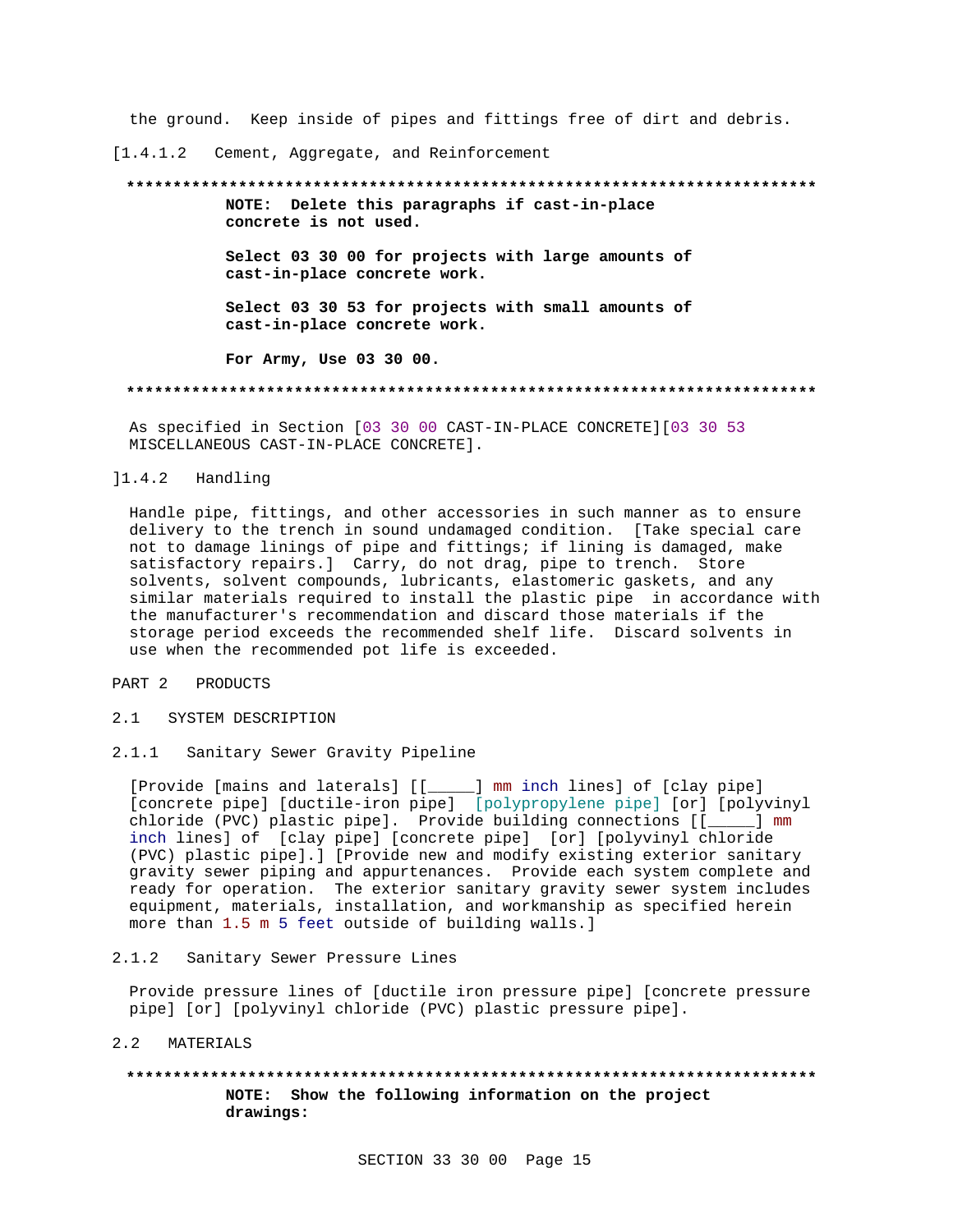Location of all new pipelines, diameter of pipe, fittings and appurtenances including but not limited to valves, fire hydrants, yard hydrants, thrust blocks, restrained joints and details where necessary;

Location, size, and type of service of existing connecting, intersecting, or adjacent pipelines and other utilities;

Paved areas and railroads which pass over new pipelines;

Profile, where necessary to show unusual conditions

Invert elevations at beginning and end of pipelines and at manholes or similar structures;

Where different materials are required, show the material, class or thickness of pipe and limits where class or thickness must be different for different sections of pipeline;

Details for manholes, septic tank(s), and sewage absorption trench;

Bedding conditions, where different from those specified in the appropriate specification;

Location and size of thrust blocks on pressure lines

Location of flanged joints on pressure sewers;

Location of mechanical joints on ductile-iron piping (when used on only part of the system). 

Provide materials conforming to the respective specifications and other requirements specified below. Submit manufacturer's product specification, standard drawings or catalog cuts.

#### $2.2.1$ Gravity Pipe

- 2.2.1.1 Clay Piping
- 2.2.1.1.1 Clay Pipe and Fittings

NOTE: Tables of trench loadings, trench backfill loads, and supporting strengths of clay pipe are included in the Vetrified Clay Pipe Engineering Manual (2015 edition) of the National Clay Pipe Institute. The required strength of clay pipe can be derived from these tables when depth of trench is known.

Specify "bell-and-spigot piping only" in areas where corrosion problems may be anticipated with the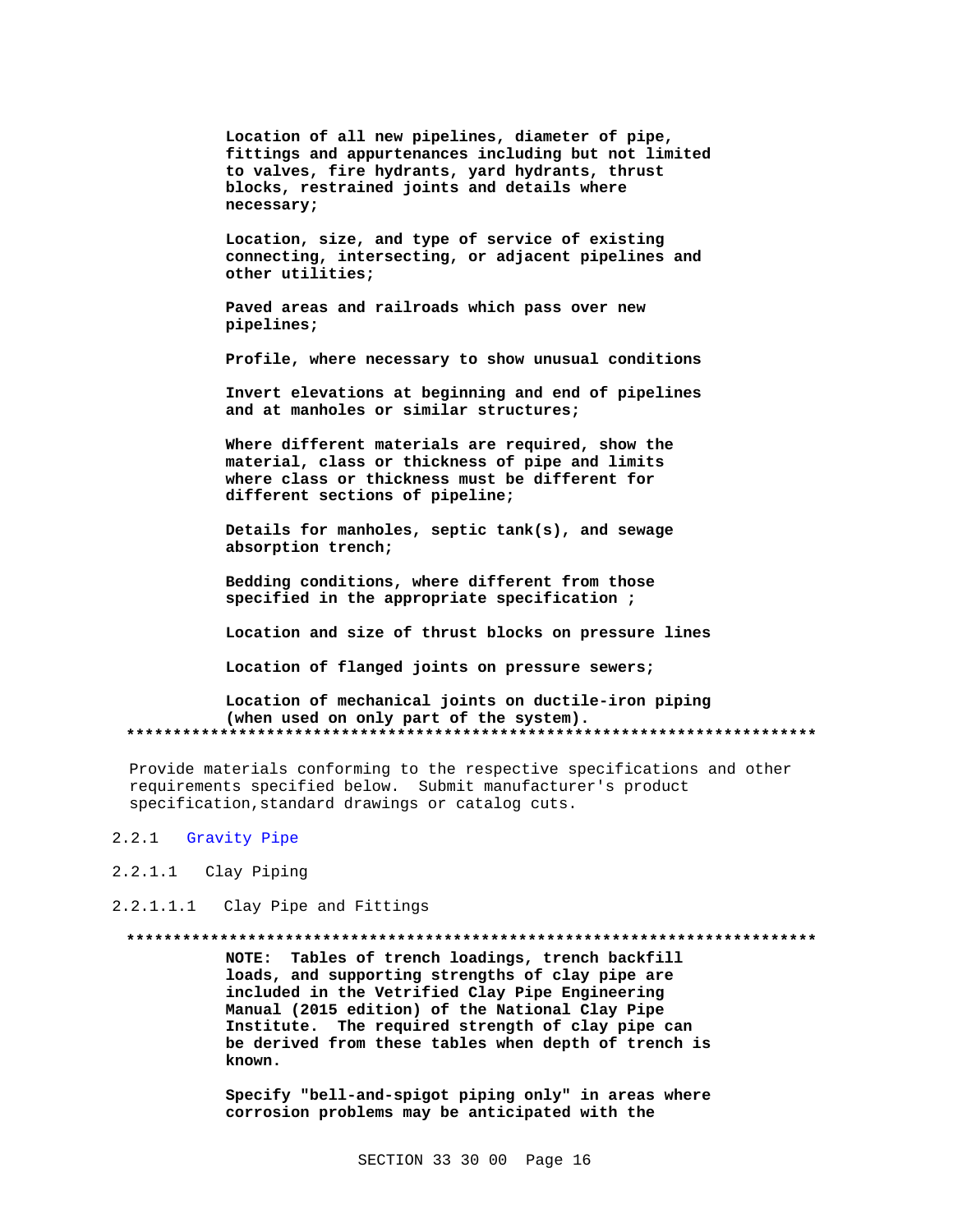#### stainless steel parts of the couplings used for plain-end piping. \*\*\*\*\*\*\*\*\*\*\*\*\*\*\*\*\*\*\*\*

ASTM C700, [standard strength] [extra strength] [bell-and-spigot piping only].

2.2.1.1.2 Clay Piping Jointing Materials

Use ASTM C425.

 $2.2.1.2$ Concrete Gravity Sewer Piping

Concrete Gravity Pipe and Fittings  $2.2.1.2.1$ 

#### 

NOTE: The D-load (load per linear meter foot of diameter) must be calculated on the basis of project conditions to determine the applicable Class or strength of pipe. The Concrete Pipe Design Manual (2011 edition) of the American Concrete Pipe Association contains design information and methods by which the applicable Class or strength of pipe can be determined when depth of trench is known.

It may be necessary to modify chemical requirements for cement under certain conditions. Sulfate resistance is required for concrete pipe when pipe is carrying sulfate-bearing waters, or when pipe is buried in soil containing sulfates. Specify Type II (moderate sulfate resisting) cement when water-soluble sulfates (as S04) in the soil are in the range of 0.1 to 0.2 percent and, for water, are in the range of 150 to 1000 parts per million. Specify Type V (sulfate resisting) cement when soils contain in excess of 0.2 percent water-soluble sulfate and water samples contain in excess of 1000 parts per million. In areas where reactive aggregates are known to occur, specify low alkali cement.

## Delete requirement for tongue-and-groove pipe (concrete pipe) when not allowed for the project.

Provide [nonreinforced concrete pipe conforming to ASTM C14M ASTM C14, Class [\_\_\_\_\_]][reinforced concrete pipe conforming to ASTM C76M ASTM C76, Class [\_\_\_\_\_]]. Provide circular pipe with elliptical reinforcement having a readily visible line at least 300 mm 12 inches long painted or otherwise applied on the inside and outside of the pipe at each end so that when the pipe is laid in the proper position, the line will be at the center of the top of the pipe. Provide fittings and specials conforming to the applicable requirements specified for the pipe including the strength of the pipe. [Use pipe and fittings containing [Type II] [Type V] [low alkali cement] cement conforming to ASTM C150/C150M.]

 $2.2.1.2.2$ Jointing Materials for Concrete Gravity Piping

Provide gaskets and pipe ends for rubber gasket joint conforming to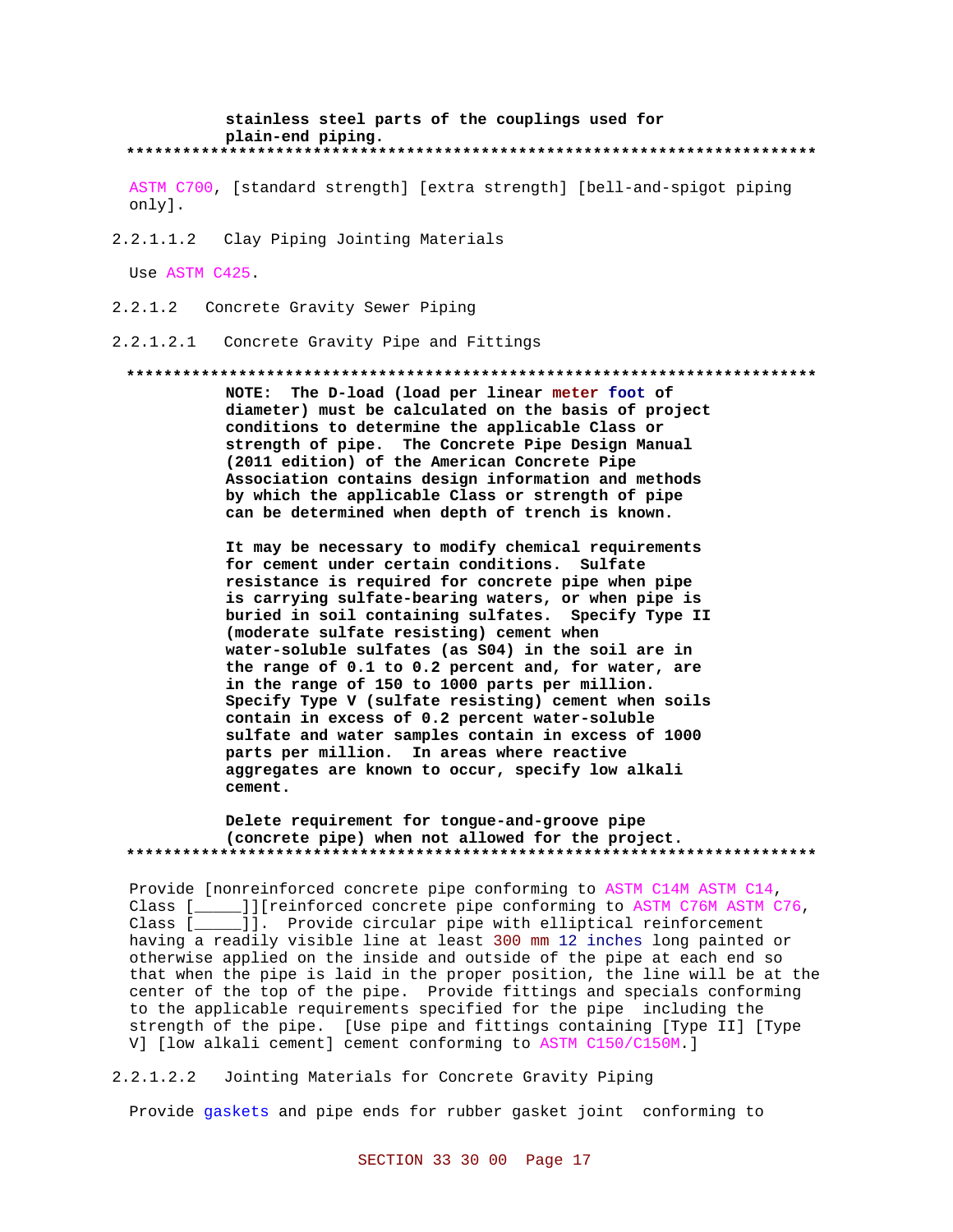ASTM C443M ASTM C443. Use gaskets suitable for use with sewage.

Submit certificates of compliance stating that the fittings or gaskets used for waste drains or lines designated on the plans as [\_\_\_\_\_] are [oil] [\_\_\_\_\_\_] resistant.

- 2.2.1.3 Ductile Iron Gravity Sewer Pipe and Associated Fittings
- 2.2.1.3.1 Ductile Iron Gravity Pipe and Fittings

# **\*\*\*\*\*\*\*\*\*\*\*\*\*\*\*\*\*\*\*\*\*\*\*\*\*\*\*\*\*\*\*\*\*\*\*\*\*\*\*\*\*\*\*\*\*\*\*\*\*\*\*\*\*\*\*\*\*\*\*\*\*\*\*\*\*\*\*\*\*\*\*\*\*\* NOTE: ASTM A746 also contains design information and methods by which the required Thickness Class of Pipe can be determined when depth of trench is known.**

**Delete requirements for and references to push-on joints for ductile-iron gravity sewer pipe and associated fittings when the greater deflection afforded by the mechanical joint is considered necessary throughout. \*\*\*\*\*\*\*\*\*\*\*\*\*\*\*\*\*\*\*\*\*\*\*\*\*\*\*\*\*\*\*\*\*\*\*\*\*\*\*\*\*\*\*\*\*\*\*\*\*\*\*\*\*\*\*\*\*\*\*\*\*\*\*\*\*\*\*\*\*\*\*\*\*\***

Provide ductile iron pipe conforming to ASTM A746 with cement-mortar lining in conforming to AWWA C104/A21.4, Pressure Class [\_\_\_\_\_]. Provide push-on joints conforming to AWWA C111/A21.11.

- 2.2.1.4 PVC Gravity Sewer Piping
- 2.2.1.4.1 PVC Gravity Pipe and Fittings

[ASTM D3034, SDR 35, or ASTM F949 with ends suitable for elastomeric gasket joints.] [ASTM F794, Series 46, for ribbed sewer pipe with smooth interior, size 200 mm 8 inch through 1200 mm 48 inch diameters.]

2.2.1.4.2 PVC Gravity Joints and Jointing Material

Provide joints conforming to ASTM D3212. Gaskets are to conform to ASTM F477.

- 2.2.2 Pressure Pipe
- 2.2.2.1 Concrete Pressure Piping
- 2.2.2.1.1 Concrete Pressure Pipe and Fittings

**\*\*\*\*\*\*\*\*\*\*\*\*\*\*\*\*\*\*\*\*\*\*\*\*\*\*\*\*\*\*\*\*\*\*\*\*\*\*\*\*\*\*\*\*\*\*\*\*\*\*\*\*\*\*\*\*\*\*\*\*\*\*\*\*\*\*\*\*\*\*\*\*\*\***

**NOTE: Delete reference to AWWA C302 within brackets when pressure rating greater than 310 kPa 45 psi is required.**

**It may be necessary to modify chemical requirements for cement under certain conditions. Sulfate resistance is required for concrete pipe when pipe is carrying sulfate-bearing waters, or when pipe is buried in soil containing sulfates. Specify Type II (moderate sulfate resisting) cement when water-soluble sulfates (as S04) in the soil are in the range of 0.1 to 0.2 percent and, for water, are in the range of 150 to 1000 parts per million.**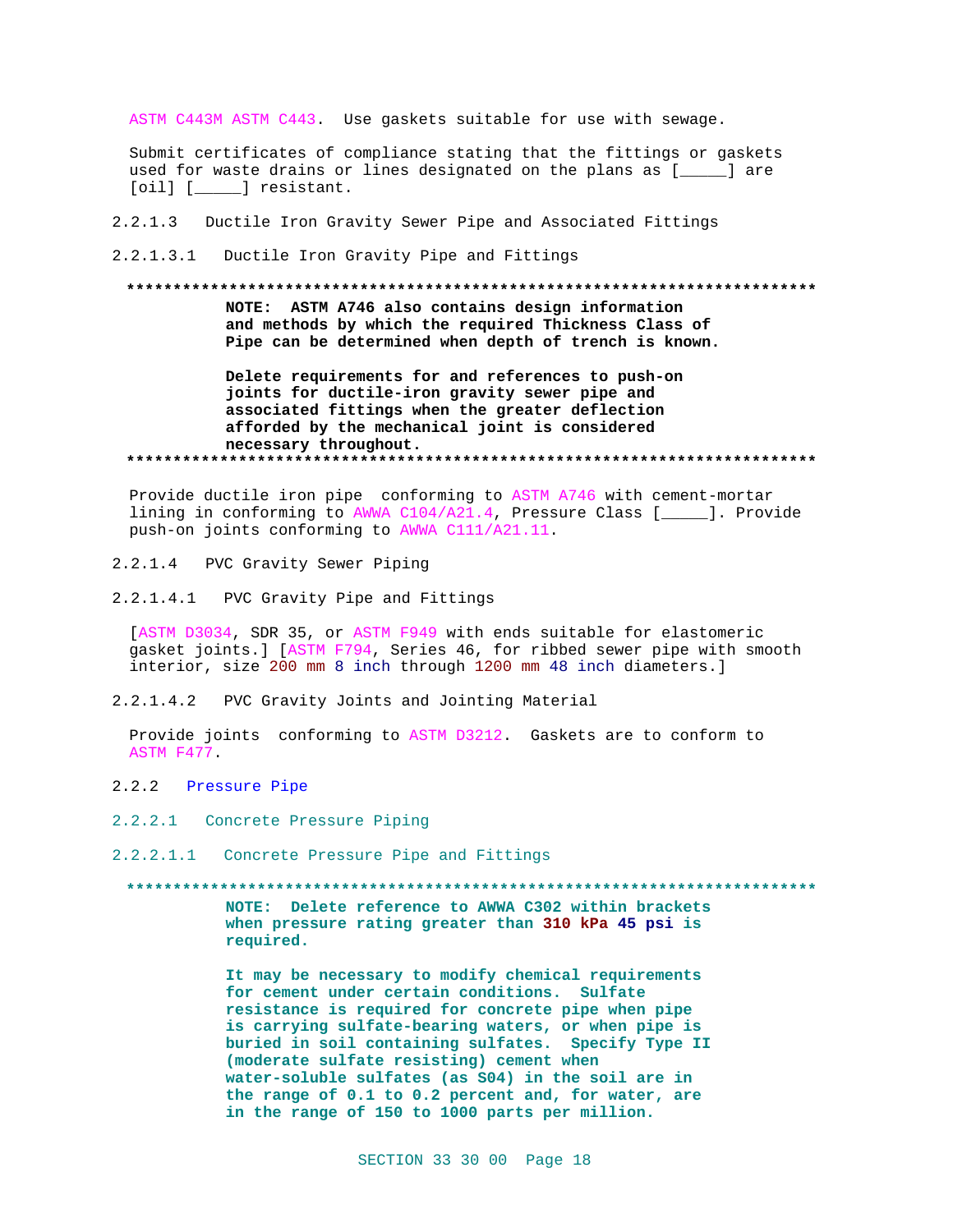**Specify Type V (sulfate resisting) cement when soils contain in excess of 0.2 percent water-soluble sulfate and water samples contain in excess of 1000 parts per million. In areas where reactive aggregates are known to occur, specify low alkali cement.**

**For concrete pressure piping, ASTM C361M C361 covers pipe for up to 37.5 m 125 feet of hydrostatic head, approximately 379 kPa 55 psi; AWWA C302 covers pipe and fittings for 310 kPa 45 psi pressure rating, 30 m 100 feet of hydro-static head) only. ASTM C361M ASTM C361 contains tables giving design requirements for pipe in all combinations of 30 and 37.5 m 100 and 125 feet of hydrostatic head with 1.5, 3.0, 4.5, 6.0 m 5, 10, 15, and 20 feet of earth cover. Where higher pressure ratings are necessary, piping conforming to AWWA C300, C301, or C303 should be specified. \*\*\*\*\*\*\*\*\*\*\*\*\*\*\*\*\*\*\*\*\*\*\*\*\*\*\*\*\*\*\*\*\*\*\*\*\*\*\*\*\*\*\*\*\*\*\*\*\*\*\*\*\*\*\*\*\*\*\*\*\*\*\*\*\*\*\*\*\*\*\*\*\*\***

Provide pipe conforming to [AWWA C302 or to] ASTM C361M ASTM C361. Design pipe for hydrostatic head of [30] [38] m [100] [125] feet and external loading of [1.5] [3.0] [4.5] [6.0] m [5] [10] [15] [20] feet of earth cover. Provide circular pipe with elliptical reinforcement having a readily visible line at least 300 mm 12 inches long painted or otherwise applied on the inside and outside of the pipe at each end so that when the pipe is laid in the proper position, the line will be at the center of the top of the pipe. [Use [Type II] [Type V] [low alkali] cement conforming to AWWA C302 in manufacturing pipe and fittings] Provide fittings.

## 2.2.2.1.2 Jointing Materials for Concrete Pressure Piping

## **\*\*\*\*\*\*\*\*\*\*\*\*\*\*\*\*\*\*\*\*\*\*\*\*\*\*\*\*\*\*\*\*\*\*\*\*\*\*\*\*\*\*\*\*\*\*\*\*\*\*\*\*\*\*\*\*\*\*\*\*\*\*\*\*\*\*\*\*\*\*\*\*\*\* NOTE: Use first bracketed wording when pressure rating greater than 310 kPa 45 psi is not required. Use second bracketed wording when pressure rating greater than 310 kPa 45 psi is required. \*\*\*\*\*\*\*\*\*\*\*\*\*\*\*\*\*\*\*\*\*\*\*\*\*\*\*\*\*\*\*\*\*\*\*\*\*\*\*\*\*\*\*\*\*\*\*\*\*\*\*\*\*\*\*\*\*\*\*\*\*\*\*\*\*\*\*\*\*\*\*\*\*\***

Provide gaskets as specified in [the referenced specification for the pipe] [ASTM C361M ASTM C361] and are suitable for use with sewage.

2.2.2.2 Ductile Iron Pressure Piping

## **\*\*\*\*\*\*\*\*\*\*\*\*\*\*\*\*\*\*\*\*\*\*\*\*\*\*\*\*\*\*\*\*\*\*\*\*\*\*\*\*\*\*\*\*\*\*\*\*\*\*\*\*\*\*\*\*\*\*\*\*\*\*\*\*\*\*\*\*\*\*\*\*\*\* NOTE: Ductile iron pipe is used for sizes 75 mm 3 inches to 1600 mm 64 inches. \*\*\*\*\*\*\*\*\*\*\*\*\*\*\*\*\*\*\*\*\*\*\*\*\*\*\*\*\*\*\*\*\*\*\*\*\*\*\*\*\*\*\*\*\*\*\*\*\*\*\*\*\*\*\*\*\*\*\*\*\*\*\*\*\*\*\*\*\*\*\*\*\*\***

## 2.2.2.2.1 Ductile Iron Pressure Pipe and Fittings

Provide [push-on-joint] [mechanical joint] [flanged] ductile-iron pipe conforming to AWWA C151/A21.51, [Pressure Class [\_\_\_\_\_]] [Thickness Class [\_\_\_\_]]. Provide fittings conforming to AWWA C110/A21.10 or AWWA C153/A21.53. [Provide fittings with push-on joint ends conforming to AWWA C111/A21.11.] Use fittings which have a pressure rating at least equivalent to that of the pipe. Pipe and fittings are to have cement-mortar lining conforming to AWWA C104/A21.4, standard thickness.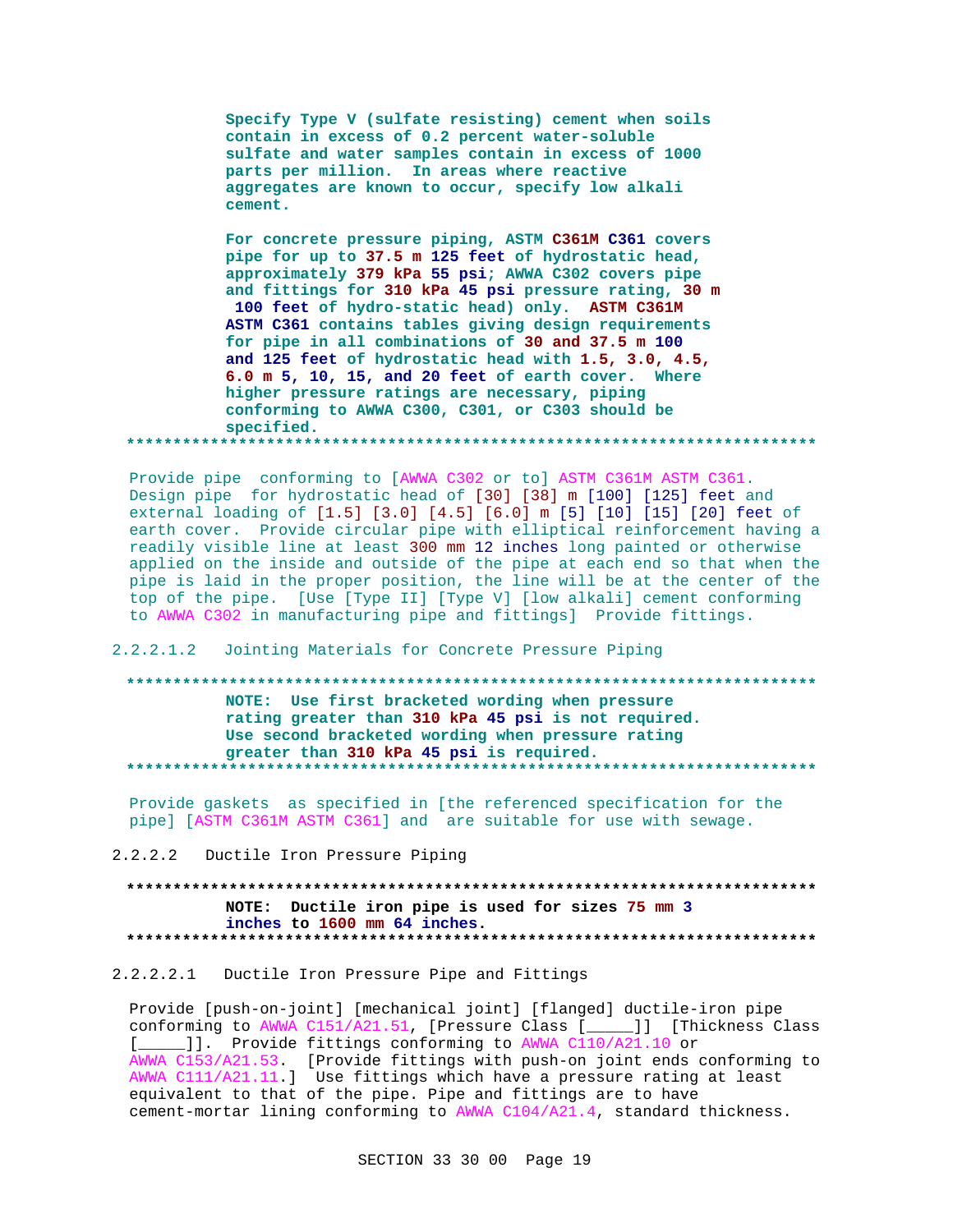## 2.2.2.2.2 Ductile Iron Pressure Joints and Jointing Materials

- a. Joints, general: Use [push-on joints] [or] [mechanical joints]for pipe and fittings except as otherwise specified in this paragraph. [Use mechanical-joints where indicated.] [Use flanged joints where indicated.] [Joints made with sleeve-type mechanical coupling may be used in lieu of push-on joint.] [[Grooved] [or] [shouldered] type joints may be used in lieu of push-on joint [or flanged joint], except where joint is buried.]
- b. Push-on joints: Shape of pipe ends and fitting ends, gaskets, and lubricant for joint assembly are to conform to AWWA C111/A21.11.
- c. Mechanical joints: Dimensional and material requirements for pipe ends, glands, bolts and nuts, and gaskets are to conform to AWWA C111/A21.11.
- d. Flanged joints: Provide bolts, nuts, and gaskets for flanged connections as recommended in the Appendix to AWWA C115/A21.15. Provide flange for setscrewed flanges of ductile iron, ASTM A536, Grade 65-45-12, and conforming to the applicable requirements of ASME B16.1, Class 250. Provide 190,000 psi tensile strength, heat treated, and zinc-coated steel setscrews for setscrewed flanges. Conform gasket for setscrewed flanges to the applicable requirements for mechanical-joint gaskets specified in AWWA C111/A21.11. Design of setscrewed gasket are to provide for confinement and compression of gasket when joint to adjoining flange is made.

#### **\*\*\*\*\*\*\*\*\*\*\*\*\*\*\*\*\*\*\*\*\*\*\*\*\*\*\*\*\*\*\*\*\*\*\*\*\*\*\*\*\*\*\*\*\*\*\*\*\*\*\*\*\*\*\*\*\*\*\*\*\*\*\*\*\*\*\*\*\*\*\*\*\*\***

**NOTE: At the text below, delete "or steel" when middle ring of cast iron only is considered necessary due to anticipated corrosion problems. Delete requirement for strength of steel when steel is not allowed as a material for middle ring.**

**At the text below, minimum numbers of bolts for each pipe size should be as follows:**

| 75 mm 3 inch                     | 3  |
|----------------------------------|----|
| $100$ mm $4$ inch                | 4  |
| $150$ mm $6$ inch                | 5  |
| $200$ mm $8$ inch                | 6  |
| 250 mm 10 inch                   | 7  |
| 300 and 350 mm 12 and 14<br>inch | 8  |
| $400$ mm $16$ inch               | 9  |
| 450 mm 18 inch                   | 10 |
| 500 mm 20 inch                   | 12 |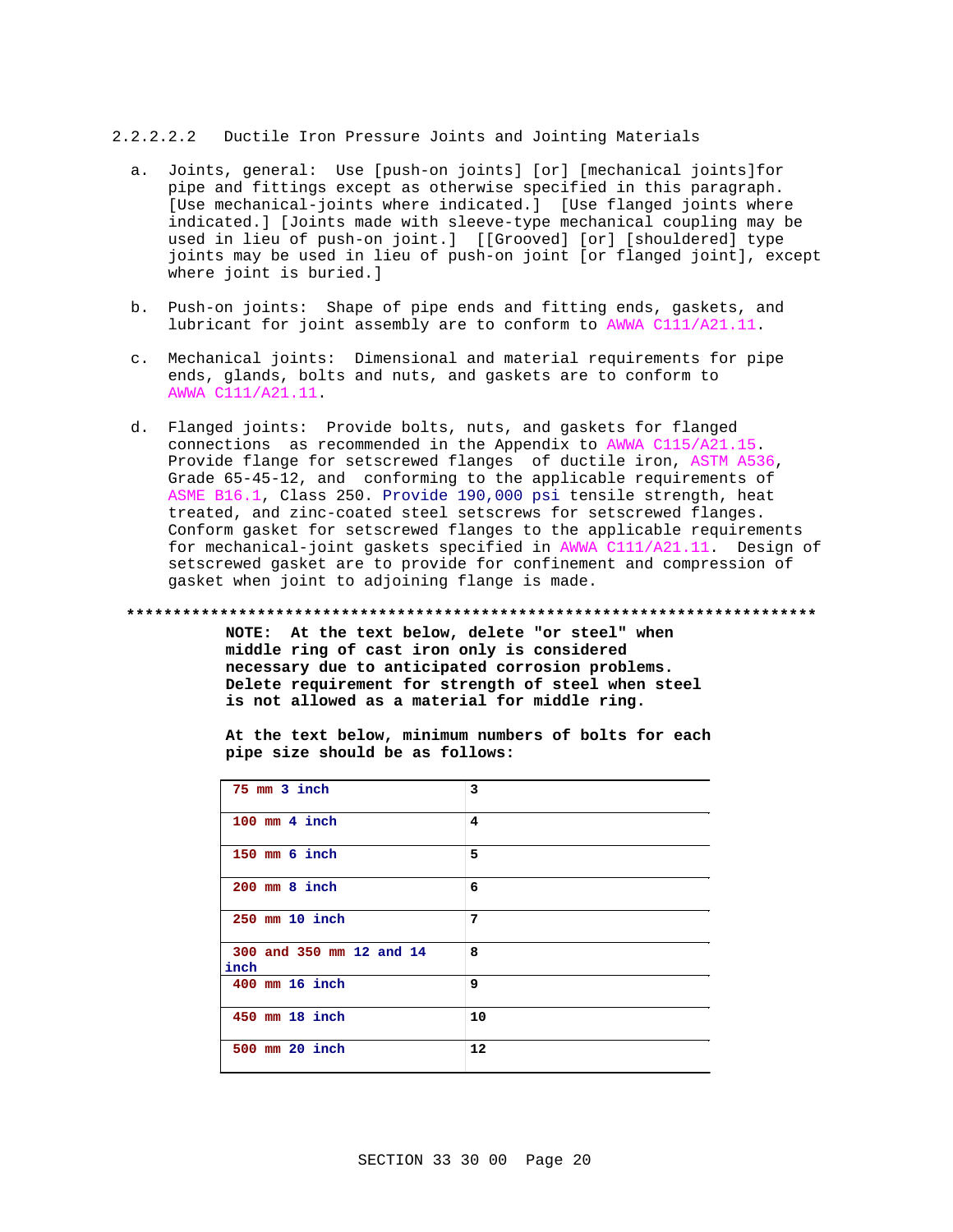| 550 mm 22 inch     | 13 |
|--------------------|----|
| $600$ mm $24$ inch | 14 |
|                    |    |

**\*\*\*\*\*\*\*\*\*\*\*\*\*\*\*\*\*\*\*\*\*\*\*\*\*\*\*\*\*\*\*\*\*\*\*\*\*\*\*\*\*\*\*\*\*\*\*\*\*\*\*\*\*\*\*\*\*\*\*\*\*\*\*\*\*\*\*\*\*\*\*\*\*\***

- e. Joints made with sleeve-type mechanical couplings: Provide couplings designed to couple plain-end piping by compression of a ring gasket at each end of the adjoining pipe sections. Provide couplings consisting of one middle ring flared or beveled at each end to provide a gasket seat, two follower rings, two resilient tapered rubber gaskets, and bolts and nuts to draw the follower rings toward each other to compress the gaskets. The middle ring and the follower rings are to be true circular sections free from irregularities, flat spots, and surface defects; the design is to provide for confinement and compression of the gaskets. The middle ring is to be of cast-iron [or steel], and the follower rings are to be of malleable iron or ductile iron. Cast iron couplings are to conform to ASTM A48/A48M and not be less than Class 25. Malleable iron couplings are to conform to ASTM A47/A47M. Ductile iron couplings are to conform to ASTM A536. [Steel is to have a strength not less than that of the pipe.] Gaskets are to be designed for long life and resistance to set after installation and meet the applicable requirements specified for gaskets for mechanical joint in AWWA C111/A21.11. Bolts are to be track-head type; bolts and nuts are to be either of the following: bolts conforming to the tensile requirements of ASTM A307, Grade A, with nuts conforming to the tensile requirements of ASTM A563M ASTM A563, Grade A; or round-head square-neck type bolts conforming to ASME B18.5.2.1M and ASME B18.5.2.2M with hex nuts conforming to ASME B18.2.2. Bolts are to be 16 mm 5/8 inch in diameter; minimum number of bolts for each coupling are to be [\_\_\_\_\_] [for [\_\_\_\_\_] mm inch pipe  $\left[ , \left[ , \underline{ } \right] \right]$  for  $\left[ , \underline{ } \right]$  mm inch pipe, and  $\left[ , \underline{ } \right]$  for  $\left[ , \underline{ } \right]$ mm inch pipe]. Bolt holes in follower rings are to be of a shape to hold fast the necks of the bolts used. Sleeve-type mechanical couplings are not to be used as an optional method of jointing except where pipeline is adequately anchored to resist tension pull across the joint.
- f. [Grooved] [and] [Shouldered] Type Joints: [Grooved pipe ends] [Shouldered pipe ends] and couplings are to conform to AWWA C606. Joint dimensions are to be as specified in AWWA C606 for rigid joints.
- 2.2.2.3 PVC Pressure Pipe and Associated Fittings

Pipe, couplings and fittings are to be manufactured of materials conforming to ASTM D1784, Class 12454B.

2.2.2.3.1 Pipe and Fittings Less Than 100 mm 4 inch Diameter

2.2.2.3.1.1 Screw-Joint

Provide pipe conforming to dimensional requirements of ASTM D1785, Schedule 80, with joints meeting requirements of 1.03 Mpa 150 psi working pressure, 1.38 Mpa 200 psi hydrostatic test pressure, unless otherwise shown or specified. Provide fittings for threaded pipe conforming to requirements of ASTM D2464, threaded to conform to the requirements of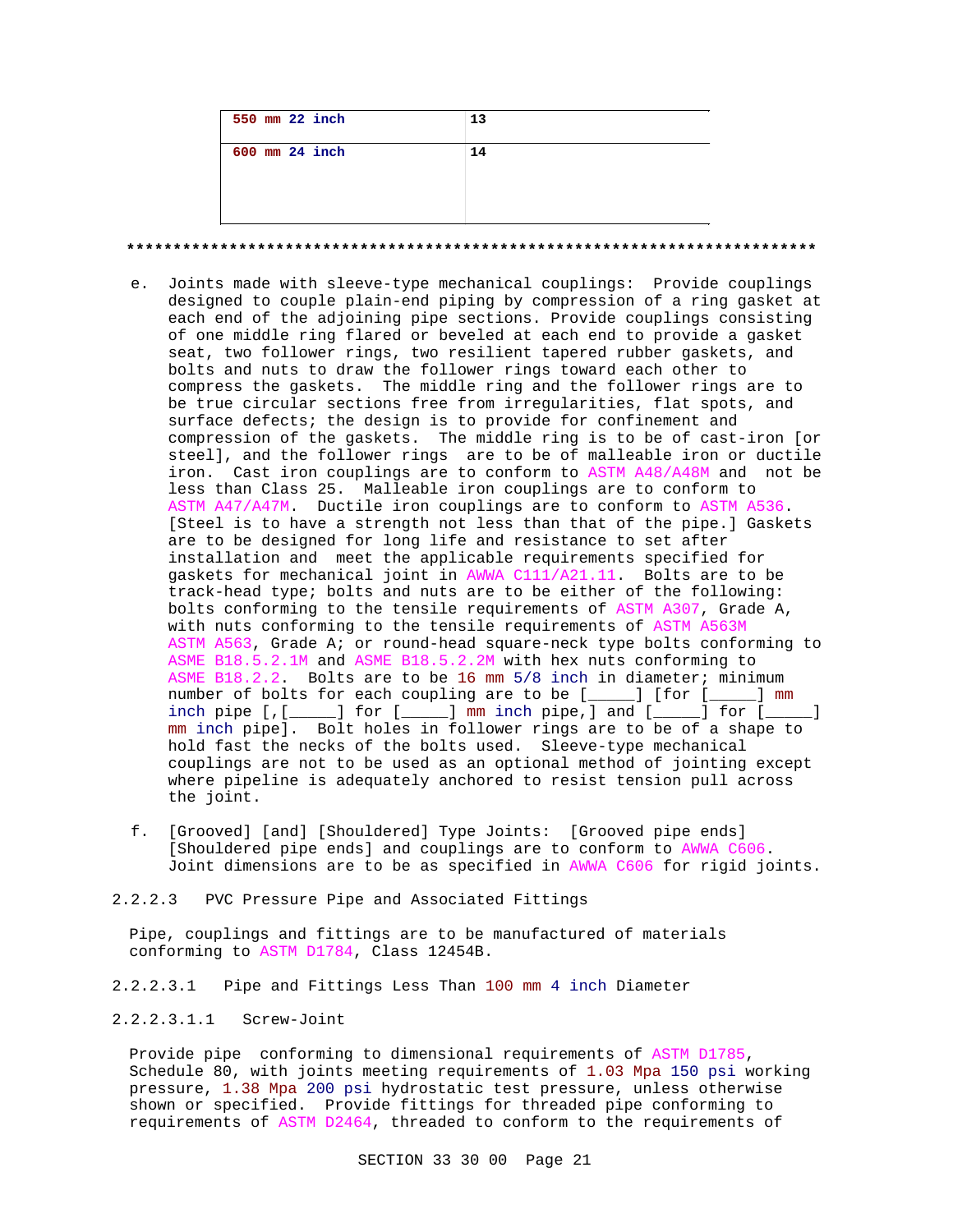ASME B1.20.2MASME B1.20.1 for use with Schedule 80 pipe and fittings. Pipe couplings when used, are to be tested as required by ASTM D2464.

2.2.2.3.1.2 Push-On Joint

## **\*\*\*\*\*\*\*\*\*\*\*\*\*\*\*\*\*\*\*\*\*\*\*\*\*\*\*\*\*\*\*\*\*\*\*\*\*\*\*\*\*\*\*\*\*\*\*\*\*\*\*\*\*\*\*\*\*\*\*\*\*\*\*\*\*\*\*\*\*\*\*\*\*\* NOTE: Use AWWA C110/A21.10 or AWWA C153/A21.53 and AWWA C111/A21.11, for joints on 3 inch or larger piping. \*\*\*\*\*\*\*\*\*\*\*\*\*\*\*\*\*\*\*\*\*\*\*\*\*\*\*\*\*\*\*\*\*\*\*\*\*\*\*\*\*\*\*\*\*\*\*\*\*\*\*\*\*\*\*\*\*\*\*\*\*\*\*\*\*\*\*\*\*\*\*\*\*\***

ASTM D3139, with ASTM F477 gaskets.[ Fittings for push-on joints are to be iron conforming to AWWA C110/A21.10 or AWWA C153/A21.53 and AWWA C111/A21.11 with a cement-mortar lining conforming to AWWA C104/A21.4, standard thickness.]

2.2.2.3.1.3 Solvent Cement Joint

Provide pipe conforming to dimensional requirements of ASTM D1785 or ASTM D2241 with joints meeting the requirements of 1.03 Mpa 150 psi working pressure and 1.38 Mpa 200 psi hydrostatic test pressure. Fittings for solvent cement jointing are to conform to ASTM D2466 or ASTM D2467.

2.2.2.3.2 Pipe and Fittings 100 mm 4 inch Diameter And Larger

Provide pipe conforming to AWWA C900 and be plain end or gasket bell end, Pressure Class [150 (DR 18)] [\_\_\_\_\_], with cast-iron-pipe-equivalent OD. Fittings are to be gray-iron or ductile-iron conforming to AWWA C110/A21.10 or AWWA C153/A21.53 and AWWA C111/A21.11 with a cement-mortar lining conforming to AWWA C104/A21.4, standard thickness. Fittings for pipe to pipe push-on joint ends are to conform with AWWA C900.

2.2.2.4 High Density Polyethylene Pipe (HDPE)

ASTM F894, Class 63, size 450 mm 18 inch through 3000 mm 120 inch. ASTM F714, size 100 mm 4 inch through 1200 mm 48 inch, will have pipe stiffness greater than or equal to 1170/D for cohesionless material pipe trench backfills. For all PE pipes, the polyethylene are to be certified by the resin producer as meeting the requirements of ASTM D3350, cell Class 334433C or higher. Fittings for High Density Polyethylene Pipe are to meet the same material specifications as the pipe class. Joints for HDPE meetingASTM F894 will be rubber gasket joints conforming to ASTM F477. HDPE meeting ASTM F714 will have fused joints in accordance with manufacturer's instruction.

2.2.2.5 Reinforced Plastic Mortar Pipe (RPMP)

Reinforced plastic mortar pipe are to be produced be in accordance with ASTM D3262 and have an outside diameter equal to ductile iron pipe dimensions from 450 mm 18 inch to 1200 mm 48 inch. The inner surface of the pipe is to have a smooth uniform continuous resin-rich surface liner. The minimum pipe stiffness is to be 248 kPa 36 psi. RPMP is to be in accordance with ASTM D3262. Fittings for RPMP: ASTM D3840. Joints for RPMP: Bell and spigot gasket coupling utilizing an elastomeric gasket in accordance with ASTM D4161 and ASTM F477.

2.2.2.6 Reinforced Thermosetting Resin Pipe (RTRP)

RTRP pipe: ASTM D3262. Fittings for RTRP: ASTM D3262. Joints for RTRP: Bell and spigot type utilizing an elastomeric gasket in accordance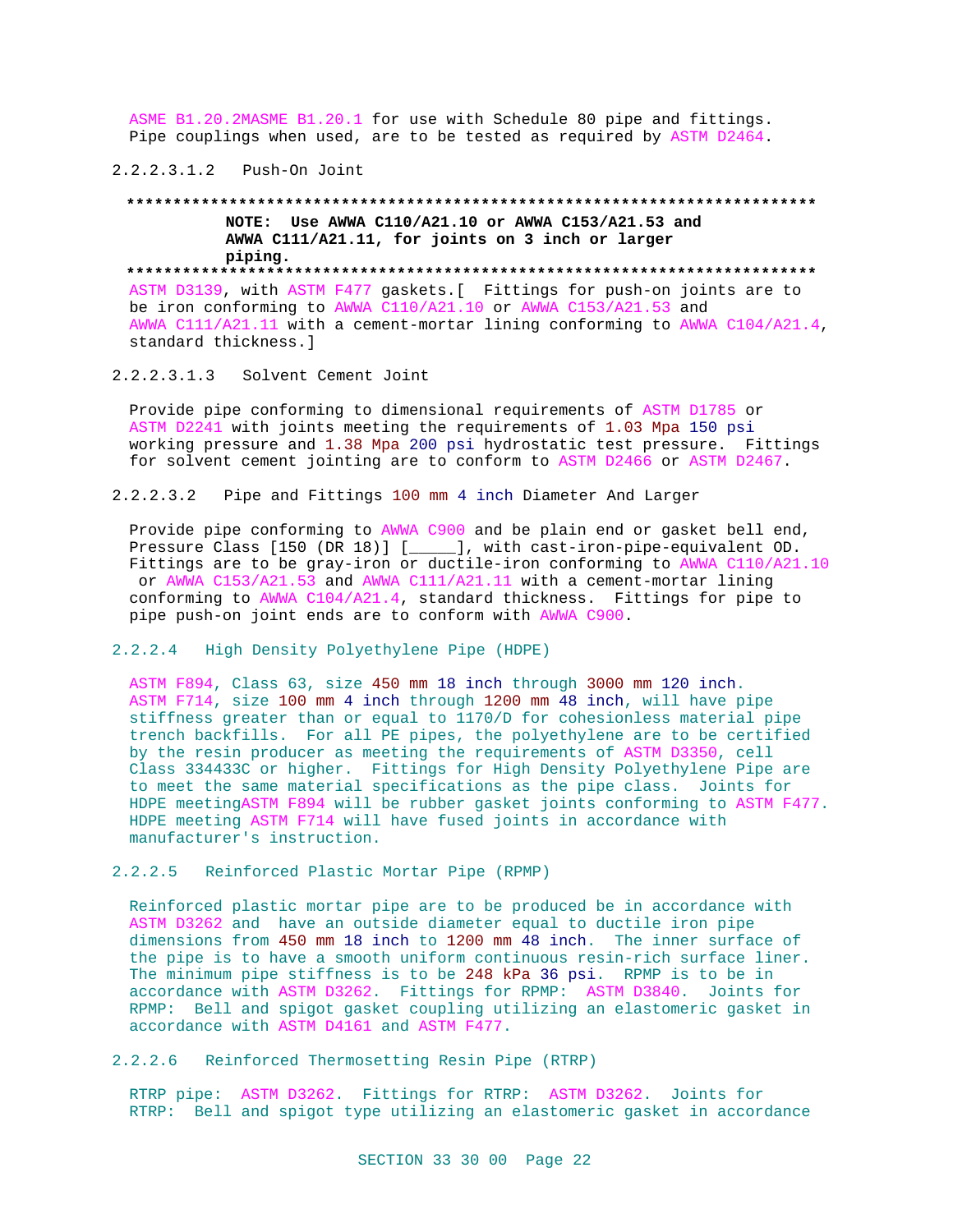with ASTM F477.

2.2.2.6.1 Filament Wound RTRP-I

RTRP-I is to conform to ASTM D2996, except pipe is to have an outside diameter equal to cast iron outside diameter or standard weight steel pipe. The pipe is to be suitable for a normal working pressure of 1.03 MPa 150 psi at 22.8 degrees C 73 degrees F. The inner surface of the pipe is to have a smooth uniform continuous resin-rich surface liner conforming to ASTM D2996.

2.2.2.6.2 Centrifugally Cast RTRP-II

RTRP-II is to conform to ASTM D2997. Pipe is to have an outside diameter equal to standard weight steel pipe.

2.2.2.7 Dual Wall and Triple Wall Polypropylene

Provide 300 to 750 mm12 to 30 inch polypropylene pipe having a smooth interior and annular exterior corrugations, in compliance with ASTM F2736. Provide 750 to 1500 mm30 to 60 inch polypropylene pipe having a smooth interior and exterior surfaces with annular inner corrugations, in compliance with ASTM F2764/F2764M. Pipe is suitable for gravity flow only and is to have a minimum pipe stiffness of 46 psi when tested in accordance with ASTM D2412. Pipe sizes 300 to 1500 mm 12- through 60-inch diameters are to have a reinforced bell, manufacturer's pre-installed polymer composite band or a manufacturer's compatible pipe polymer composite band.

2.2.3 Piping Beneath Railroad Right-of-Way

Where pipeline passes under the right-of-way of a commercial railroad, piping is to conform to the specifications for pipelines conveying nonflammable substances in AREMA Eng Man, except as otherwise specified in this paragraph. For casing pipe provide ductile-iron pipe in lieu of cast-iron soil pipe. Ductile-iron pipe is to conform to and have strength computed in accordance with ASTM A746.

2.2.4 Cement Mortar

Provide cement mortar conforming to ASTM C270, Type M with Type II cement.

2.2.5 Portland Cement

## **\*\*\*\*\*\*\*\*\*\*\*\*\*\*\*\*\*\*\*\*\*\*\*\*\*\*\*\*\*\*\*\*\*\*\*\*\*\*\*\*\*\*\*\*\*\*\*\*\*\*\*\*\*\*\*\*\*\*\*\*\*\*\*\*\*\*\*\*\*\*\*\*\*\***

**NOTE: Type II cement normally will be specified, but Type V cement will be specified when the soils contain in excess of 0.2 percent water-soluble sulfate as SO(4), or the waste water contains in excess of 1000 parts per million sulfates. Type I cement may be permitted when it can be assured that the water soluble sulfates in the soil will be less than 0.1 percent and the waste water will contain less than 150 parts per million sulfates over the design life of the project. \*\*\*\*\*\*\*\*\*\*\*\*\*\*\*\*\*\*\*\*\*\*\*\*\*\*\*\*\*\*\*\*\*\*\*\*\*\*\*\*\*\*\*\*\*\*\*\*\*\*\*\*\*\*\*\*\*\*\*\*\*\*\*\*\*\*\*\*\*\*\*\*\*\***

Submit certificates of compliance stating the type of cement used in manufacture of concrete pipe, fittings, septic tanks, and precast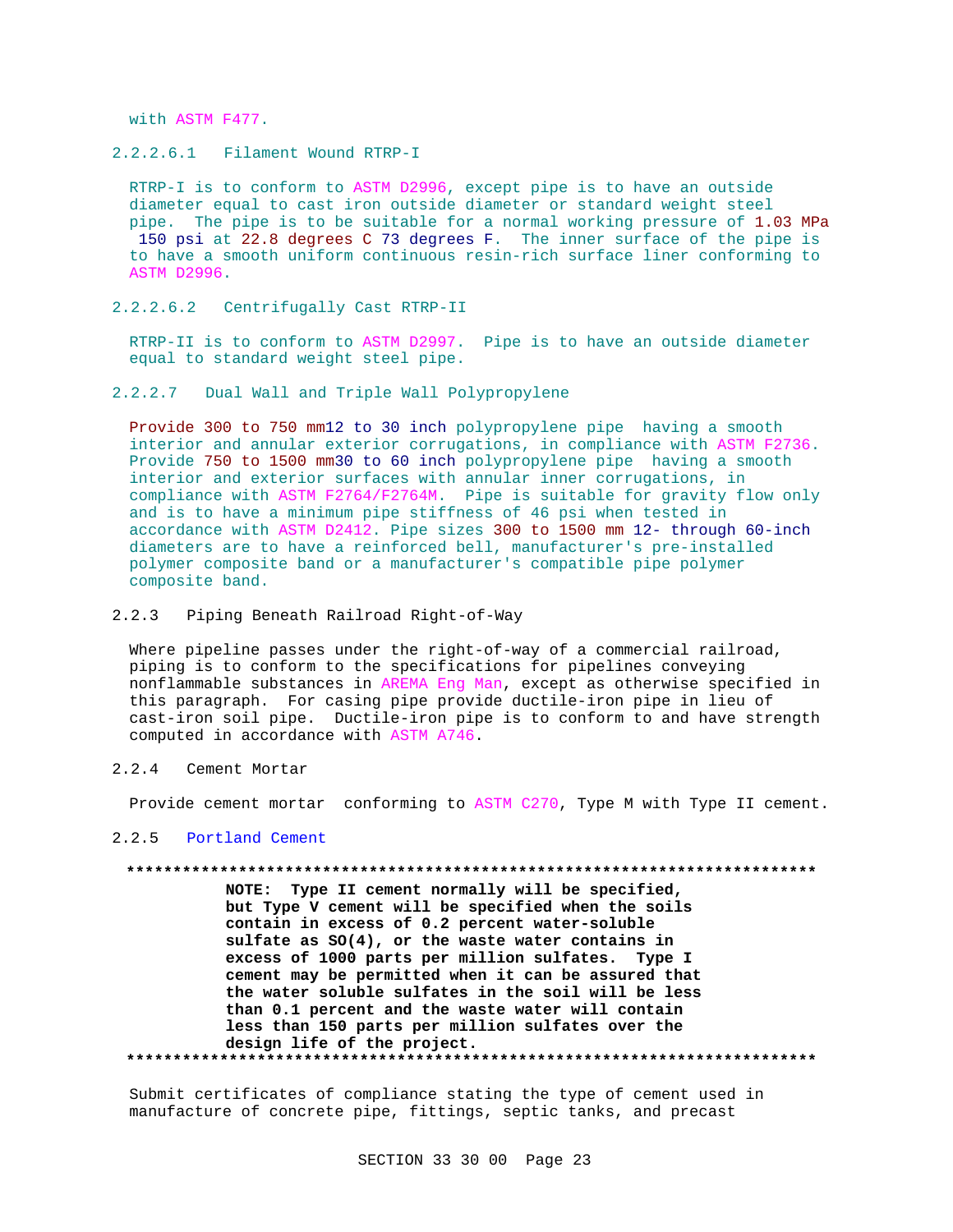manholes. Provide portland cement conforming to ASTM C150/C150M, Type [II] [V] for concrete used in concrete pipe, concrete pipe fittings, septic tanks, and manholes and type optional for cement used in concrete cradle, concrete encasement, and thrust blocking. [Use air-entraining admixture conforming to ASTM C260/C260M with Type V cement.] [,Use a cement containing less than 0.60 percent alkalies where aggregates are alkali reactive, as determined by Appendix XI of ASTM C33/C33M.]

## 2.2.6 Portland Cement Concrete

## **\*\*\*\*\*\*\*\*\*\*\*\*\*\*\*\*\*\*\*\*\*\*\*\*\*\*\*\*\*\*\*\*\*\*\*\*\*\*\*\*\*\*\*\*\*\*\*\*\*\*\*\*\*\*\*\*\*\*\*\*\*\*\*\*\*\*\*\*\*\*\*\*\*\* NOTE: When ready-mix concrete conforming to ASTM C94/C94M is not economically available, rewrite this paragraph to permit use of concrete mixed onsite. Specify concrete aggregates conforming to ASTM C33/C33M and concrete consisting of 1 part portland cement, 2-1/2 parts sand, and 5 parts gravel, with just enough water for workable consistency \*\*\*\*\*\*\*\*\*\*\*\*\*\*\*\*\*\*\*\*\*\*\*\*\*\*\*\*\*\*\*\*\*\*\*\*\*\*\*\*\*\*\*\*\*\*\*\*\*\*\*\*\*\*\*\*\*\*\*\*\*\*\*\*\*\*\*\*\*\*\*\*\*\***

Provide portland cement concrete conforming to ASTM C94/C94M, compressive strength of 28 MPa 4000 psi at 28 days, except for concrete cradle and encasement or concrete blocks for manholes. Concrete used for cradle and encasement is to have a compressive strength of 17 MPa 2500 psi minimum at 28 days. Protect concrete in place from freezing and moisture loss for 7 days.

## 2.2.7 Precast Concrete Manholes

Provide precast concrete manholes, risers, base sections, and tops conforming to ASTM C478M ASTM C478[ and be manufactured in accordance with Section 03 42 13.00 10 PLANT-PRECAST CONCRETE PRODUCTS FOR BELOW GRADE CONSTRUCTION; base and first riser are to be monolithic].

## 2.2.8 Glass-Fiber-Reinforced Polyester Manholes

Glass-Fiber-Reinforced Polyester Manholes are to conform to ASTM D3753.

## 2.2.9 Gaskets and Connectors

Provide gaskets for joints between [manhole] [wastewater tanks]sections conforming to ASTM C443M ASTM C443. Resilient connectors for making joints between [manhole] [wastewater tanks] and pipes entering manhole are to conform to ASTM C923M[ASTM C1644] [ ASTM C923 or ASTM C990M ASTM C990].

## 2.2.10 External Preformed Rubber Joint Seals

An external preformed rubber joint seal is an accepted method of sealing cast iron covers to precast concrete sections to prevent ground water infiltration into sewer systems. All finished and sealed manholes constructed in accordance with paragraph entitled "Manhole Construction" are to be tested for leakage in the same manner as pipelines as described in paragraph entitled "Leakage Tests." The seal is to be multi-section with a neoprene rubber top section and all lower sections made of Ethylene Propylene Diene Monomer (EPDM) rubber with a minimum thickness of 1.5 mm 60 mils. Each unit is to consist of a top and bottom section and have mastic on the bottom of the bottom section and mastic on the top and bottom of the top section. The mastic is to be a non-hardening butyl rubber sealant and seal to the cone/top slab of the manhole/catch basin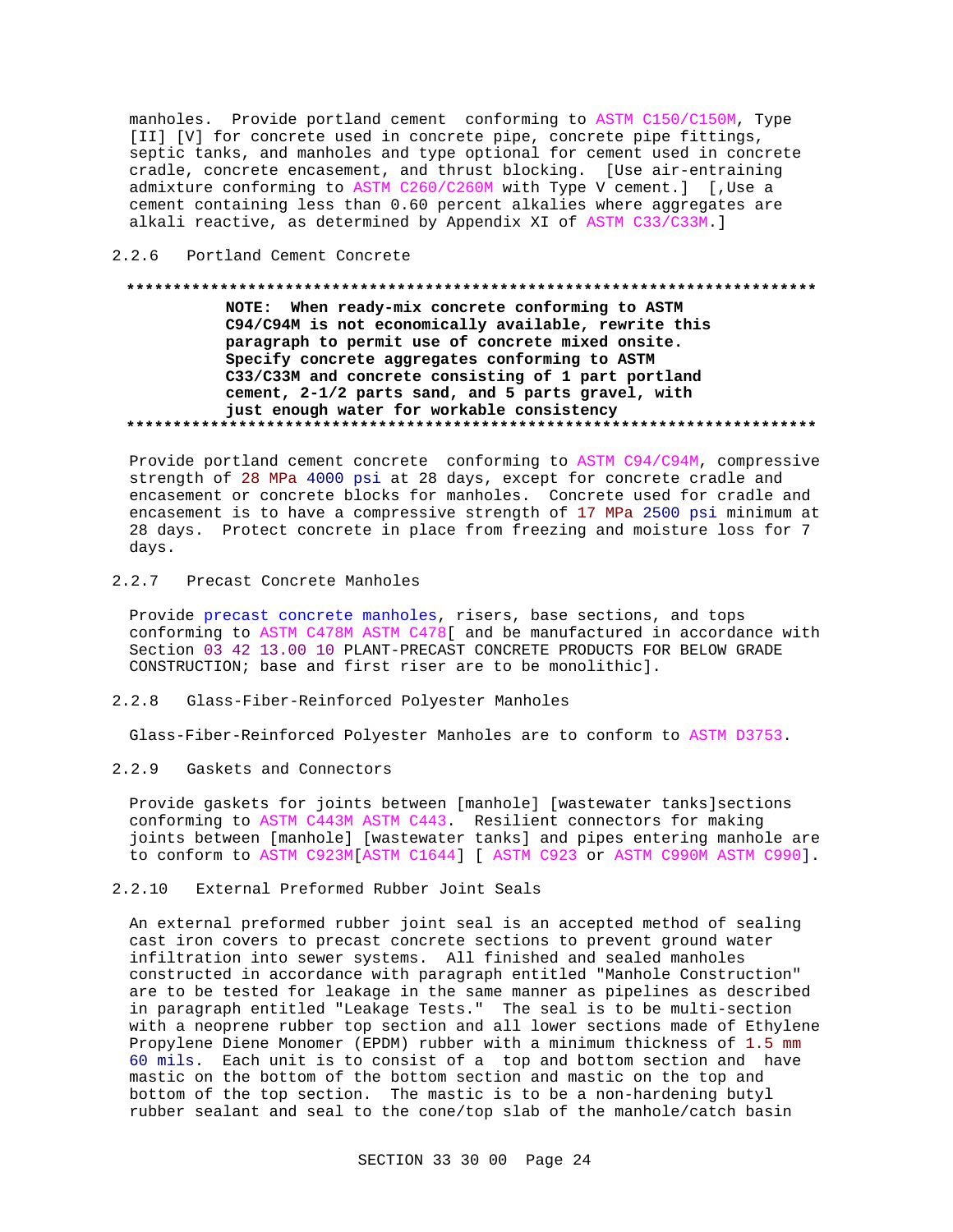and over the lip of the casting. Extension sections are to cover up to two more adjusting rings. Properties and values are listed in the following table:

| Properties, Test Methods and Minimum Values for Rubber used in Preformed Joint Seals |                      |            |            |              |  |  |
|--------------------------------------------------------------------------------------|----------------------|------------|------------|--------------|--|--|
| Physical Properties                                                                  | Test Methods         | EPDM       | Neoprene   | Butyl Mastic |  |  |
| Tensile, kPa psi                                                                     | ASTM D412            | 12,6841840 | 15,1322195 | $ -$         |  |  |
| Elongation, percent                                                                  | ASTM D412            | 553        | 295        | 350          |  |  |
| Tear Resistance, N/mm ppi                                                            | ASTM D624 (Die<br>B) | 49280      | 29160      | $ -$         |  |  |
| Rebound, percent, 5 minutes                                                          | ASTM C972 (mod.)     |            |            | 11           |  |  |
| Rebound, percent, 2 hours                                                            | ASTM C972            |            |            | 12           |  |  |

#### [2.2.11 Precast Concrete Septic Tanks

Provide precast concrete septic tanks risers, base sections, and tops conforming to ASTM C478MASTM C1227 and be manufactured in accordance with Section 03 42 13.00 10 PLANT-PRECAST CONCRETE PRODUCTS FOR BELOW GRADE CONSTRUCTION; base and first riser are to be monolithic.

## ][2.2.12 Glass-Fiber-Reinforced Polyester Septic Tanks

Glass-Fiber-Reinforced Polyester Septic Tanks are to conform to IAPMO Z1000.

]2.2.13 Septic Tank Piping

PVC pipe and fittings. [Provide NSF/ANSI 46 certified effluent filter on the outlet pipe.]

2.2.14 Siphon for Septic Tank

PVC or Polyethylene,of an approved standard design, and prompt and positive in action.

2.2.15 Sewage Absorption Field Materials

[Pipe is to be perforated corrugated polyethylene tubing conforming to ASTM F667/F667M.] [Pipe is to be perforated PVC pipe conforming to ASTM F758.] [Chambers are to be high density polyethylene conforming to IAPMO PS 63]

2.2.16 Frames, Covers, and Gratings for Manholes

[Submit certification on the ability of frame and cover to carry the imposed live load.] Frame and cover are to be cast gray iron, ASTM A48/A48M, Class 35B, cast ductile iron, ASTM A536, Grade 65-45-12, or reinforced concrete, ASTM C478 ASTM C478M. Frames and covers are to be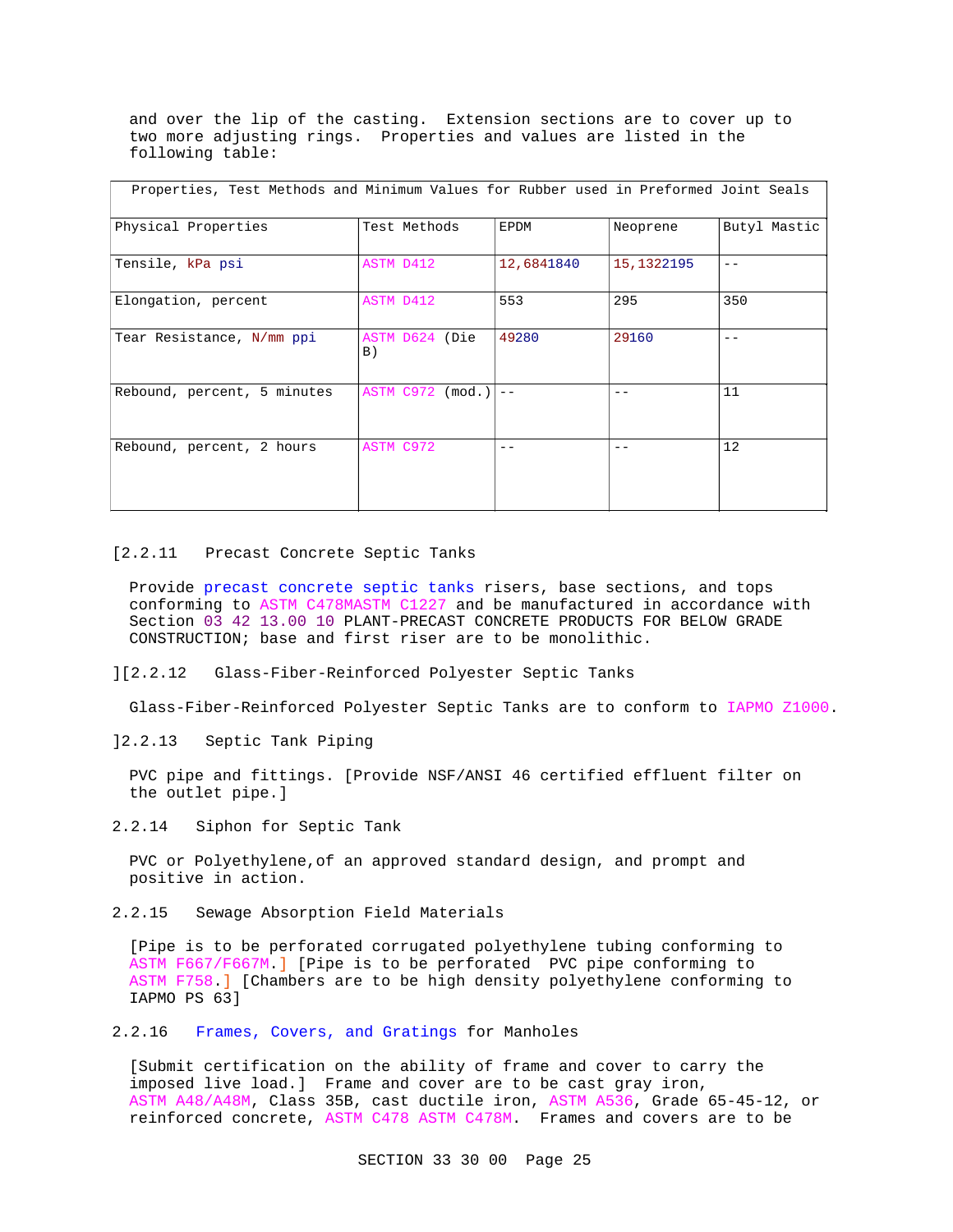circular [with] [without] vent holes. Size are to be [as indicated on the plans] [for 24 inch opening]. Stamp or cast the words "Sanitary Sewer" into covers so that it is plainly visible.

2.2.17 Manhole Steps

[Zinc-coated steel] [as indicated] conforming to 29 CFR 1910.27 [with a plastic or rubber coating pressure-molded to the steel is to be used. Provide plastic coating conforming to ASTM D4101, copolymer polypropylene. Rubber is to conform to ASTM C443M ASTM C443, except shore A durometer hardness is to be 70 plus or minus 5.] Aluminum steps or rungs will not be permitted. Steps are not required in manholes less than 1.2 m 4 feet deep.

## 2.2.18 Manhole Ladders

Provide a steel ladder where the depth of a manhole exceeds 3.6 m 12 feet. The ladder is not to be less than 406 mm 16 inches in width, with 19 mm 3/4 inch diameter rungs spaced 305 mm 12 inches apart. The two stringers are to be a minimum 10 mm 3/8 inch thick and 51 mm 2 inches wide. Galvanize ladders and inserts after fabrication in conformance with ASTM A123/A123M.

## PART 3 EXECUTION

## 3.1 PREPARATION

## 3.1.1 Installation Drawings

Submit Installation Drawings showing complete detail, both plan and side view details with proper layout and elevations.

## 3.2 INSTALLATION

Backfill after inspection by the Contracting Officer. Before, during, and after installation, protect plastic pipe and fittings from any environment that would result in damage or deterioration to the material. Keep a copy of the manufacturer's instructions available at the construction site at all times and follow these instructions unless directed otherwise by the Contracting Officer.

## 3.2.1 Connections to Existing Lines

**\*\*\*\*\*\*\*\*\*\*\*\*\*\*\*\*\*\*\*\*\*\*\*\*\*\*\*\*\*\*\*\*\*\*\*\*\*\*\*\*\*\*\*\*\*\*\*\*\*\*\*\*\*\*\*\*\*\*\*\*\*\*\*\*\*\*\*\*\*\*\*\*\*\* NOTE: For Navy, Use BMS B-5.2.19 to determine Installation requirements for connecting to existing sanitary sewer lines and incorporate into this paragraph. In accordance with BMS B-5.2.19 a Utility Connection Permit must be submitted during design. \*\*\*\*\*\*\*\*\*\*\*\*\*\*\*\*\*\*\*\*\*\*\*\*\*\*\*\*\*\*\*\*\*\*\*\*\*\*\*\*\*\*\*\*\*\*\*\*\*\*\*\*\*\*\*\*\*\*\*\*\*\*\*\*\*\*\*\*\*\*\*\*\*\***

Obtain approval from the Contracting Officer before making connection to existing line. Conduct work so that there is minimum interruption of service on existing line.

## 3.2.2 General Requirements for Installation of Pipelines

These general requirements apply except where specific exception is made in the following paragraphs entitled "Special Requirements."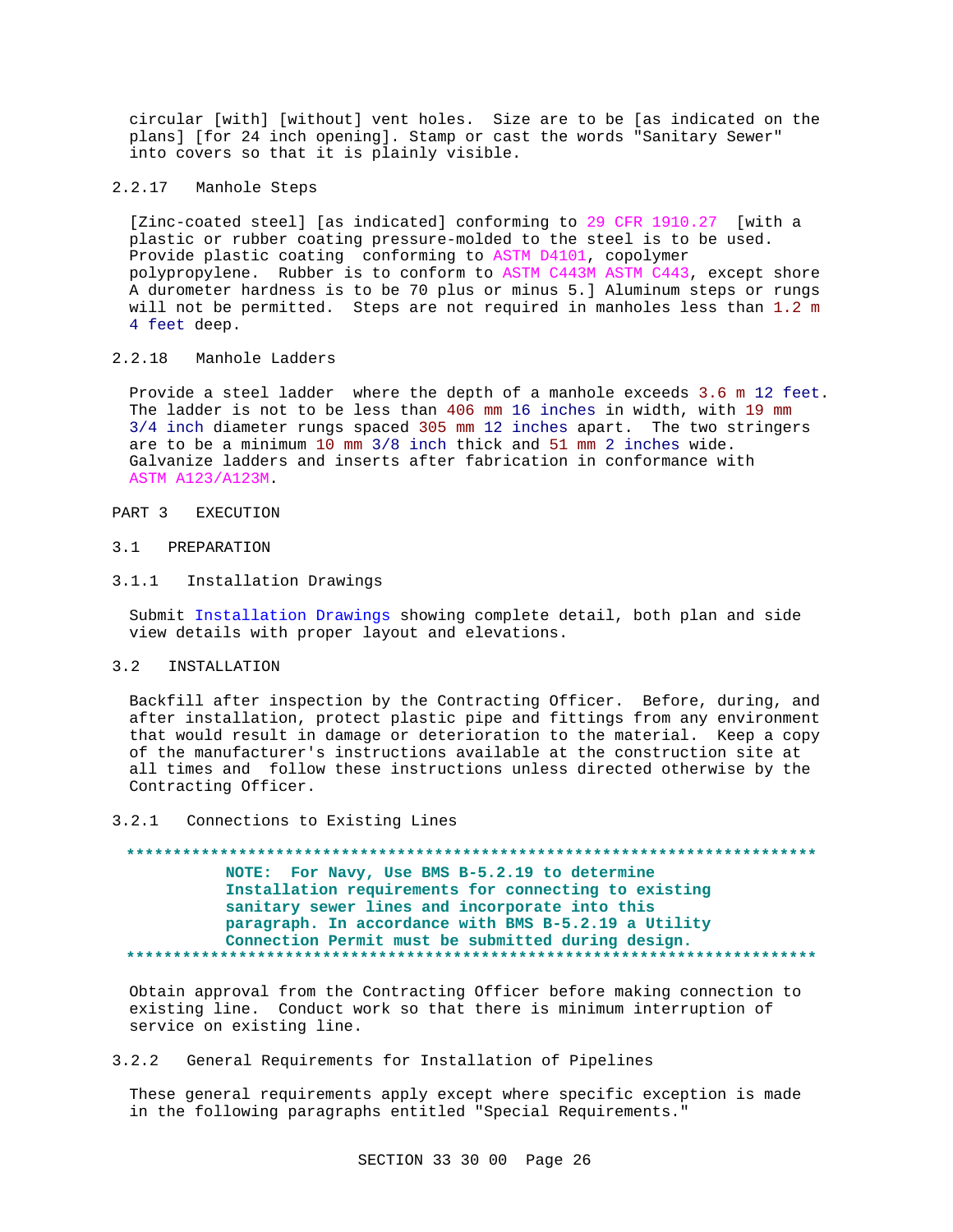## 3.2.2.1 Location

## **\*\*\*\*\*\*\*\*\*\*\*\*\*\*\*\*\*\*\*\*\*\*\*\*\*\*\*\*\*\*\*\*\*\*\*\*\*\*\*\*\*\*\*\*\*\*\*\*\*\*\*\*\*\*\*\*\*\*\*\*\*\*\*\*\*\*\*\*\*\*\*\*\*\* NOTE: Horizontal and vertical separation distances must be in accordance with the Recommended Standards for Wastewater Facilities, State or local requirements. \*\*\*\*\*\*\*\*\*\*\*\*\*\*\*\*\*\*\*\*\*\*\*\*\*\*\*\*\*\*\*\*\*\*\*\*\*\*\*\*\*\*\*\*\*\*\*\*\*\*\*\*\*\*\*\*\*\*\*\*\*\*\*\*\*\*\*\*\*\*\*\*\*\***

Terminate the work covered by this section at a point approximately 1.5 m 5 feet from the building[, unless otherwise indicated]. Install pressure sewer lines beneath water lines only, with the top of the sewer line being at least 0.60 m 2 feet below bottom of water line. When these separation distances can not be met, contact the Contracting Officer for direction.

- 3.2.2.1.1 Sanitary Piping Installation Parallel with Water Line
- 3.2.2.1.1.1 Normal Conditions

Install sanitary piping or manholes at least 3 m 10 feet horizontally from a water line whenever possible. Measure the distance from edge-to-edge.

3.2.2.1.1.2 Unusual Conditions

When local conditions prevent a horizontal separation of 3 m 10 feet, the sanitary piping or manhole may be laid closer to a water line provided that:

- a. The top (crown) of the sanitary piping is to be at least 450 mm 18 inches below the bottom (invert) of the water main.
- b. Where this vertical separation cannot be obtained, construct the sanitary piping with AWWA-approved ductile iron water pipe pressure and conduct a hydrostatic sewer test without leakage prior to backfilling.
- c. The sewer manhole is to be of watertight construction and tested in place.
- 3.2.2.1.2 Installation of Sanitary Piping Crossing a Water Line
- 3.2.2.1.2.1 Normal Conditions

Lay sanitary sewer piping by crossing under water lines to provide a separation of at least 450 mm 18 inches between the top of the sanitary piping and the bottom of the water line whenever possible.

3.2.2.1.2.2 Unusual Conditions

When local conditions prevent a vertical separation described above, use the following construction:

- a. Construct sanitary piping passing over or under water lines with AWWA-approved ductile iron water pressure piping and conduct a hydrostatic sewer test without leakage prior to backfilling.
- b. Protect sanitary piping passing over water lines by providing: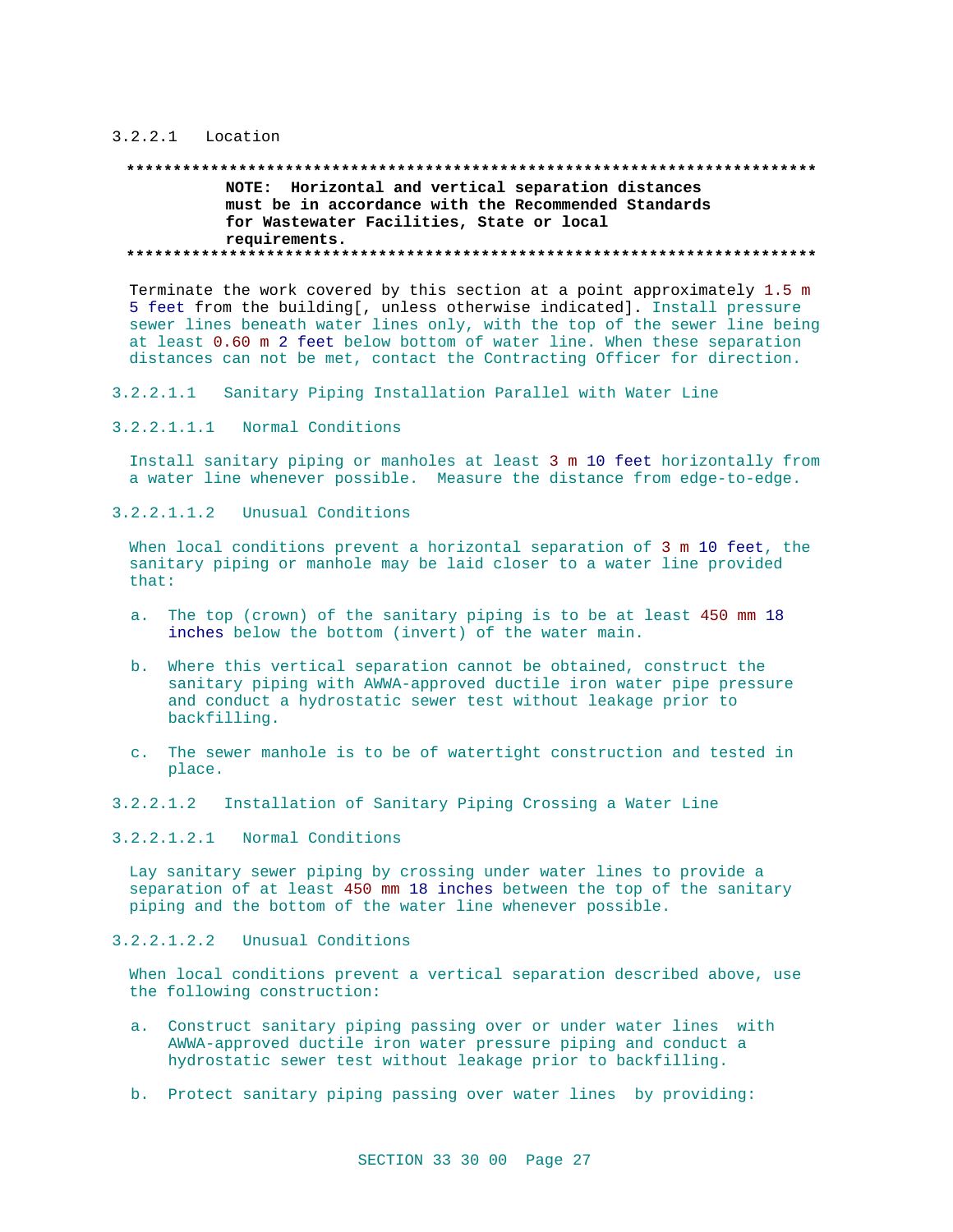- (1) A vertical separation of at least 450 mm 18 inches between the bottom of the sanitary piping and the top of the water line.
- (2) Adequate structural support for the sanitary piping to prevent excessive deflection of the joints and the settling on and breaking of the water line.
- (3) That the length, minimum 6.1 m 20 feet, of the sanitary piping be centered at the point of the crossing so that joints are equidistant and as far as possible from the water line.

 $3.2.2.1.3$ Sanitary Sewer Manholes

No water piping shall pass through or come in contact with any part of a sanitary sewer manhole.

 $3.2.2.2$  Earthwork

## NOTE: Earthwork requirements, including bedding, for pipe trenches and utility structures are covered in Section 31 00 00 EARTHWORK.

NOTE: For Navy, earthwork requirements or pipe trenches, including bedding, are covered in Section 31 23 00.00 20 EXCAVATION AND FILL. The applicable requirements which are set forth in Section 31 23 00.00 20 EXCAVATION AND FILL must be incorporated into the project specification. The specifier should verify the current appropriate specification and revise as necessary. \*\*\*\*\*\*\*\*\*\*\*\*\*\*\*\*\*\*\*\*\*\*\*\*\*\*\*

Perform earthwork operations in accordance with Section 31 00 00 EARTHWORK 31 23 00.00 20 EXCAVATION AND FILL.

#### $3.2.2.3$ Pipe Laying and Jointing

Inspect each pipe and fitting before and after installation; replace those found defective and remove from site. Provide proper facilities for lowering sections of pipe into trenches. Lay nonpressure pipe with the bell [or groove] ends in the upgrade direction. Adjust spigots in bells [and tongues in grooves] to give a uniform space all around. Blocking or wedging between bells and spigots [or tongues and grooves] will not be permitted. Replace by one of the proper dimensions, pipe or fittings that do not allow sufficient space for installation of joint material. At the end of each work day, close open ends of pipe temporarily with wood blocks or bulkheads. Provide batterboards not more than 7.50 m 25 feet apart in trenches for checking and ensuring that pipe invert elevations are as indicated. Laser beam method may be used in lieu of batterboards for the same purpose. Construct branch connections by use of regular fittings or solvent cemented saddles as approved. Provide saddles for PVC pipe conforming to Table 4 of ASTM D3034.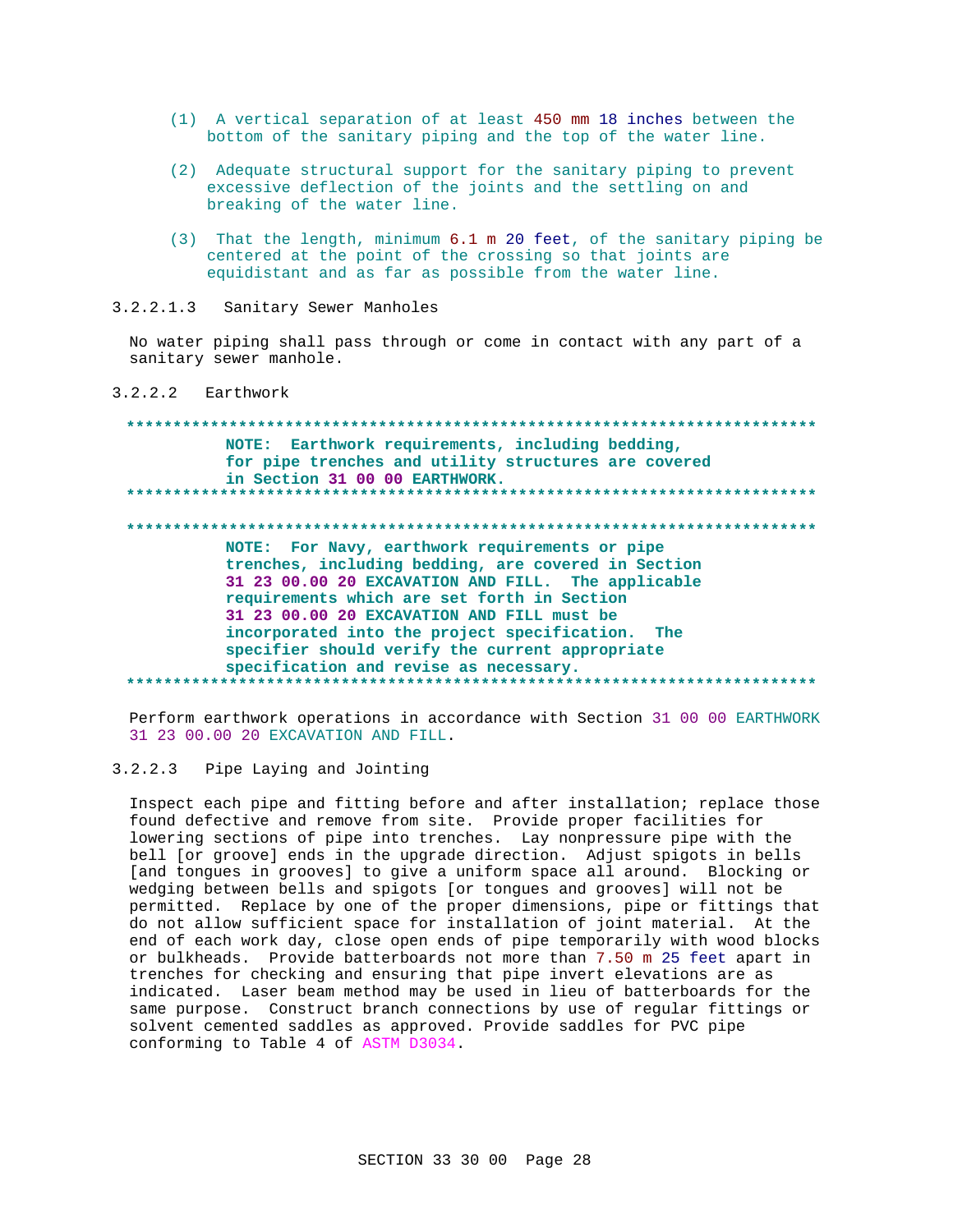## 3.2.3 Special Requirements

3.2.3.1 Installation of Clay Piping

Install pipe and fittings in accordance with paragraph entitled "General Requirements for Installation of Pipelines" of this section and with the requirements of ASTM C12 for pipe laying. Make joints with a compression joint material specified for clay pipe joints and assemble in accordance with the recommendations of the manufacturer of the pipe.

## 3.2.3.2 Installation of Concrete Gravity Sewer Piping

Install pipe and fittings in accordance with paragraph entitled "General Requirements for Installation of Pipelines" of this section and with the provisions for rubber gasket jointing and jointing procedures of ACPA 01-103 or of ACPA 01-102, Chapter 9, "Installation, Inspection and Construction Testing." Make joints with the gaskets specified for concrete gravity sewer pipe joints. Clean and dry surfaces receiving lubricants, cements, or adhesives. Affix gaskets to pipe not more than 24 hours prior to the installation of the pipe. Protect gaskets from sun, blowing dust, and other deleterious agents at all times. Before installation of the pipe, inspect gaskets and remove and replace loose or improperly affixed gaskets. Align each pipe section with the previously installed pipe section, and pull the joint together. If, while pulling the joint, the gasket becomes loose and can be seen through the exterior joint recess when the pipe is pulled up to within 25 mm 1 inch of closure, remove the pipe and remake the joint.

## 3.2.3.3 Installation of Concrete Pressure Lines

Unless otherwise specified, install pipe and fittings in accordance with paragraph entitled "General Requirements for Installation of Pipelines" of this section and with the laying and joining requirements specified in the guide specifications for installation of pipe given in AWWA M9, Chapter 14, "Guide Specifications for Installation of Pipe."

## 3.2.3.3.1 Joints

Make joints with the gaskets specified for concrete pressure pipe joints, using an approved lubricant recommended by the pipe manufacturer. Assemble these joints in accordance with the joining requirements specified in the guide specifications for installation of pipe given in AWWA M9, Chapter 14, "Guide Specifications for Installation of Pipe," and with the recommendations given for laying the pipe in AWWA M9, Chapter 6, "Installation by Trenching or Tunneling -- Methods and Equipment."

## 3.2.3.3.2 Pipe Anchorage

Provide concrete thrust blocks (reaction backing) for pipe anchorage. Size and position thrust blocks as indicated. Use concrete conforming to ASTM C94/C94M having a minimum compressive strength of 13.80 MPa 2,000 psi at 28 days; or use concrete of a mix not leaner than one part cement 2 1/2 parts sand, and 5 parts gravel, having the same minimum compressive strength.

## 3.2.3.4 Installation of Ductile Iron Gravity Sewer Pipe

Unless otherwise specified, install pipe and associated fittings in accordance with paragraph entitled "General Requirements for Installation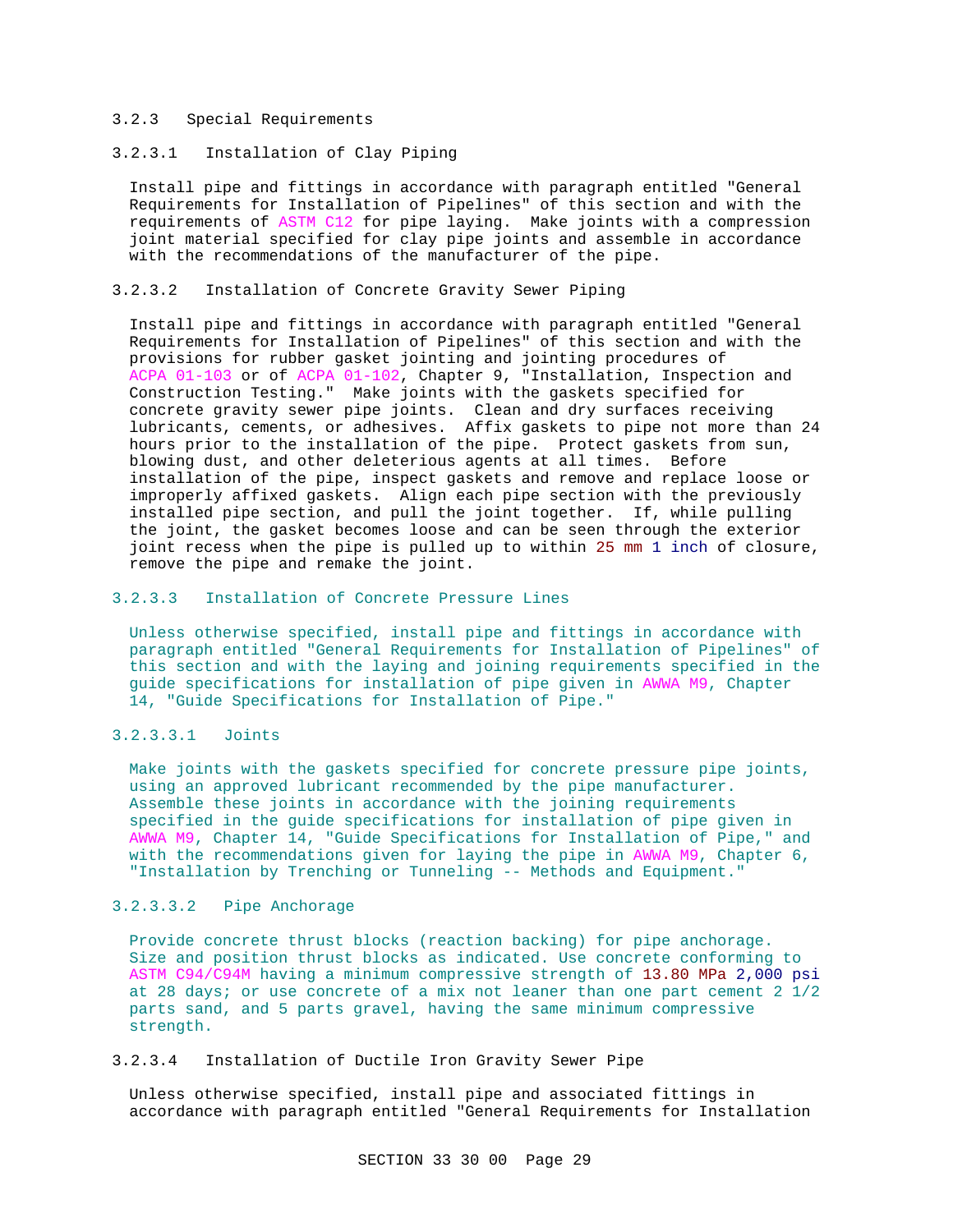of Pipelines" of this section and with the requirements of AWWA C600 for pipe installation and joint assembly.

NOTE: At the text below, delete requirements for and references to push-on joints for ductile-iron gravity sewer pipe and associated fittings when the greater deflection afforded by the mechanical joint is considered necessary throughout. 

a. [Make push-on joints with the gaskets and lubricant specified for this type joint and assemble in accordance with the applicable requirements of AWWA C600 for joint assembly.] Make mechanical-joints with the gaskets, glands, bolts, and nuts specified for this type joint and assemble in accordance with the applicable requirements of AWWA C600 for joint assembly and the recommendations of Appendix A to AWWA C111/A21.11.

## NOTE: At the text below, delete the paragraph except when required. See AWWA C105/A21.5 for guidance on selecting Class of polyethylene film.

- b. Exterior protection: Completely encase buried ductile iron pipelines with polyethylene tube or sheet in accordance with AWWA C105/A21.5, using [Class A] [Class C] polyethylene film.
- $3.2.3.5$ Installation of Ductile-Iron Pressure Lines

Unless otherwise specified, install pipe and fittings in accordance with paragraph entitled "General Requirements for Installation of Pipelines" of this section and with the requirements of AWWA C600 for pipe installation, joint assembly, and valve-and-fitting installation.

a. [Make push-on joints with the gaskets and lubricant specified for this type joint and assemble in accordance with the applicable requirements of AWWA C600 for joint assembly.] Make mechanical-joints with the gaskets, glands, bolts, and nuts specified for this type joint; assemble in accordance with the applicable requirements of AWWA C600 for joint assembly and the recommendations of Appendix A to AWWA Cl11/A21.11. [Make flanged joints with gaskets, bolts, and nuts specified for this type joint. Make flanged joints up tight, taking care to avoid undue strain on flanges, fittings, and other accessories. Align bolt holes for each flanged joint. Use full size bolts for the bolt holes; use of undersized bolts to make up for misalignment of bolt holes or for any other purpose will not be permitted. Do not allow adjoining flange faces to be out of parallel to such degree that the flanged joint cannot be made watertight without overstraining the flange. When flanged pipe or fittings have dimensions that do not allow the making of a proper flanged joint as specified, replace it by one of proper dimensions.] [Assemble joints made with sleeve-type mechanical couplings in accordance with the recommendations of the coupling manufacturer, as approved.] [Make [grooved] [and] [shouldered] type joints with the couplings previously specified for this type joint connecting pipe with the [grooved] [or] [shouldered] ends specified for this type joint and assemble in accordance with the recommendations of the coupling manufacturer, as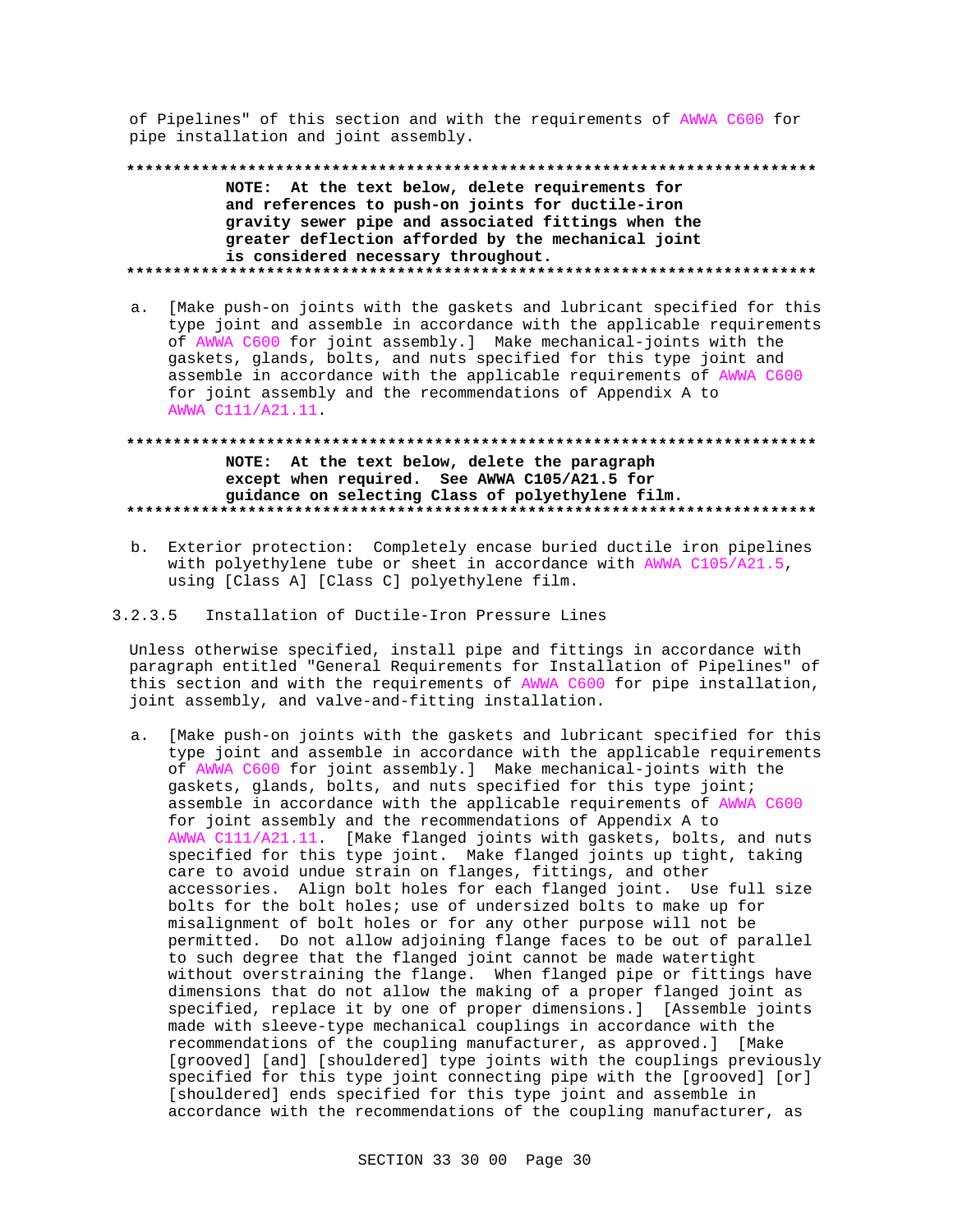approved. [Groove pipe in the field only with approved groove cutting equipment designed especially for the purpose and produced by a manufacturer of grooved joint couplings; secure approval for field-cut grooves before assembling the joint.]]

## **\*\*\*\*\*\*\*\*\*\*\*\*\*\*\*\*\*\*\*\*\*\*\*\*\*\*\*\*\*\*\*\*\*\*\*\*\*\*\*\*\*\*\*\*\*\*\*\*\*\*\*\*\*\*\*\*\*\*\*\*\*\*\*\*\*\*\*\*\*\*\*\*\*\* NOTE: Delete the text below except when required. See Foreword to AWWA C105/A21.5 for guidance on selecting Class of polyethylene film. \*\*\*\*\*\*\*\*\*\*\*\*\*\*\*\*\*\*\*\*\*\*\*\*\*\*\*\*\*\*\*\*\*\*\*\*\*\*\*\*\*\*\*\*\*\*\*\*\*\*\*\*\*\*\*\*\*\*\*\*\*\*\*\*\*\*\*\*\*\*\*\*\*\***

- b. Exterior protection: Completely encase buried ductile iron pipelines with polyethylene tube or sheet in accordance with AWWA C105/A21.5, using [Class A] [Class C] polyethylene film.
- c. Pipe anchorage: Provide concrete thrust blocks (reaction backing) for pipe anchorage. Size and position thrust blocks as indicated. Use concrete conforming to ASTM C94/C94M having a minimum compressive strength of 13.80 MPa 2,000 psi at 28 days; or use concrete of a mix not leaner than one part cement, 2 1/2 parts sand, and 5 parts gravel, having the same minimum compressive strength.

## 3.2.3.6 Installation of PVC Piping

Install pipe and fittings in accordance with paragraph entitled "General Requirements for Installation of Pipelines" of this section and with the requirements of ASTM D2321 for laying and joining pipe and fittings. Make joints with the gaskets specified for joints with this piping and assemble in accordance with the requirements of ASTM D2321 for assembly of joints. Make joints to other pipe materials in accordance with the recommendations of the plastic pipe manufacturer.

3.2.3.7 Installation of PVC Pressure Pipe

Unless otherwise specified, install pipe and fittings in accordance with AWWA C605. AWWA C605 includes requirements such as excavation, installation, and placement of apputenances.

- 3.2.3.7.1 Pipe Less Than 100 mm 4 Inch Diameter
- 3.2.3.7.1.1 Threaded Joints

Make by wrapping the male threads with joint tape or by applying an approved thread lubricant, then threading the joining members together. Tighten the joints with strap wrenches which will not damage the pipe and fittings. Tighten the joint no more than 2 threads past hand-tight.

## 3.2.3.7.1.2 Push-On Joints

Bevel the ends of pipe for push-on joints to facilitate assembly. Mark pipe to indicate when the pipe is fully seated. Lubricate the gasket to prevent displacement. Exercise care to ensure that the gasket remains in proper position in the bell or coupling while making the joint.

## 3.2.3.7.1.3 Solvent-Weld Joints

Comply with the manufacturer's instructions.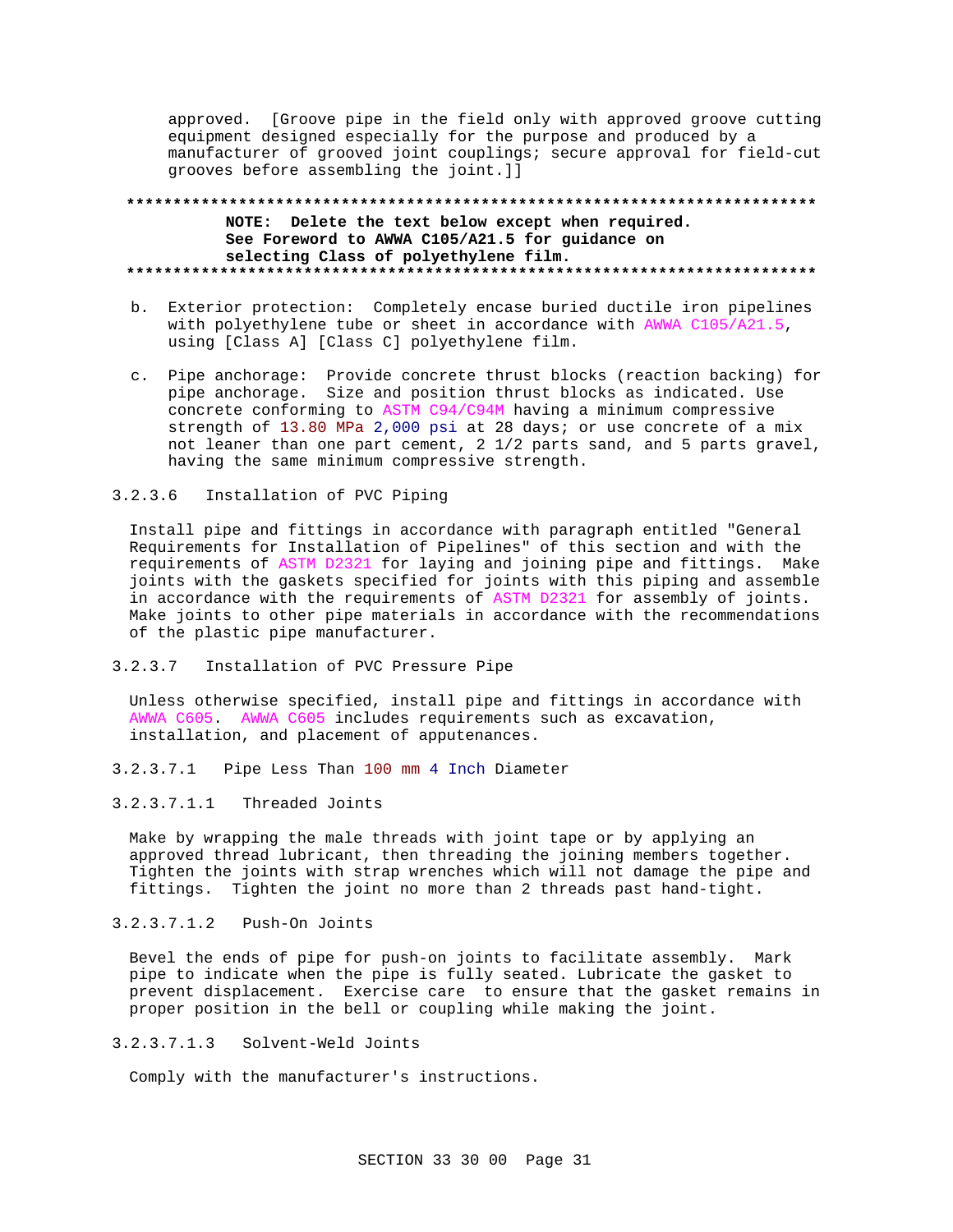## 3.2.3.7.2 Pipe 100 mm 4 inch Diameter And Larger

Make push-on joints with AWWA C900 pipe with intrgral elastomeric gasket . For pipe-to-pipe push-on joint connections, use only pipe with push-on joint ends having factory-made bevel. For push-on joint connections to fittings, use cut spigot end of pipe off square, marked to match the manufacturer's insertion line and beveled to match factory supplied bevel. . Use an approved lubricant recommended by the pipe manufacturer for push-on joints. Assemble push-on joints for pipe-to-pipe joint connections in accordance with the requirements of AWWA C605. Assemble push-on joints for connection to fittings in accordance with the requirements of AWWA C605 for joining PVC pipe to fittings and accessories and with the applicable requirements of AWWA C600 for joint assembly. Make mechanical-joints or flanged jointswith the gaskets, glands, bolts, nuts, and internal stiffeners specified for this type joint and assemble in accordance with the requirements of AWWA C605 for joining PVC pipe to fittings and accessories or with the applicable requirements of AWWA C600 for ductile iron joint assembly, and with the recommendations of Appendix A to AWWA C111/A21.11. Cut off spigot end of pipe for mechanical-joint or flanged jointconnections and do not bevel.

## 3.2.3.7.3 Pipe Anchorage

Provide concrete thrust blocks (reaction backing) for pipe anchorage. Size and position thrust blocks as indicated. Use concrete conforming to ASTM C94/C94M having a minimum compressive strength of 13.80 MPa 2,000 psi at 28 days; or use concrete of a mix not leaner than one part cement, 2 1/2 parts sand, and 5 parts gravel, having the same minimum compressive strength.

## 3.2.3.8 Installation of Dual Wall and Triple Wall Polypropylene

Install pipe in accordance with "General Requirements for installation of Pipelines" of this section, with the polypropylene pipe manufacturer's recommendations, and with the requirements of ASTM D2321 for laying and joining pipe and fittings. Place a minimum of 150 mm 6 inches of Class 1 or Class 2 backfill over the crown of the pipe with minimum 90 percent compaction.

## 3.2.3.9 Pipeline Installation Beneath Railroad Right-of-Way

Where pipeline passes under the right-of-way of a commercial railroad, install piping in accordance with the specifications for pipelines conveying nonflammable substances in AREMA Eng Man.

## 3.2.4 Concrete Work

#### **\*\*\*\*\*\*\*\*\*\*\*\*\*\*\*\*\*\*\*\*\*\*\*\*\*\*\*\*\*\*\*\*\*\*\*\*\*\*\*\*\*\*\*\*\*\*\*\*\*\*\*\*\*\*\*\*\*\*\*\*\*\*\*\*\*\*\*\*\*\*\*\*\*\***

**NOTE: Delete this paragraphs if cast-in-place concrete is not used.**

**Select 03 30 00 for projects with large amounts of cast-in-place concrete work.**

**Select 03 30 53 for projects with small amounts of cast-in-place concrete work.**

**For Army, Use 03 30 00. \*\*\*\*\*\*\*\*\*\*\*\*\*\*\*\*\*\*\*\*\*\*\*\*\*\*\*\*\*\*\*\*\*\*\*\*\*\*\*\*\*\*\*\*\*\*\*\*\*\*\*\*\*\*\*\*\*\*\*\*\*\*\*\*\*\*\*\*\*\*\*\*\*\***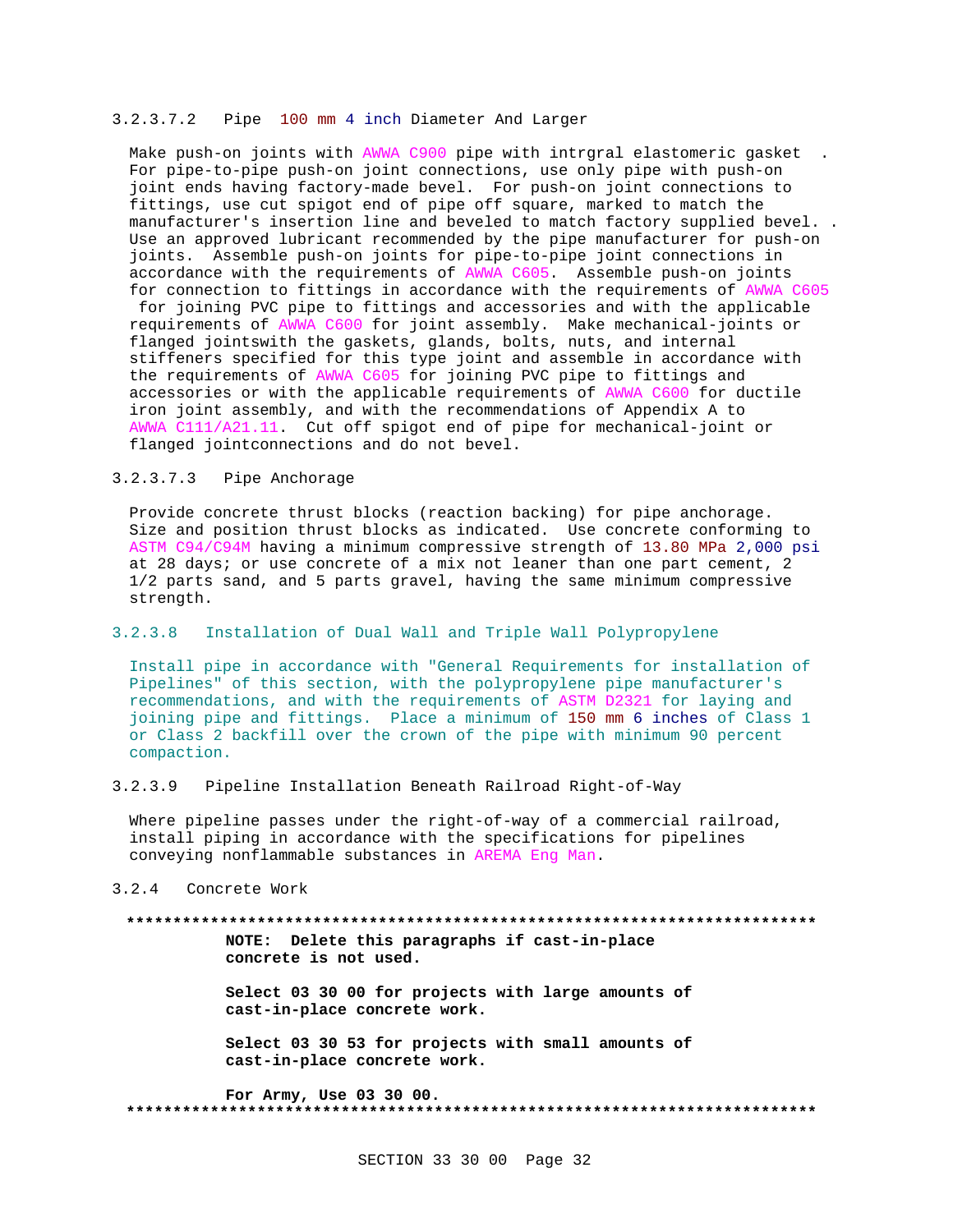Cast-in-place concrete is included in Section [03 30 00 CAST-IN-PLACE CONCRETE][03 30 53 MISCELLANEOUS CAST-IN-PLACE CONCRETE]. Support the pipe on a concrete cradle, or encased in concrete where indicated or directed.

## 3.2.5 Manhole Construction

Construct base slab of cast-in-place concrete or use precast concrete base sections. Make inverts in cast-in-place concrete and precast concrete bases with a smooth-surfaced semi-circular bottom conforming to the inside contour of the adjacent sewer sections. For changes in direction of the sewer and entering branches into the manhole, make a circular curve in the manhole invert of as large a radius as manhole size will permit. For cast-in-place concrete construction, either pour bottom slabs and walls integrally or key and bond walls to bottom slab. No parging will be permitted on interior manhole walls. For precast concrete construction, make joints between manhole sections with the gaskets specified for this purpose; install in the manner specified for installing joints in concrete piping. Parging will not be required for precast concrete manholes. Perform cast-in-place concrete work in accordance with the requirements specified under paragraph entitled "Concrete Work" of this section. Make joints between concrete manholes and pipes entering manholes with the resilient connectors specified for this purpose; install in accordance with the recommendations of the connector manufacturer. Where a new manhole is constructed on an existing line, remove existing pipe as necessary to construct the manhole. Cut existing pipe so that pipe ends are approximately flush with the interior face of manhole wall, but not protruding into the manhole. Use resilient connectors as previously specified for pipe connectors to concrete manholes.

## 3.2.6 Miscellaneous Construction and Installation

## 3.2.6.1 Connecting to Existing Manholes

Connect pipe to existing manholes such that finish work will conform as nearly as practicable to the applicable requirements specified for new manholes, including all necessary concrete work, cutting, and shaping. Center the connection on the manhole. Holes for the new pipe are be of sufficient diameter to allow packing cement mortar around the entire periphery of the pipe but no larger than 1.5 times the diameter of the pipe. Cut the manhole in a manner that will cause the least damage to the walls.

## 3.2.6.2 Metal Work

## 3.2.6.2.1 Workmanship and Finish

Perform metal work so that workmanship and finish will be equal to the best practice in modern structural shops and foundries. Form iron to shape and size with sharp lines and angles. Do shearing and punching so that clean true lines and surfaces are produced. Make castings sound and free from warp, cold shuts, and blow holes that may impair their strength or appearance. Give exposed surfaces a smooth finish with sharp well-defined lines and arises. Provide necessary rabbets, lugs, and brackets wherever necessary for fitting and support.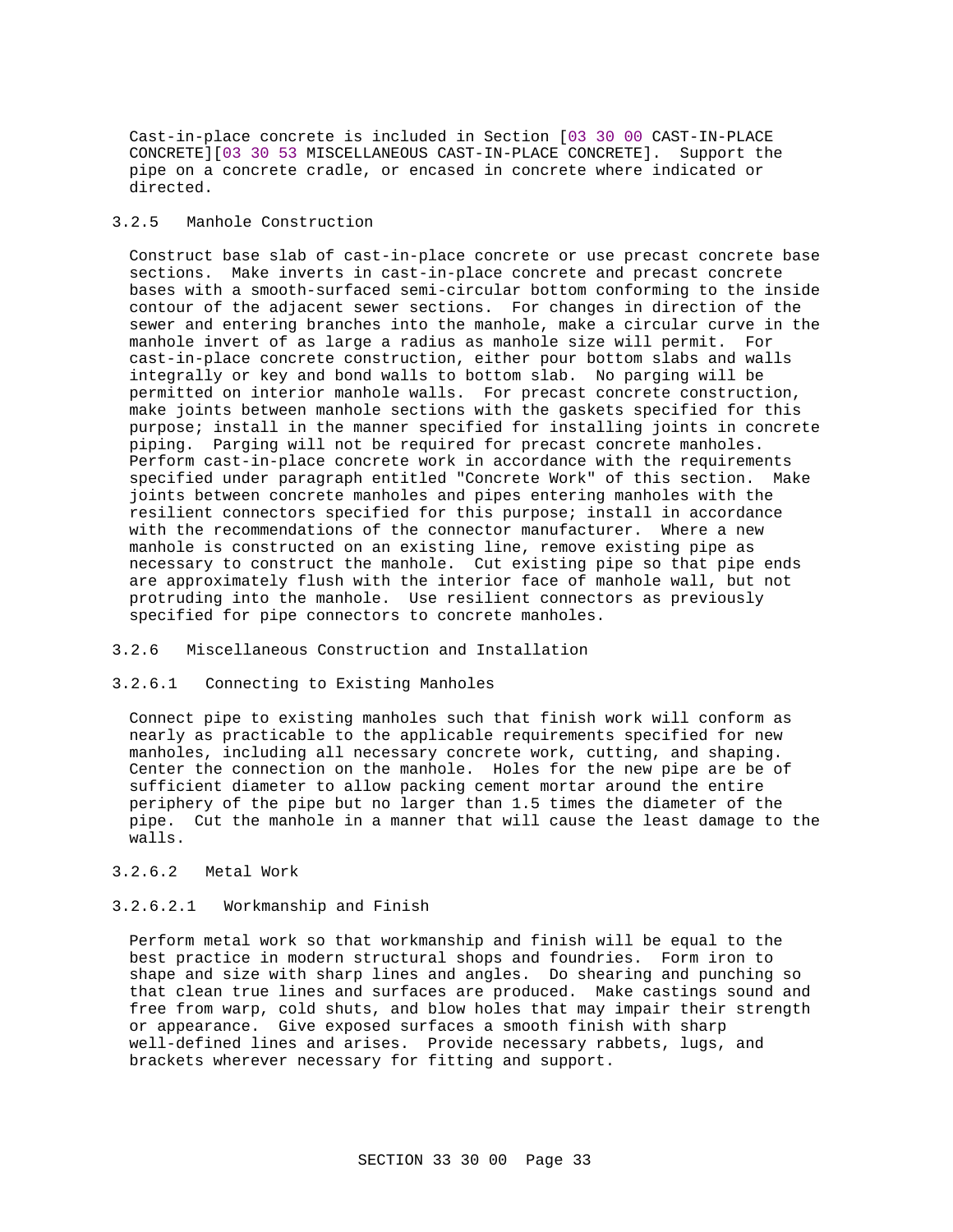## 3.2.6.2.2 Field Painting

After installation, clean cast-iron frames, covers, gratings, and steps not buried in concrete to bare metal, remove mortar, rust, grease, dirt, and other deleterious materials and apply a coat of bituminous paint. Do not paint surfaces subject to abrasion.

#### $3.2.7$ Sewage Absorption Trench Construction

Grade trenches uniformly with no slope. [Lay perforated pipe with the perforations downward.] [Comply with the chamber manufacturer's instructions.]

#### $3.2.8$ Installations of Wye Branches

Install wye branches in an existing sewer using a method which does not damage the integrity of the existing sewer. Do not cutinto piping for connections except when approved by the Contracting Officer. When the connecting pipe cannot be adequately supported on undisturbed earth or tamped backfill, support on a concrete cradle as directed by the Contracting Officer. Provide and install concrete required because of conditions resulting from faulty construction methods or negligence without any additional cost to the Government. Do not damage the existing sewer when installing wye branches in an existing sewer.

#### $3.3$ FIELD QUALITY CONTROL

The Contracting Officer will conduct field inspections and witness field tests specified in this section. Be able to produce evidence, when required, that each item of work has been constructed in accordance with the drawings and specifications.

## $[3.3.1$  Tests

#### 

NOTE: Select the tests that are applicable to the work being performed and the desired testing standard. Delete the testing paragraphs that are not required or not applicable to the type of work being performed.

Perform field tests and provide labor, equipment, and incidentals required for testing[, except that water and electric power needed for field tests will be furnished as set forth in Section [\_\_\_\_]].

## 3.3.1.1 Hydrostatic Sewer Test

#### 

NOTE: This paragraph is for conflicts between the sanitary sewer line and waterline when unusual conditions are encountered.

Refer to state standard for minimum test pressure or if state standards are not applicable use a minimum test pressure of 200 kPa 30 psi. 

When unusual conflicts are encountered between sanitary sewer and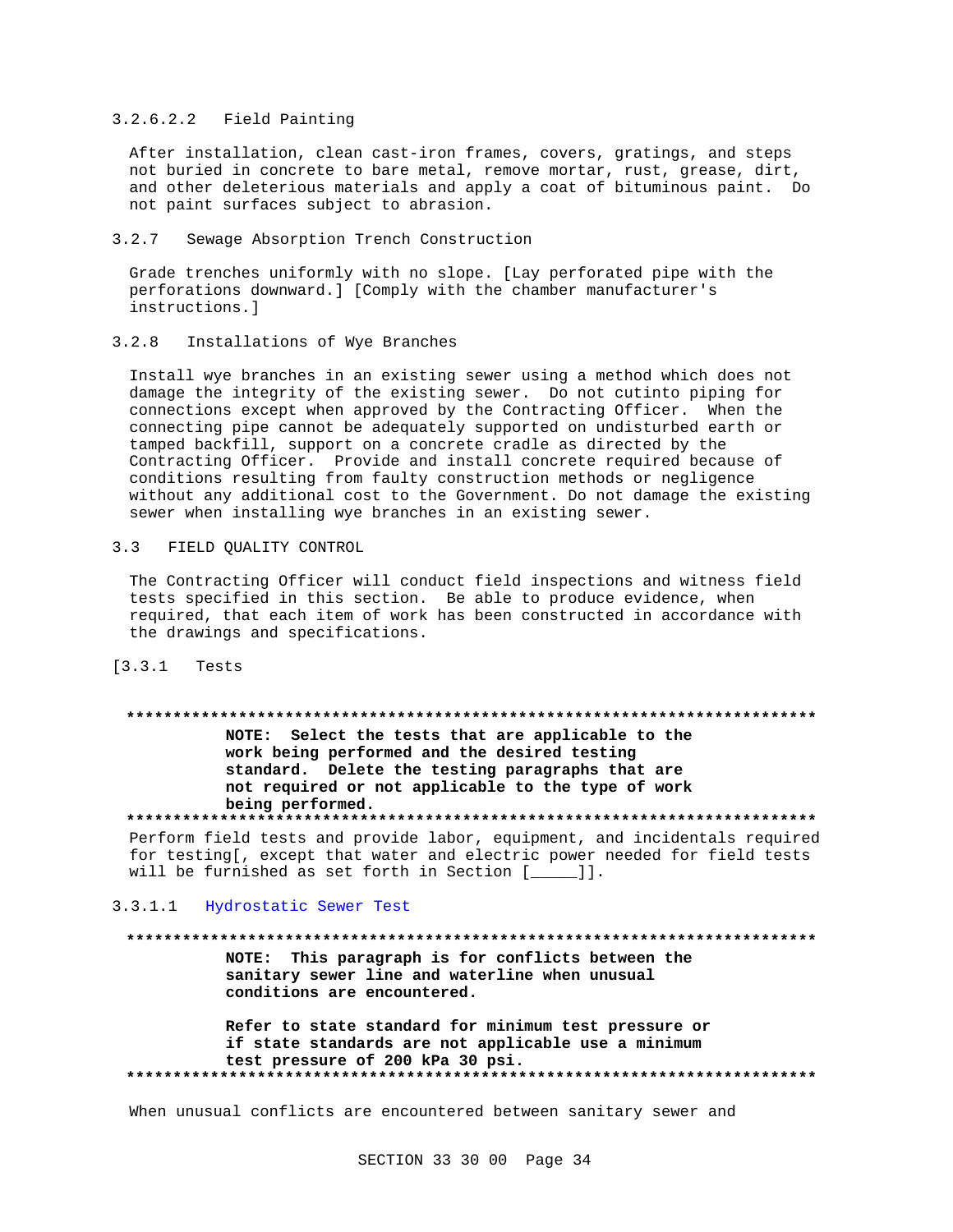waterlines a hydrostatic pressure sewer test will be performed in accordance with the applicable AWWA standard for the piping material or AWWA C600[ with a minimum test pressure of [\_\_\_\_]].

 $3.3.1.2$ Leakage Tests for Nonpressure Lines

Test lines for leakage by either [infiltration tests and exfiltration tests, ] [negative air pressure tests] [or by low-pressure air tests]. When necessary to prevent pipeline movement during testing, place additional backfill around pipe sufficient to prevent movement, but leaving joints uncovered to permit inspection. When leakage or pressure drop exceeds the allowable amount specified, make satisfactory correction and retest pipeline section in the same manner. Correct visible leaks regardless of leakage test results.

3.3.1.2.1 Infiltration Tests and Exfiltration Tests

[3.3.1.2.1.1 Precast Concrete Pipe Sewer Lines

Test leakage of precast concrete pipe in accordance with ASTM C969M ASTM C969. The allowable leakage limit is located in ASTM C969M ASTM C969. Make calculations in accordance with the Appendix to ASTM C969M ASTM C969.

Negative Air Pressure Test  $]$ [3.3.1.2.2]

 $[3.3.1.2.2.1$  Concrete Pipe

NOTE: This test method covers testing of 4 to 36-in. diameter circular concrete pipe sewerlines utilizing gasketed joints. 

Test concrete pipe test in accordance with ASTM C1214M ASTM C1214. The allowable vacuum loss is located in ASTM C1214M ASTM C1214 Make calculations in accordance with the Appendix to ASTM C1214M ASTM C1214.

][3.3.1.2.2.2 Precast Concrete Manholes

NOTE: This test method is used for testing concrete manhole sections utilizing mortar, mastic, or gasketed joints.

This test method is intended to be used as a preliminary test to enable the installer to demonstrate the condition of the concrete manholes prior to backfill.

Misuse of the test criteria in ASTM C1244 or ASTM C1244M may cause permanent damage to the system being tested. 

Test precast concrete sewer manhole test in accordance with ASTM C1244M ASTM C1244. The allowable vacuum drop is located in ASTM C1244M ASTM C1244 Make calculations in accordance with the Appendix to ASTM C1244M ASTM C1244.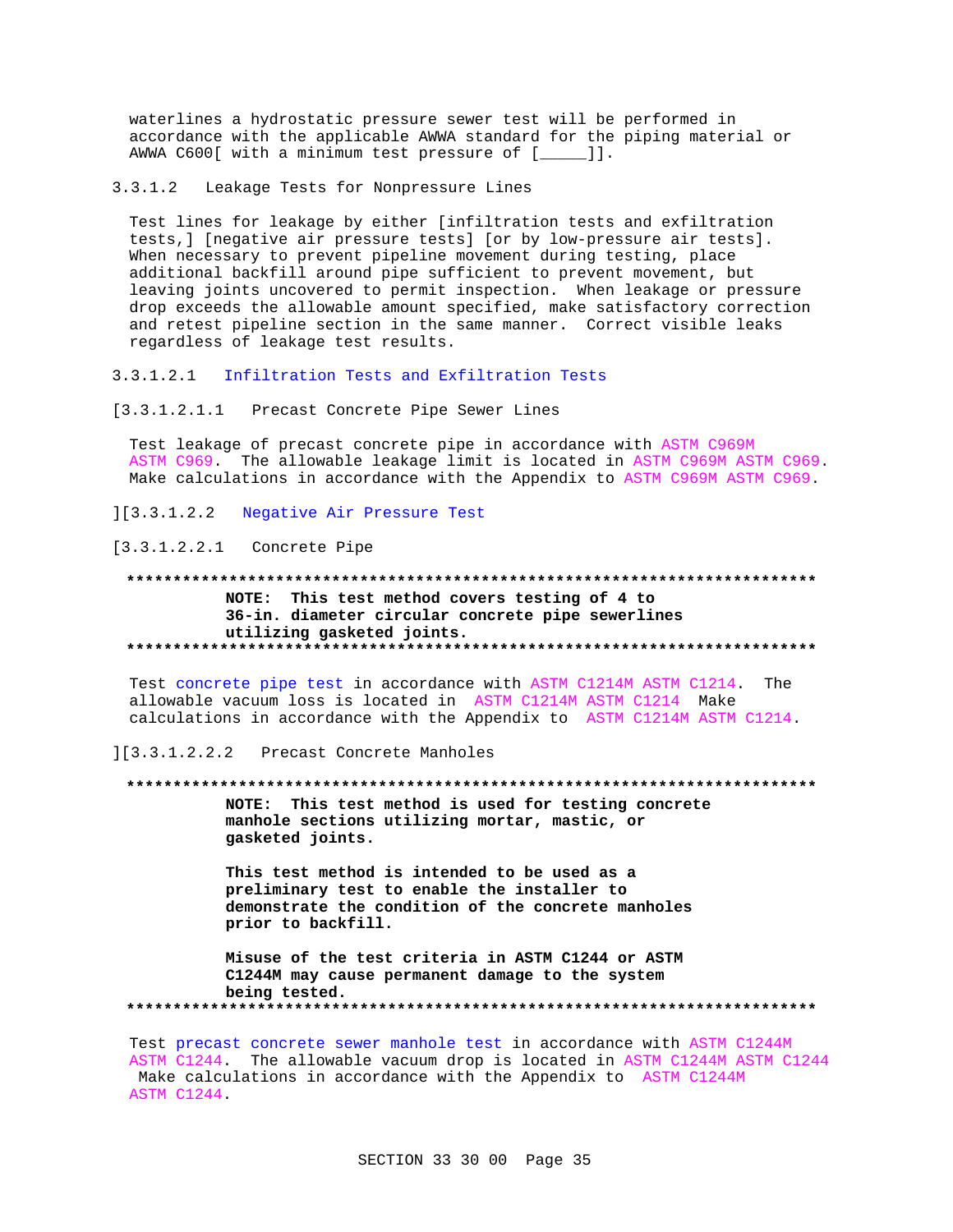## ]]3.3.1.2.3 Low-Pressure Air Tests

## 3.3.1.2.3.1 Clay Pipelines

Test clay pipe in accordance with ASTM C828. The allowable pressure drop is located in ASTM C828. Make calculations in accordance with the Appendix to ASTM C828.

## 3.3.1.2.3.2 PVC Pipelines

Test PVC pipe in accordance with UBPPA UNI-B-6. The allowable pressure drop is located in UBPPA UNI-B-6. Make calculations in accordance with the Appendix to UBPPA UNI-B-6.

## 3.3.1.2.3.3 Dual Wall and Triple Wall Polypropylene

Test polypropylene pipe in accordance with ASTM F1417 or UBPPA UNI-B-6. The allowable pressure drop is located in ASTM F1417 or UBPPA UNI-B-6 depending on the chosen test procedure. Make calculations in accordance with the Appendix to ASTM F1417 or UBPPA UNI-B-6 depending on the chosen test procedure.

## [3.3.1.3 Tests for Pressure Lines

Test pressure lines in accordance with the applicable standard specified in this paragraph[, except for test pressures. For hydrostatic pressure test, use a hydrostatic pressure 345 kPa 50 psi in excess of the maximum working pressure of the system, but not less than 690 kPa 100 psi, holding the pressure for a period of not less than one hour. For leakage test, use a hydrostatic pressure not less than the maximum working pressure of the system]. Leakage test may be performed at the same time and at the same test pressure as the pressure test.

## [3.3.1.3.1 Ductile-Iron Pressure Pipe

Test ductile-iron pressure pipe in accordance with the requirements of AWWA C600 for hydrostatic testing. Leakage on ductile-iron pipelines with mechanical-joints [or push-on joints] are not to exceed the amounts given in AWWA C600[; no leakage will be allowed at joints made by any other methods].

## ][3.3.1.3.2 Concrete Pressure Pipe

Test concrete pressure pipes in accordance with the recommendations in AWWA M9. The leakage rate is dependent upon the type of concrete pressure used and the diameter of the pipe. The allowable leakage rate is indicated in AWWA M9, chapter titled, "Hydrostatic Testing and Disinfection of Mains".

## ][3.3.1.3.3 PVC Pressure Pipe

Test PVC pressure pipe in accordance with the requirements of AWWA C605 for hydrostatic and leakage tests. The quantity of water that must be supplied during testing is not to exceed the quantity of water calculated in accordance with AWWA C605 to maintain the specified test pressure within 34 kPa5 psi.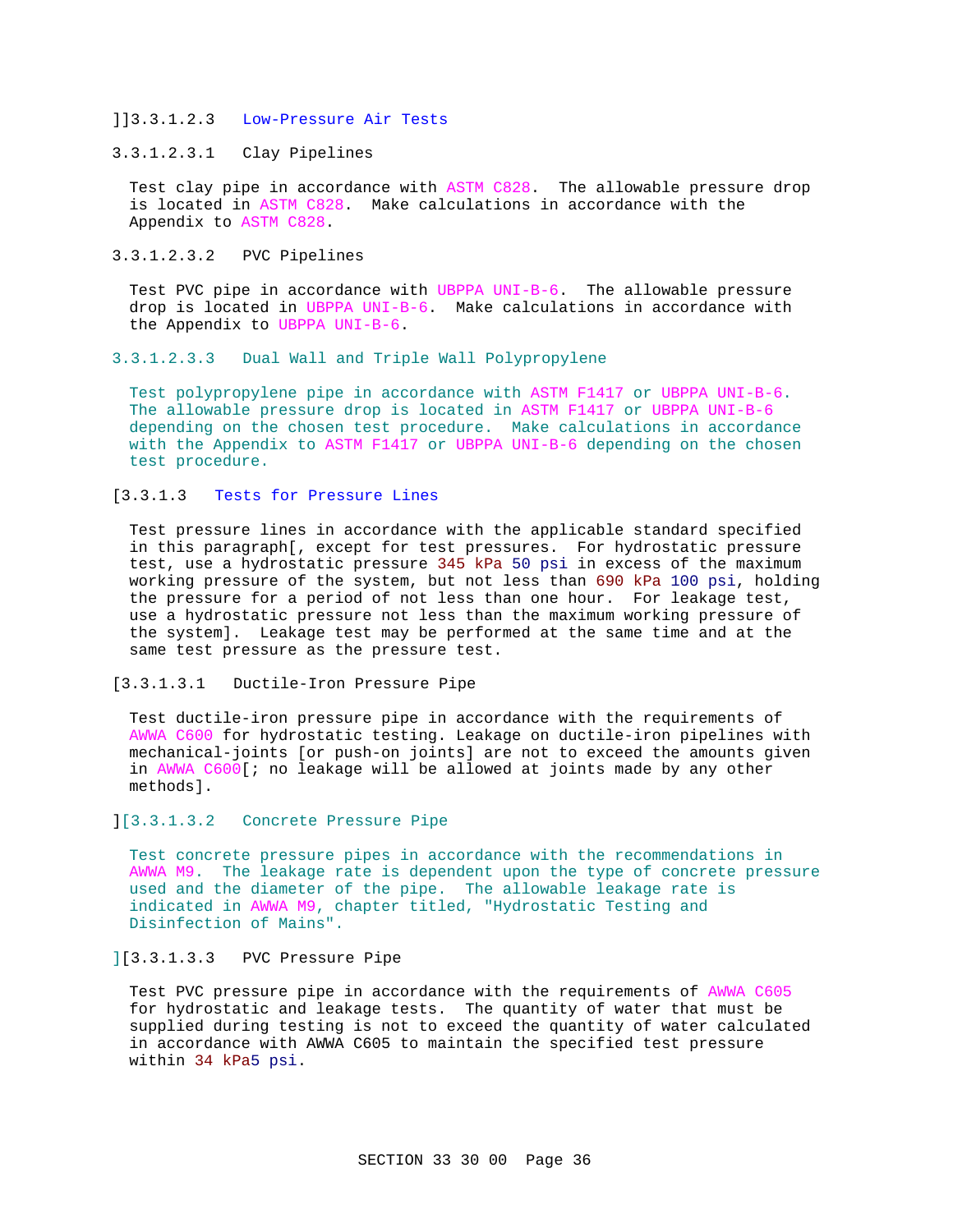## ]]3.3.1.4 Deflection Testing

## **\*\*\*\*\*\*\*\*\*\*\*\*\*\*\*\*\*\*\*\*\*\*\*\*\*\*\*\*\*\*\*\*\*\*\*\*\*\*\*\*\*\*\*\*\*\*\*\*\*\*\*\*\*\*\*\*\*\*\*\*\*\*\*\*\*\*\*\*\*\*\*\*\*\* NOTE: Specify deflection testing only when warranted by scope or size of project. \*\*\*\*\*\*\*\*\*\*\*\*\*\*\*\*\*\*\*\*\*\*\*\*\*\*\*\*\*\*\*\*\*\*\*\*\*\*\*\*\*\*\*\*\*\*\*\*\*\*\*\*\*\*\*\*\*\*\*\*\*\*\*\*\*\*\*\*\*\*\*\*\*\***

Perform a deflection test on entire length of installed plastic pipeline on completion of work adjacent to and over the pipeline, including leakage tests, backfilling, placement of fill, grading, paving, concreting, and any other superimposed loads determined in accordance with ASTM D2412. Deflection of pipe in the installed pipeline under external loads is not to exceed 4.5 percent of the average inside diameter of pipe. Determine whether the allowable deflection has been exceeded by use of a pull-through device or a deflection measuring device.

3.3.1.4.1 Pull-Through Device

This device is to be a spherical, spheroidal, or elliptical ball, a cylinder, or circular sections fused to a common shaft. Space circular sections on the shaft so that the distance from external faces of front and back sections will equal or exceed the diameter of the circular section. Pull-through device may also be of a design promulgated by the Uni-Bell Plastic Pipe Association, provided the device meets the applicable requirements specified in this paragraph, including those for diameter of the device, and that the mandrel has a minimum of 9 arms. Ball, cylinder, or circular sections are to conform to the following:

- a. A diameter, or minor diameter as applicable, of 95 percent of the average inside diameter of the pipe; tolerance of plus 0.5 percent will be permitted.
- b. Homogeneous material throughout, is to have a density greater than 1.0 as related to water at 4 degrees C 39.2 degrees F, and a surface Brinell hardness of not less than 150.
- c. Center bored and through-bolted with a 6 mm 1/4 inch minimum diameter steel shaft having a yield strength of not less than 483 MPa 70,000 psi, with eyes or loops at each end for attaching pulling cables.
- d. Suitably Back each eye or loop with a flange or heavy washer such that a pull exerted on opposite end of shaft will produce compression throughout remote end.
- 3.3.1.4.2 Deflection Measuring Device

Sensitive to 1.0 percent of the diameter of the pipe being tested and be accurate to 1.0 percent of the indicated dimension. Prior approval is required for the deflection measuring device.

## 3.3.1.4.3 Pull-Through Device Procedure

Pass the pull-through device through each run of pipe, either by pulling it through or flushing it through with water. If the device fails to pass freely through a pipe run, replace pipe which has the excessive deflection and completely retest in same manner and under same conditions.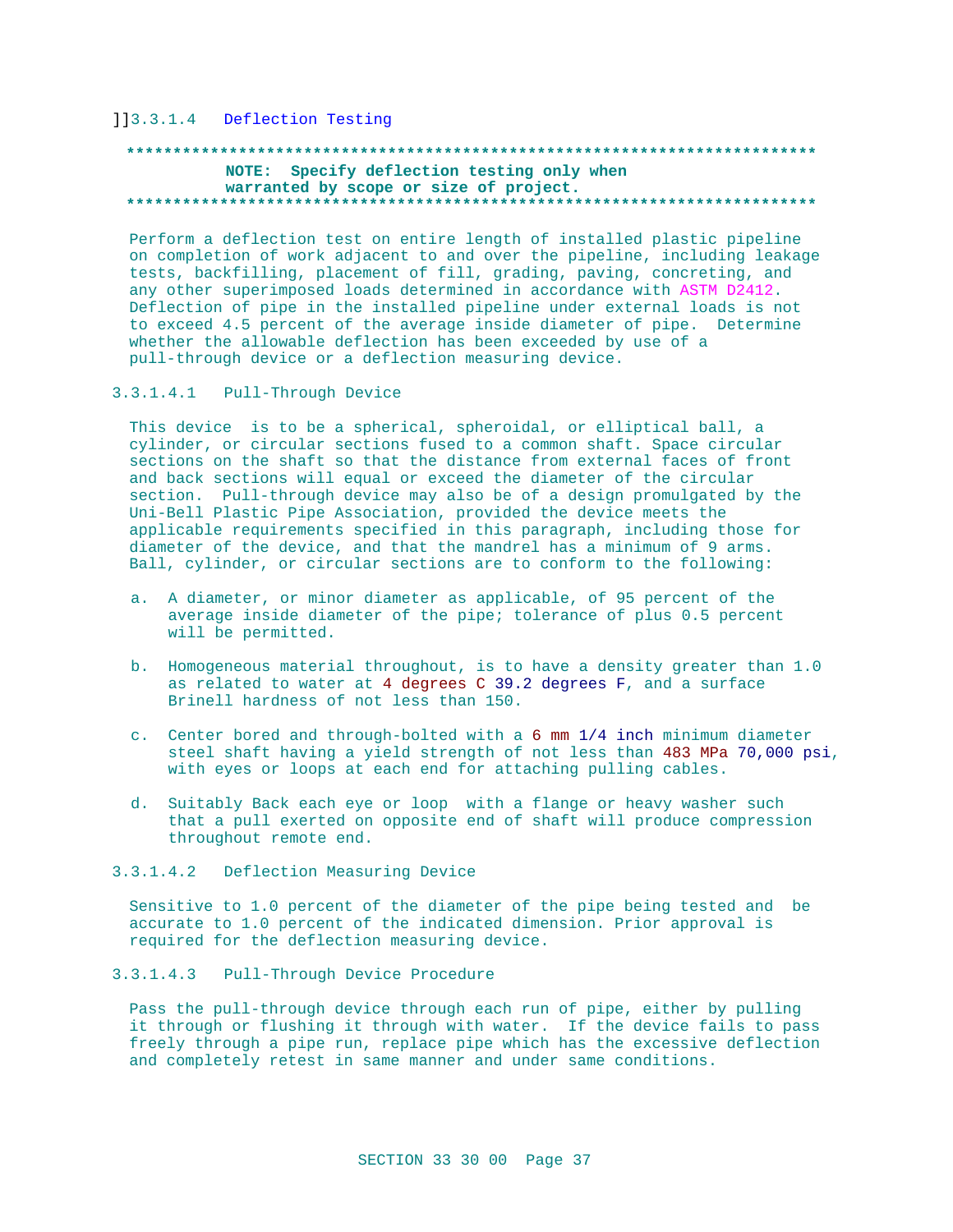## 3.3.1.4.4 Deflection measuring device procedure

Measure deflections through each run of installed pipe. If deflection readings in excess of 4.5 percent of average inside diameter of pipe are obtained, retest pipe by a run from the opposite direction. If retest continues to show a deflection in excess of 4.5 percent of average inside diameter of pipe, replace pipe which has excessive deflection and completely retest in same manner and under same conditions.

[3.3.1.5 Dye Test

Perform a dye test from the projects sanitary sewer point of connection to the first downstream manhole on the next active sanitary sewer branch main. Use nontoxic non-staining sewer tracing dye. Test results are to be noted in the daily Construction Quality Control (CQC) Report as required in 01 45 00.00 10 Quality Control.

- a. Continue testing until it can be visually confirmed by way of the dye that the sewer connection is appropriate or until deficiencies are discovered.
- b. During the test, monitor the storm drainage system downstream from the project, either manholes or outfalls, for any sign of cross-connection.

][3.3.1.6 Smoke Test

Perform a smoke test on the relevant portion of the sewer system. Test results are to be noted in the daily Construction Quality Control (CQC) as required in 01 45 00.00 10 Quality Control.

- a. Continue testing until it can be visually confirmed that the projects sanitary sewer point of connection has not been cross-connected to the storm drainage system.
- b. During the test, monitor the storm drainage system, either manholes or outfalls, for any sign of cross-connection.

]][3.3.2 Field Tests for Cast-In-Place Concrete

**\*\*\*\*\*\*\*\*\*\*\*\*\*\*\*\*\*\*\*\*\*\*\*\*\*\*\*\*\*\*\*\*\*\*\*\*\*\*\*\*\*\*\*\*\*\*\*\*\*\*\*\*\*\*\*\*\*\*\*\*\*\*\*\*\*\*\*\*\*\*\*\*\*\* NOTE: Delete this paragraphs if cast-in-place concrete is not used.**

> **Select 03 30 00 for projects with large amounts of cast-in-place concrete work.**

> **Select 03 30 53 for projects with small amounts of cast-in-place concrete work.**

**For Army, Use 03 30 00.**

#### **\*\*\*\*\*\*\*\*\*\*\*\*\*\*\*\*\*\*\*\*\*\*\*\*\*\*\*\*\*\*\*\*\*\*\*\*\*\*\*\*\*\*\*\*\*\*\*\*\*\*\*\*\*\*\*\*\*\*\*\*\*\*\*\*\*\*\*\*\*\*\*\*\*\***

Field testing requirements are covered in Section [03 30 00 CAST-IN-PLACE CONCRETE][03 30 53 MISCELLANEOUS CAST-IN-PLACE CONCRETE]

][3.3.3 Inspection

Check each straight run of pipeline for gross deficiencies by holding a